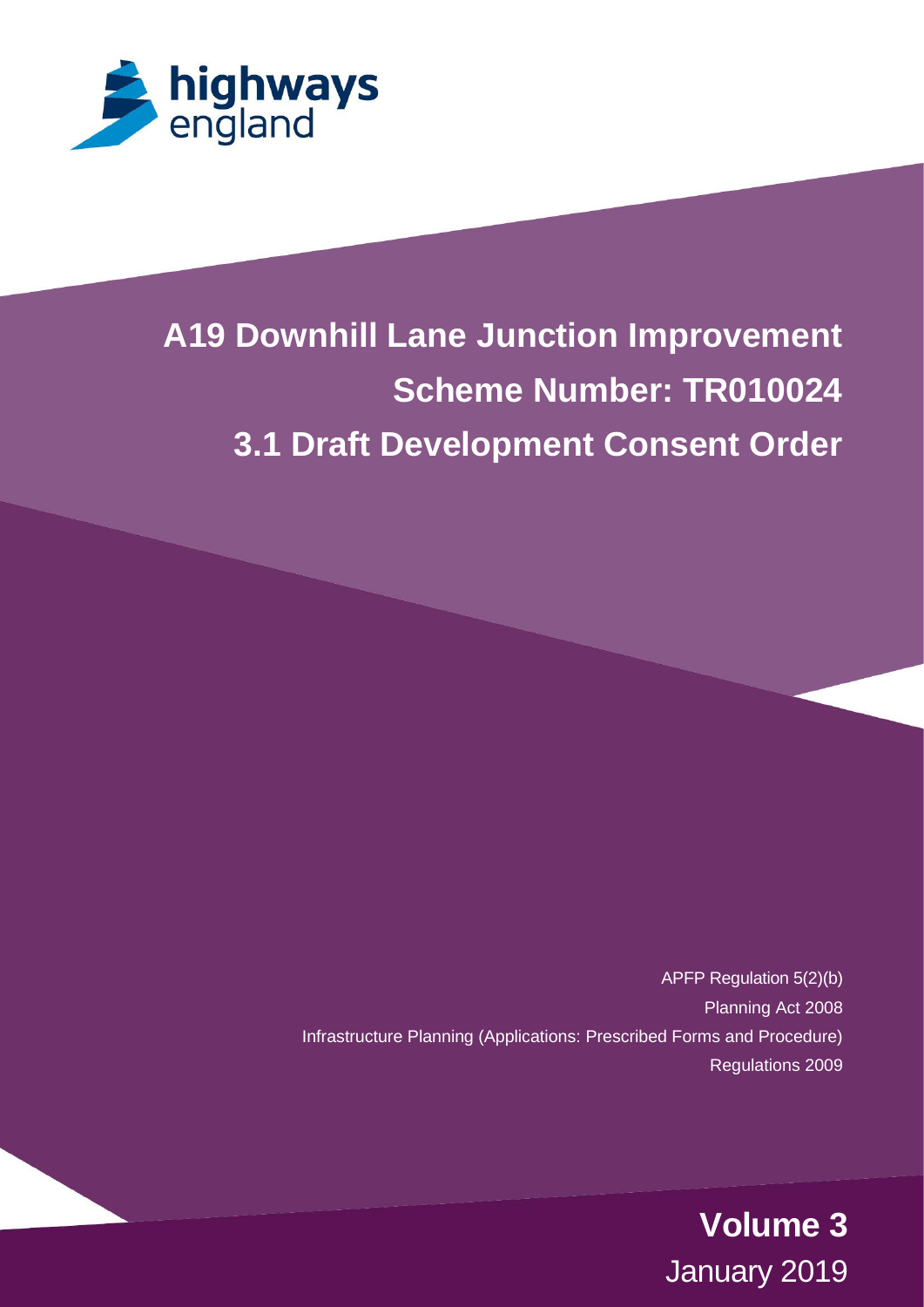

# **Infrastructure Planning**

# **Planning Act 2008**

**The Infrastructure Planning (Applications: Prescribed Forms and Procedure) Regulations 2009**

# **A19 DOWNHILL LANE JUNCTION IMPROVEMENT**

**The A19 (Downhill Lane Junction Improvement) Development Consent Order 201[ ]**

# **DRAFT DEVELOPMENT CONSENT ORDER**

**\_\_\_\_\_\_\_\_\_\_\_\_\_\_\_\_\_\_\_\_\_\_\_\_\_\_\_\_\_\_\_\_\_\_\_\_\_\_\_\_\_\_\_\_\_\_**

**\_\_\_\_\_\_\_\_\_\_\_\_\_\_\_\_\_\_\_\_\_\_\_\_\_\_\_\_\_\_\_\_\_\_\_\_\_\_\_\_\_\_\_\_\_\_**

| <b>Regulation Number:</b>             | Regulation 5(2)(b)                   |
|---------------------------------------|--------------------------------------|
| <b>Planning Inspectorate Scheme</b>   | TR010024                             |
| <b>Reference</b>                      |                                      |
| <b>Application Document Reference</b> | TR010024/APP/3.1                     |
| Author:                               | A19 Project Team, Highways England & |
|                                       | Jacobs                               |

| Version   | Date         | <b>Status of Version</b> |
|-----------|--------------|--------------------------|
| $ $ Rev 0 | January 2019 | <b>Application Issue</b> |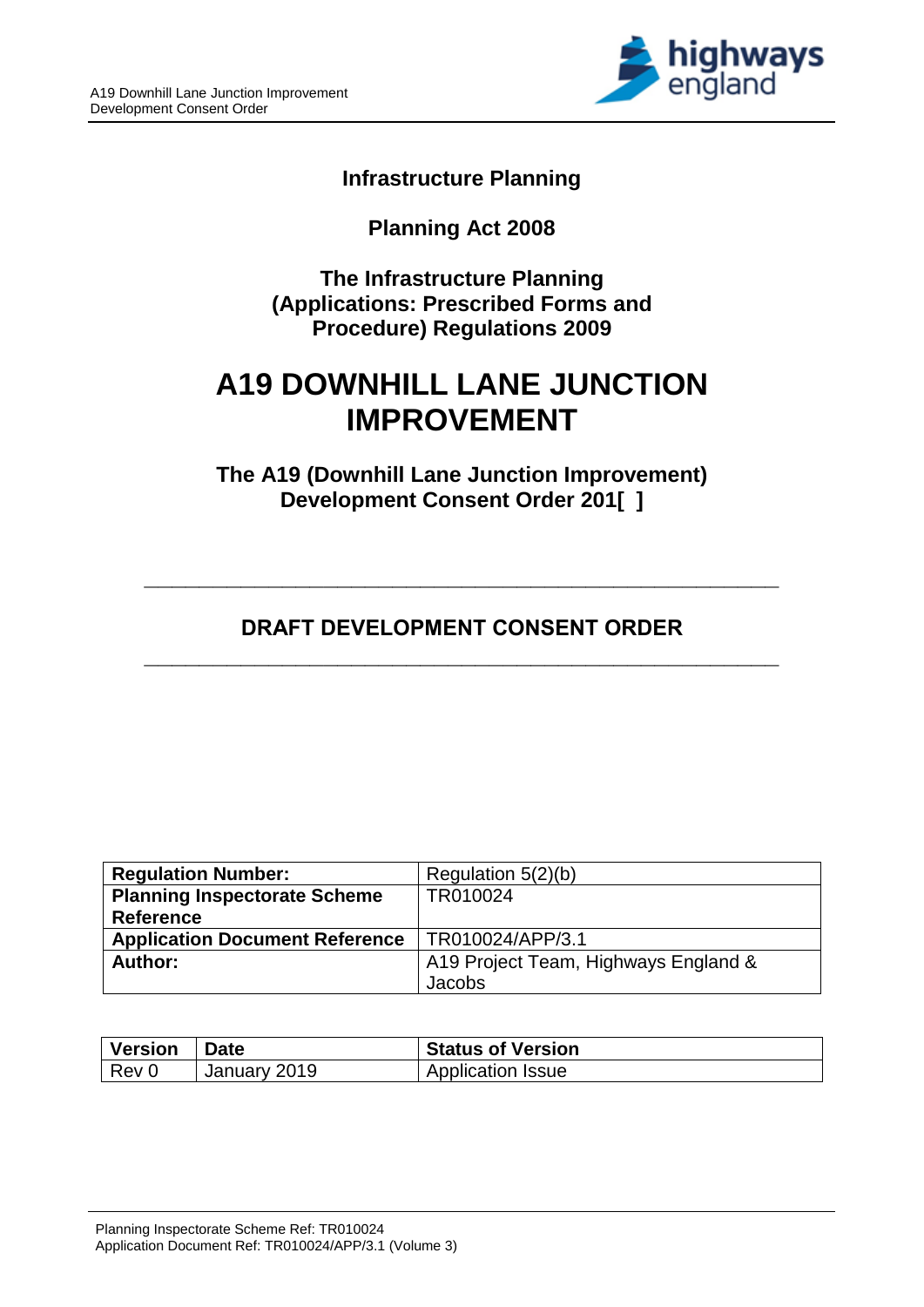

*Page Left Intentionally Blank*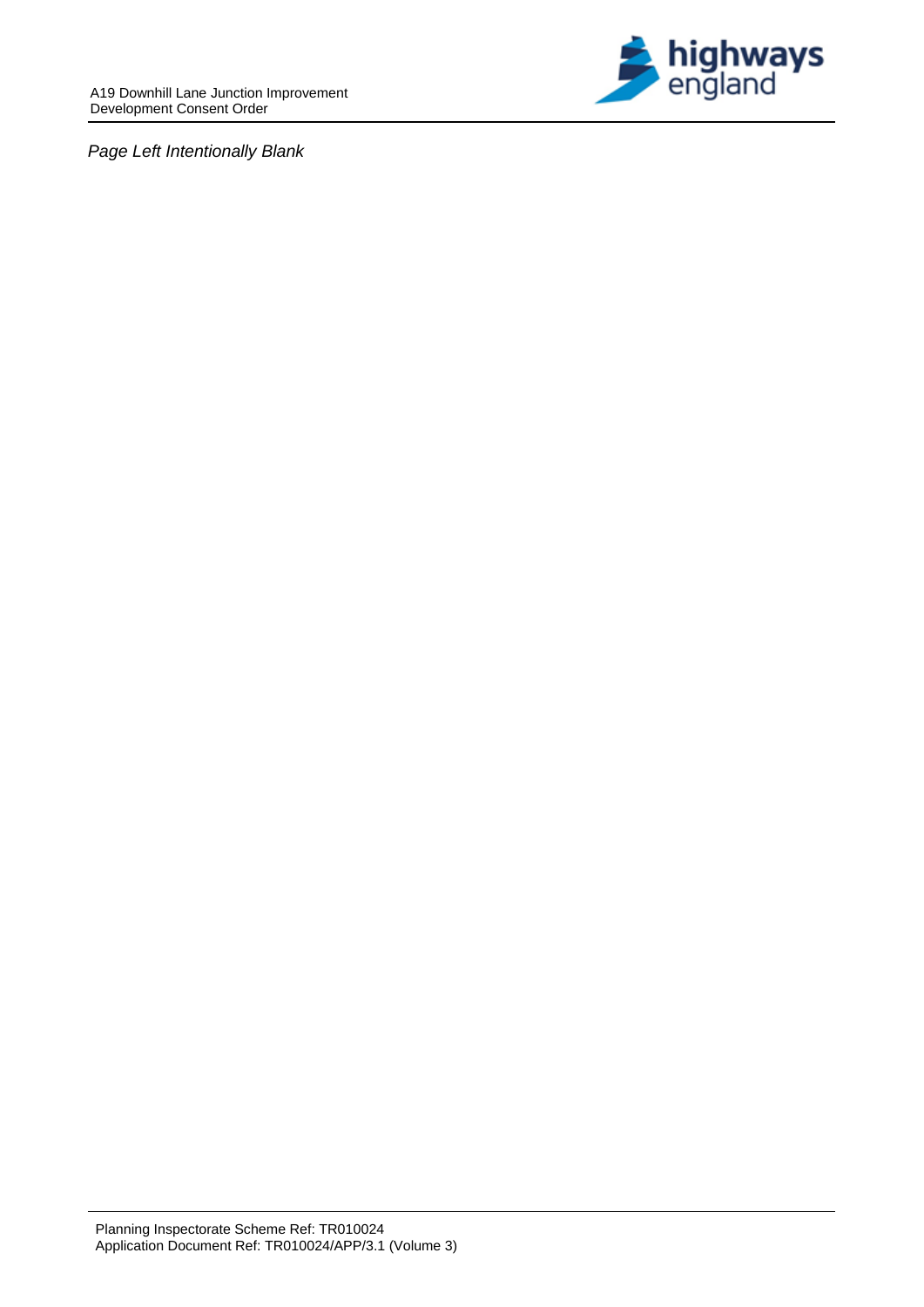# **INFRASTRUCTURE PLANNING**

# **PLANNING ACT 2008**

# **THE INFRASTRUCTURE PLANNING (APPLICATIONS: PRESCRIBED FORMS AND PROCEDURE) REGULATIONS 2009**

# **THE A19 (DOWNHILL LANE JUNCTION IMPROVEMENT) DEVELOPMENT CONSENT ORDER**

# **Draft Development Consent Order**

**\_\_\_\_\_\_\_\_\_\_\_\_\_\_\_\_\_\_\_\_\_\_\_\_\_\_\_\_\_\_\_\_\_\_\_\_\_\_\_\_\_\_\_\_\_\_**

**\_\_\_\_\_\_\_\_\_\_\_\_\_\_\_\_\_\_\_\_\_\_\_\_\_\_\_\_\_\_\_\_\_\_\_\_\_\_\_\_\_\_\_\_\_\_**

| Document Reference No.                            | 3.1(2)                  |
|---------------------------------------------------|-------------------------|
| Regulation No.                                    | Regulation 5(2)(b)      |
| Author                                            | <b>BDB Pitmans LLP</b>  |
| Date                                              | 18 January 2019 - Draft |
| <b>Revision history:</b>                          |                         |
| <b>Planning Inspectorate</b><br>reference number: | TR010024                |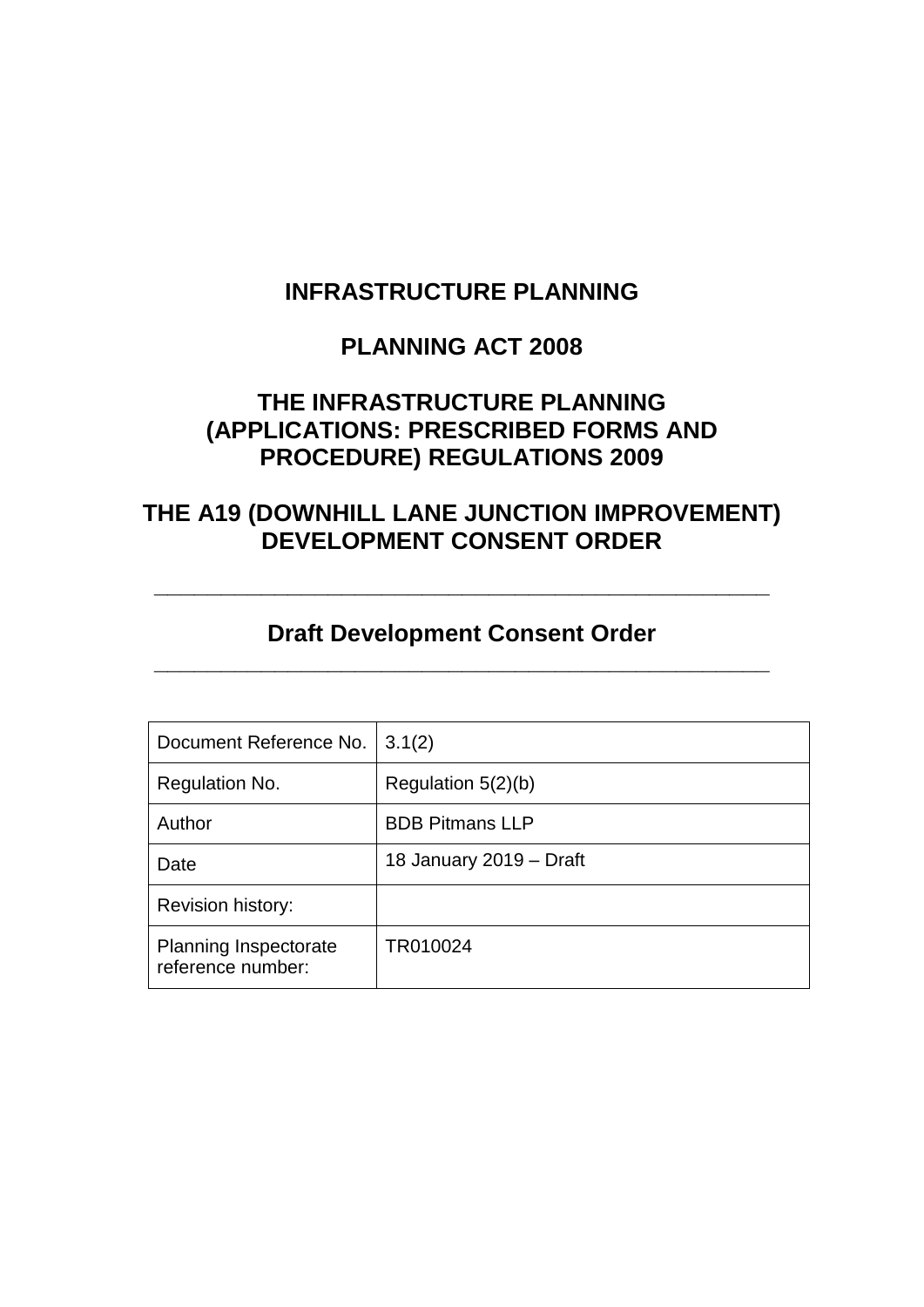### S T A T U T O R Y I N S T R U M E N T S

# **20[ ] No.**

# **INFRASTRUCTURE PLANNING**

# The A19 (Downhill Lane Junction Improvement) Development Consent Order 20<sup>[1]</sup>

*Made - - - - 20[ ] Coming into force - - 20[ ]*

### **CONTENTS**

### PART 1

### PRELIMINARY

- 1. Citation and commencement
- 2. Interpretation

### PART 2

### PRINCIPAL POWERS

- 3. Development consent etc. granted by the Order
- 4. Maintenance of authorised development
- 5. Maintenance of drainage works
- 6. Limits of deviation
- 7. Benefit of Order
- 8. Consent to transfer benefit of Order

### PART 3

### **STREETS**

- 9. Application of the 1991 Act
- 10. Construction and maintenance of new, altered or diverted streets
- 11. Classification of roads, etc.
- 12. Temporary stopping up and restriction of use of streets
- 13. Permanent stopping up and restriction of use of streets and private means of access
- 14. Access to works
- 15. Clearways
- 16. Traffic regulation

### PART 4 SUPPLEMENTAL POWERS

17. Discharge of water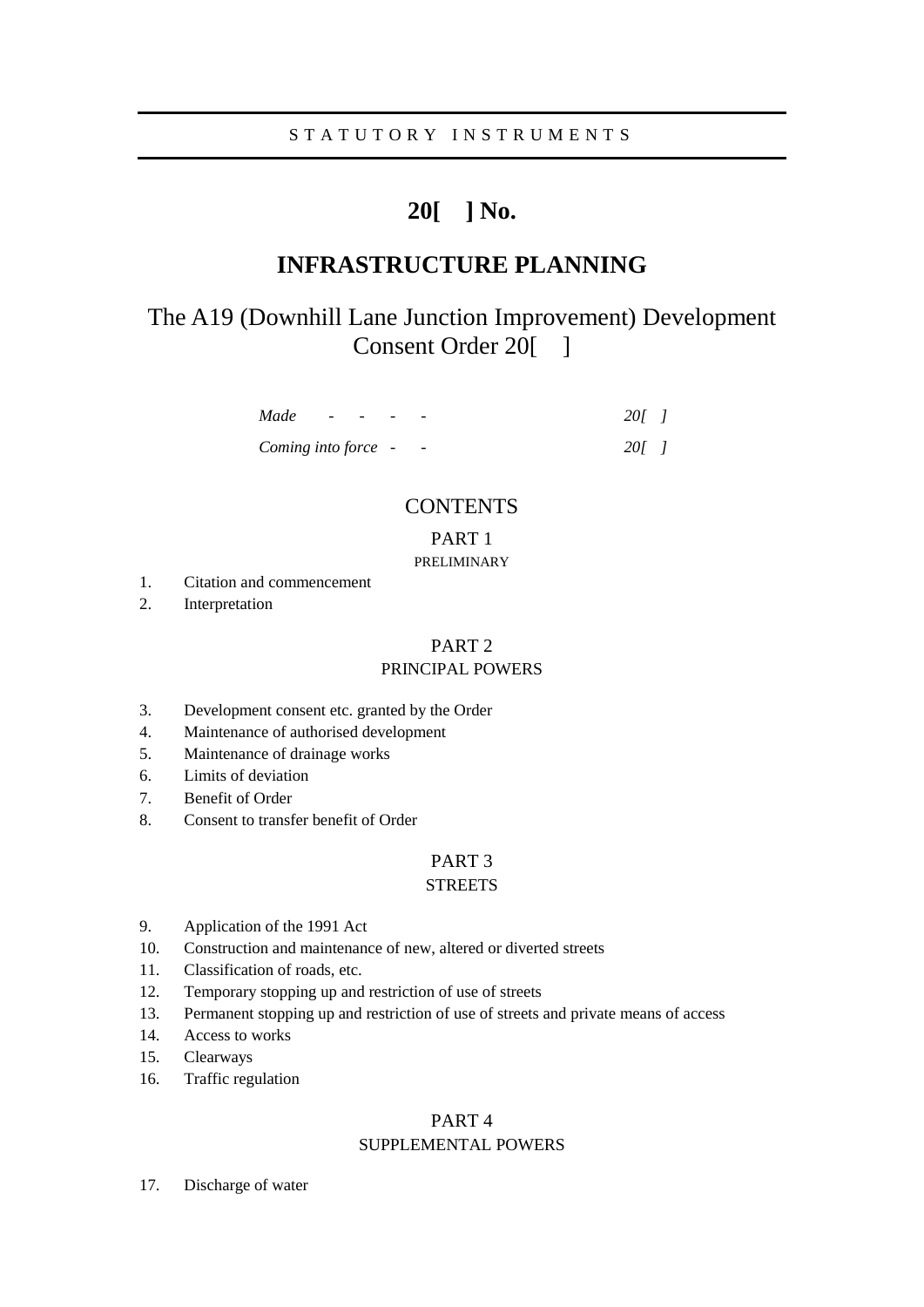- 18. Protective work to buildings
- 19. Authority to survey and investigate the land

### PART 5

### POWERS OF ACQUISITION AND POSSESSION OF LAND

- 20. Compulsory acquisition of land
- 21. Compulsory acquisition of land incorporation of the mineral code
- 22. Time limit for exercise of authority to acquire land compulsorily
- 23. Compulsory acquisition of rights and restrictive covenants
- 24. Private rights over land
- 25. Modification of Part 1 of the 1965 Act
- 26. Application of the 1981 Act
- 27. Acquisition of subsoil or airspace only
- 28. Rights under or over streets
- 29. Temporary use of land for carrying out the authorised development
- 30. Temporary use of land for construction compound
- 31. Temporary use of land for maintaining the authorised development
- 32. Statutory undertakers
- 33. Apparatus and rights of statutory undertakers in stopped up streets
- 34. Recovery of costs of new connections

### PART 6

### **OPERATIONS**

35. Felling or lopping of trees and removal of hedgerows

### PART 7

### MISCELLANEOUS AND GENERAL

- 36. Disapplication of legislative provisions
- 37. Application of landlord and tenant law
- 38. Operational land for purposes of the Town and Country Planning Act 1990
- 39. Defence to proceedings in respect of statutory nuisance
- 40. Protection of interests
- 41. Certification of documents, etc.
- 42. Service of notices
- 43. Arbitration

### **SCHEDULES**

SCHEDULE 1 — AUTHORISED DEVELOPMENT

- SCHEDULE 2 REQUIREMENTS
	- PART 1 REQUIREMENTS
	- PART 2 PROCEDURE FOR DISCHARGE OF REQUIREMENTS
- SCHEDULE 3 CLASSIFICATION OF ROADS, ETC.
	- PART 1 TRUNK ROADS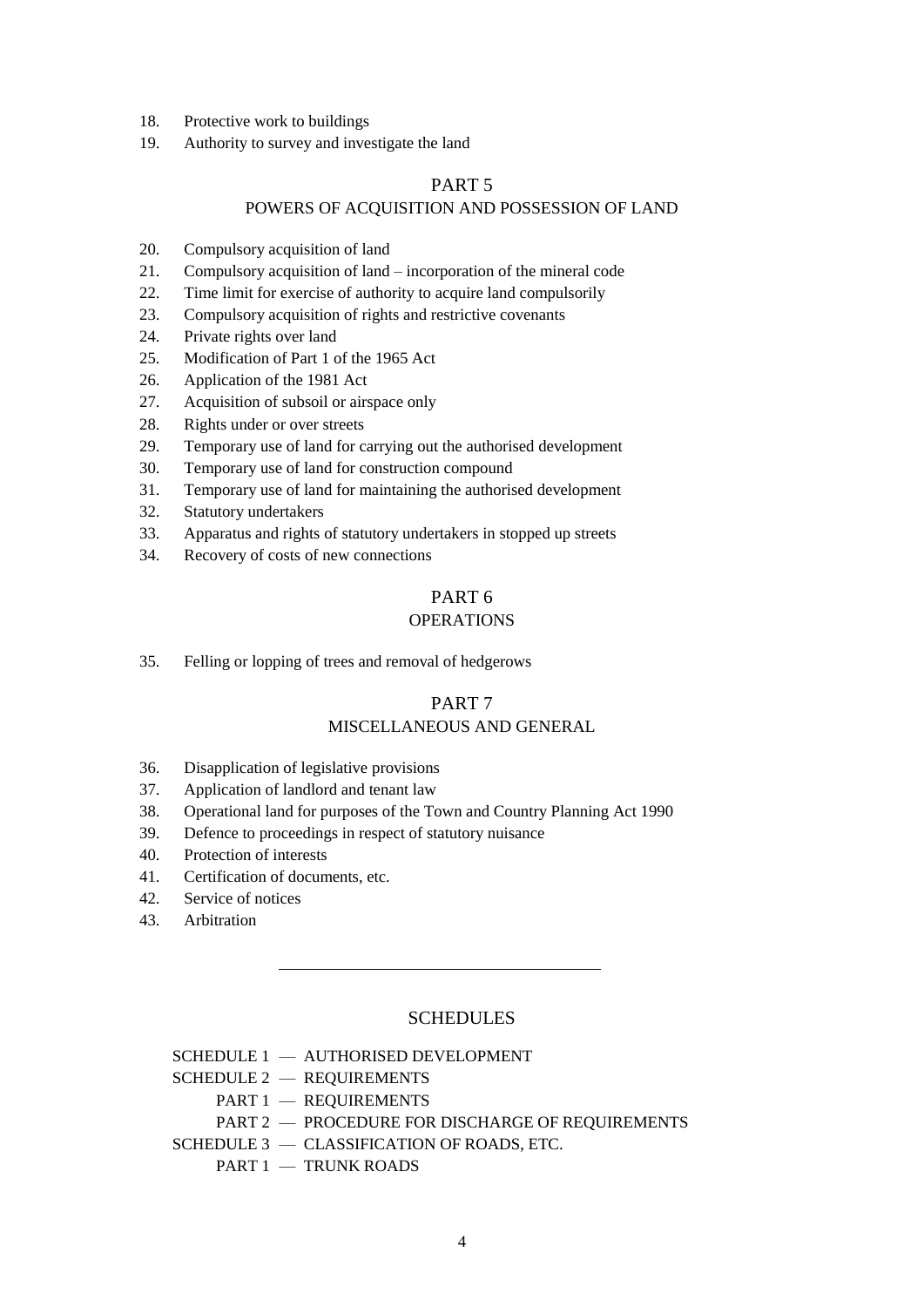PART 3 — NON-MOTORISED USER ROUTES

- PART 4 ROADS SUBJECT TO 40 MILES PER HOUR LIMIT
- SCHEDULE 4 PERMANENT STOPPING UP OF STREETS AND PRIVATE MEANS OF ACCESS
	- PART 1 STREETS TO BE STOPPED UP FOR WHICH A SUBSTITUTE IS TO BE PROVIDED
	- PART 2 PRIVATE MEANS OF ACCESS TO BE STOPPED UP FOR WHICH A SUBSTITUTE IS TO BE PROVIDED
	- PART 3 STREETS TO BE STOPPED UP FOR WHICH NO SUBSTITUTE IS TO BE PROVIDED
- SCHEDULE 5 LAND IN WHICH ONLY NEW RIGHTS ETC. MAY BE ACQUIRED
- SCHEDULE 6 MODIFICATION OF COMPENSATION AND COMPULSORY PURCHASE ENACTMENTS FOR CREATION OF NEW RIGHTS AND IMPOSITION OF RESTRICTIVE COVENANTS
- SCHEDULE 7 LAND OF WHICH TEMPORARY POSSESSION MAY BE TAKEN
- SCHEDULE 8 PROTECTIVE PROVISIONS
	- PART 1 FOR THE PROTECTION OF ELECTRICITY, GAS, WATER AND SEWAGE UNDERTAKERS
	- PART 2 FOR THE PROTECTION OF OPERATORS OF ELECTRONIC COMMUNICATIONS CODE NETWORKS
- SCHEDULE 9 AMENDMENTS TO THE A19 TESTO'S JUNCTION ALTERATION DEVELOPMENT CONSENT ORDER 2018
- SCHEDULE 10 DOCUMENTS TO BE CERTIFIED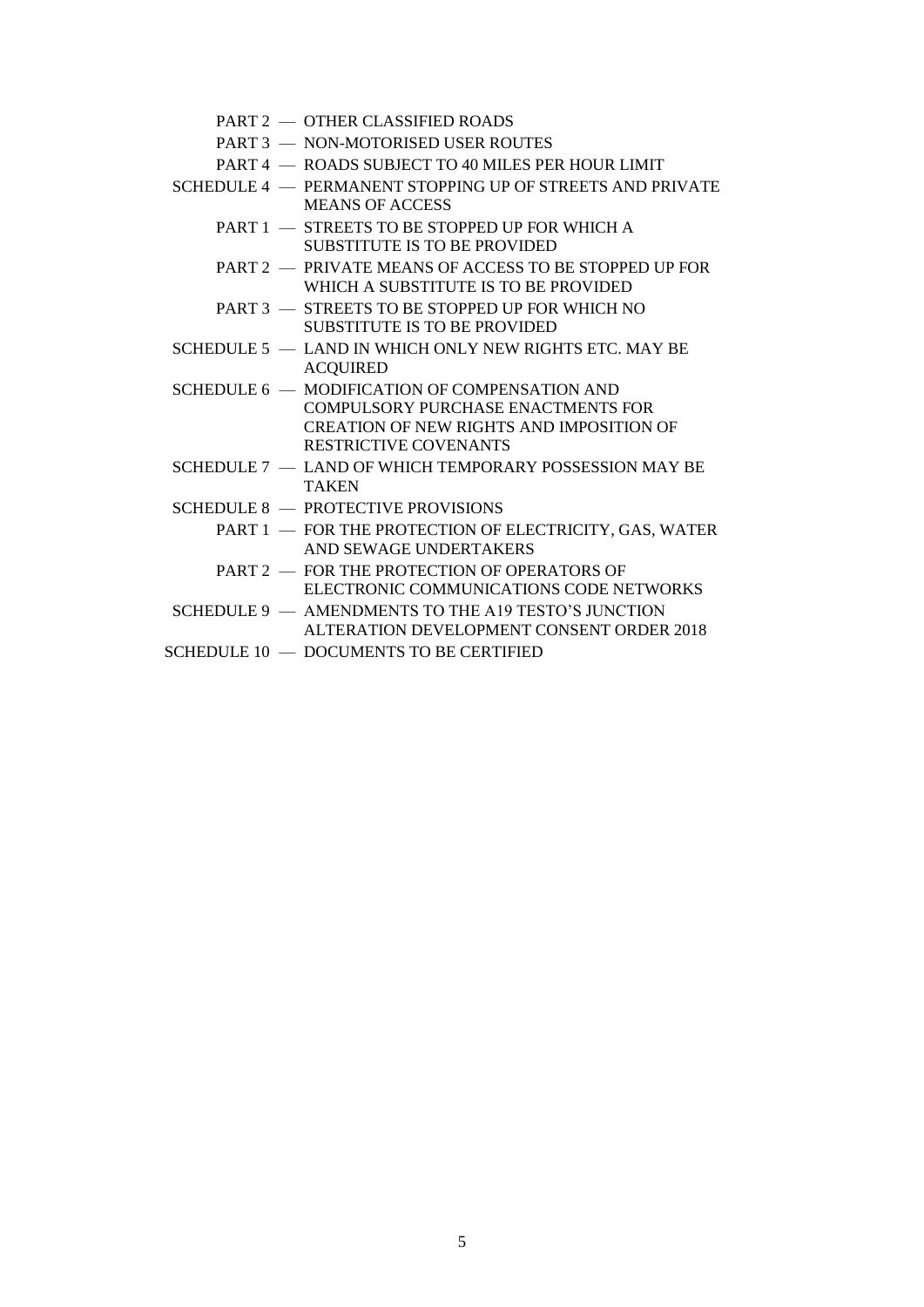An application has been made to the Secretary of State, in accordance with the Infrastructure Planning (Applications: Prescribed Forms and Procedure) Regulations 2009(**a**) for an Order under section 37 of the Planning Act 2008(**b**) ("the 2008 Act").

[The application was examined by a single appointed person (appointed by the Secretary of State) in accordance with Chapter 4 of Part 6 of the 2008 Act, and the Infrastructure Planning (Examination Procedure) Rules 2010(**c**).]

[The single appointed person, having considered the representations made and not withdrawn and the application together with the accompanying documents, in accordance with section 83 of the 2008 Act, has submitted a report to the Secretary of State.]

[The Secretary of State, having considered the representations made and not withdrawn, and the report of the single appointed person, has decided to make an Order granting development consent for the development described in the application [with modifications which in the opinion of the Secretary of State do not make any substantial changes to the proposals comprised in the application].]

The Secretary of State, in exercise of the powers conferred by sections 114, 115, 117, 120 and 122 of, and paragraphs 1 to 3, 10 to 15, 17, 19 to 23, 26, 33, 36 and 37 of Part 1 of Schedule 5 to, the 2008 Act, makes the following Order—

### PART 1

#### PRELIMINARY

#### **Citation and commencement**

**1.** This Order may be cited as the A19 (Downhill Lane Junction Improvement) Development Consent Order 201 | and comes into force on [  $\qquad$  | 20 | ].

#### **Interpretation**

 $\overline{a}$ 

**2.**—(1) In this Order—

"the 1961 Act" means the Land Compensation Act 1961(**d**);

"the 1965 Act" means the Compulsory Purchase Act 1965(**e**);

<sup>(</sup>**a**) S.I. 2009/2264, amended by S.I. 2010/439, S.I. 2010/602, S.I. 2012/635, S.I. 2012/2654, S.I. 2012/2732, S.I. 2013/522 and S.I. 2013/755.

<sup>(</sup>**b**) 2008 c. 29. Parts 1 to 7 were amended by Chapter 6 of Part 6 of the Localism Act 2011 (c. 20).

<sup>(</sup>**c**) S.I. 2010/103, amended by S.I. 2012/635.

<sup>(</sup>**d**) 1961 c. 33. Section 2(2) was amended by section 193 of, and paragraph 5 of Schedule 33 to, the Local Government, Planning and Land Act 1980 (c. 65). There are other amendments to the 1980 Act which are not relevant to this Order.

<sup>(</sup>**e**) 1965 c. 56. Section 3 was amended by section 70 of, and paragraph 3 of Schedule 15 to, the Planning and Compensation Act 1991 (c. 34). Section 4 was amended by section 3 of, and Part 1 of Schedule 1 to, the Housing (Consequential Provisions) Act 1985 (c. 7l). Section 5 was amended by sections 67 and 80 of, and Part 2 of Schedule 18 to, the Planning and Compensation Act 1991 (c. 34). Section 11(1) and sections 3, 31 and 32 were amended by section 34(1) of, and Schedule 4 to, the Acquisition of Land Act 1981 (c. 67) and by section 14 of, and paragraph 12(1) of Schedule 5 to, the Church of England (Miscellaneous Provisions) Measure 2006 (2006 No.1). Section 12 was amended by section 56(2) of, and Part 1 to Schedule 9 to, the Courts Act 1971 (c. 23). Section 13 was amended by section 139 to the Tribunals, Courts and Enforcement Act 2007 (c. 15). Section 20 was amended by section 70 of, and paragraph 14 of Schedule 15 to, the Planning and Compensation Act 1991 (c. 34). Sections 9, 25 and 29 were amended by the Statute Law (Repeals) Act 1973 (c. 39). Section 31 was also amended by section 70 of, and paragraph 19 of Schedule 15 to, the Planning and Compensation Act 1991 (c. 34) and by section 14 of, and paragraph 12(2) of Schedule 5 to, the Church of England (Miscellaneous Provisions) Measure 2006 (2006 No.1). There are other amendments to the 1965 Act which are not relevant to this Order.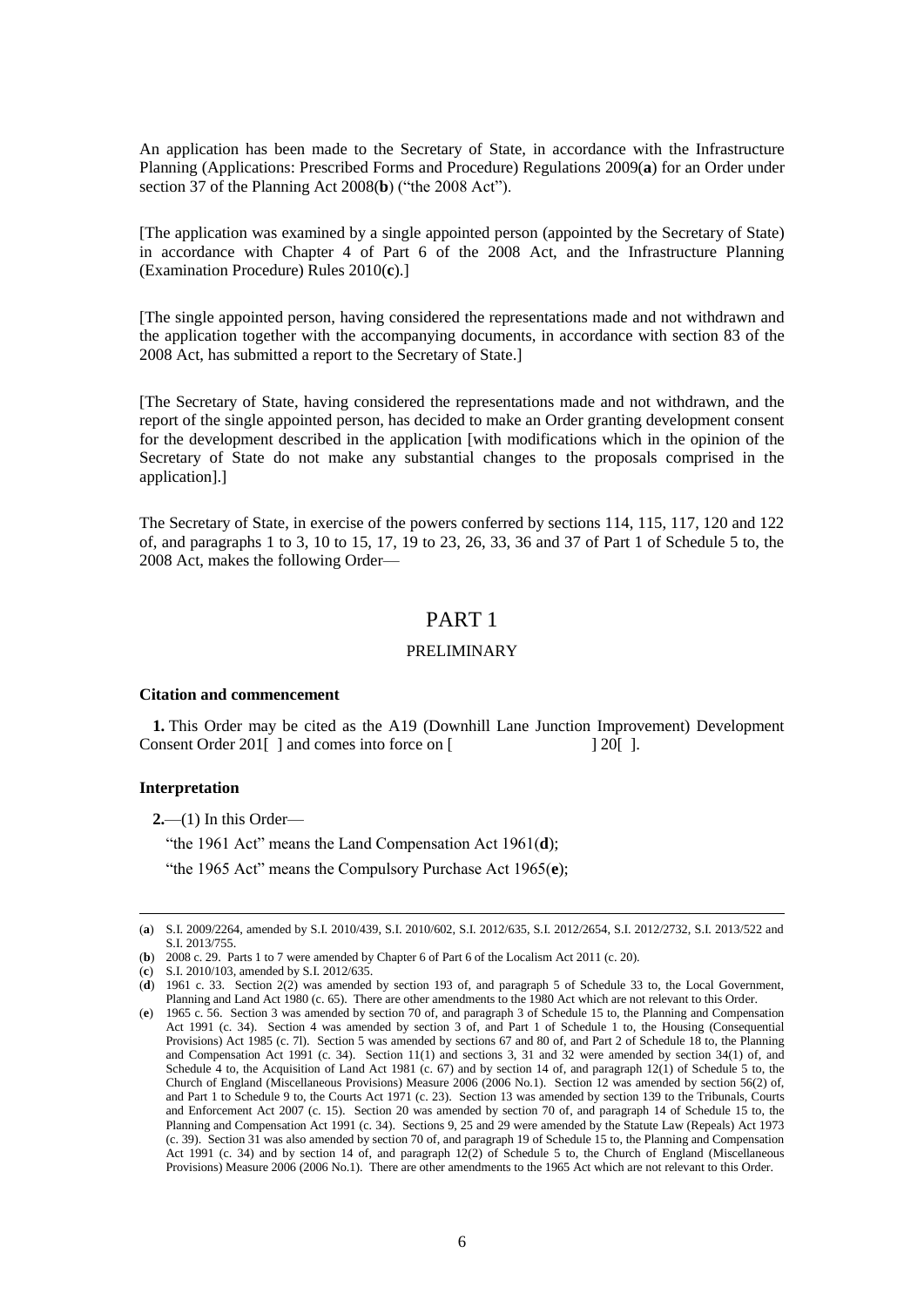"the 1980 Act" means the Highways Act 1980(**a**);

"the 1981 Act" means the Compulsory Purchase (Vesting Declarations) Act 1981(**b**);

"the 1984 Act" means the Road Traffic Regulation Act 1984(**c**);

"the 1990 Act" means the Town and Country Planning Act 1990(**d**);

"the 1991 Act" means the New Roads and Street Works Act 1991(**e**);

"the 2008 Act" means the Planning Act 2008(**f**);

"address" includes any number or address for the purposes of electronic transmission;

"apparatus" has the same meaning as in Part 3 of the 1991 Act;

"authorised development" means the development described in Schedule 1 (authorised development) and any other development authorised by this Order, which is development within the meaning of section 32 (meaning of development) of the 2008 Act;

"the book of reference" means the book of reference certified by the Secretary of State as the book of reference for the purposes of this Order;

"building" includes any structure or erection or any part of a building, structure or erection;

"carriageway" has the same meaning as in the 1980 Act;

"CEMP" means the construction environmental management plan;

"commence" means beginning to carry out any material operation (as defined in section 56(4) of the 1990 Act) forming part of the authorised development other than operations consisting of archaeological investigations, non-intrusive investigations for the purpose of assessing ground conditions, pre-construction ecology surveys, pre-construction ecological mitigation and works under mitigation licences, remedial work in respect of any contamination or other adverse ground conditions, erection of any temporary means of enclosure, and the temporary display of site notices or advertisements and "commencement" is to be construed accordingly;

"cycle track" has the same meaning as in the 1980 Act and includes part of a cycle track(**g**);

"electronic transmission" means a communication transmitted—

(a) by means of an electronic communications network; or

(b) by other means but while in electronic form;

"the engineering drawings and sections" means the drawings and sections listed in Schedule 10 (documents to be certified) and certified as the engineering drawings and sections by the Secretary of State for the purposes of this Order;

"environmental statement" means the document of that description certified as the environmental statement by the Secretary of State for the purposes of this Order;

"footway" and "footpath" have the same meaning as in the 1980 Act;

"highway", "highway authority" and "local highway authority" have the same meaning as in the 1980 Act;

"the land plans" means the plans listed in Schedule 10 (documents to be certified) and certified as the land plans by the Secretary of State for the purposes of this Order,

"limits of deviation" means the limits of deviation referred to in article 6 (limits of deviation);

"maintain" in relation to the authorised development includes to inspect, repair, adjust, alter, remove or reconstruct and any derivative of "maintain" is to be construed accordingly;

<sup>(</sup>**a**) 1980 c. 66.

<sup>(</sup>**b**) 1981 c. 66.

<sup>(</sup>**c**) 1984 c. 27.  $(d)$  1990 c. 8.

<sup>(</sup>**e**) 1991 c. 22.

<sup>(</sup>**f**) 2008 c. 29.

<sup>(</sup>**g**) The definition of "cycle track" (in section 329(1) of the 1980 Act) was amended by section 1 of the Cycle Tracks Act 1984 (c. 38) and paragraph 21(2) of Schedule 3 to the Road Traffic (Consequential Provisions) Act 1988 (c. 54).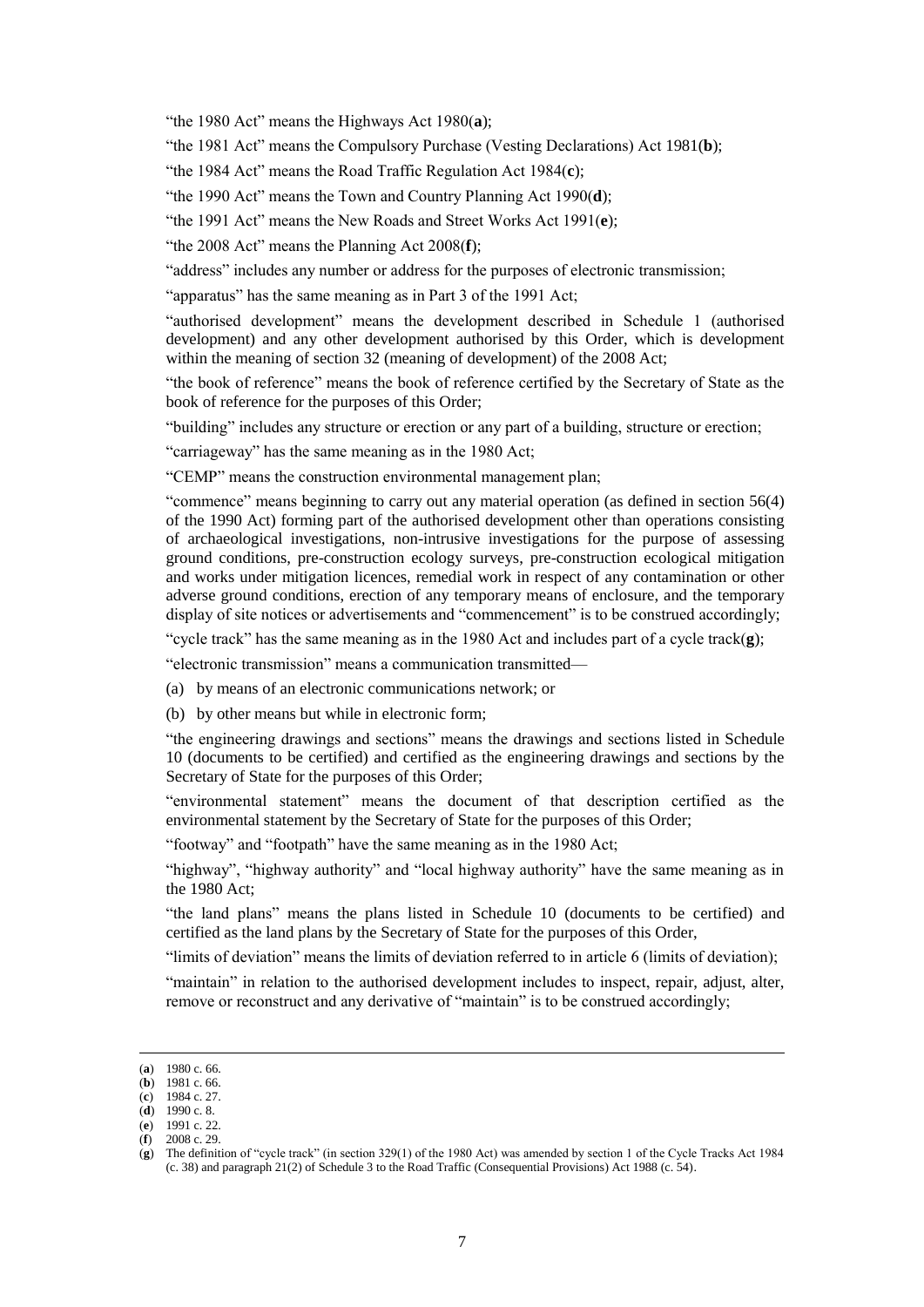"Order land" means the land shown on the land plans which is within the limits of land to be acquired or used permanently or temporarily, and described in the book of reference;

"the Order limits" means the limits of lands to be acquired or used permanently or temporarily shown on the land plans and works plans within which the authorised development may be carried out;

"the outline CEMP" means the document of that description submitted with the application for this Order and certified as the outline CEMP by the Secretary of State for the purposes of this Order;

"owner", in relation to land, has the same meaning as in section 7 (Interpretation) of the Acquisition of Land Act 1981(**a**);

"relevant planning authority" means in any given provision of this Order, the planning authority for the area to which the provision relates;

"Secretary of State" means the Secretary of State for Transport;

"statutory undertaker" means any statutory undertaker for the purposes of section 127(8) (statutory undertakers' land), of the 2008 Act;

"street" means a street within the meaning of section 48 (streets, street works, undertakers) of the 1991 Act, together with land on the verge of a street or between two carriageways, and includes part of a street;

"street authority", in relation to a street, has the same meaning as in Part 3 of the 1991 Act;

"streets, rights of way and access plans" means the plans listed in of Schedule 10 (documents to be certified) and certified as the streets, rights of way and access plans by the Secretary of State for the purposes of this Order;

"the Testo's plans" means the revised Testo's plans, drawings and sections submitted with the application for this Order and certified by the Secretary of State for the purposes of this Order and for the purposes of the A19/A184 Testo's Junction Alteration Development Consent Order 2018(**b**);

"traffic authority" has the same meaning as in section 121A(**c**) (traffic authorities) of the 1984 Act;

"the tribunal" means the Lands Chamber of the Upper Tribunal;

"trunk road" means a highway which is a trunk road by virtue of—

- (a) section 10(**d**) or 19(1)(**e**) of the 1980 Act;
- (b) an order or direction under section 10 of that Act; or
- (c) an order granting development consent; or
- (d) any other enactment;

"undertaker" means Highways England Company Limited (Company No. 09346363) of Bridge House, 1 Walnut Tree Close, Guildford, Surrey, GU1 4LZ;

"watercourse" includes all rivers, streams, ditches, drains, canals, cuts, culverts, dykes, sluices, sewers and passages through which water flows except a public sewer or drain; and

"the works plans" means the plans listed in Schedule 10 (documents to be certified) and certified as the works plans by the Secretary of State for the purposes of this Order,

(2) References in this Order to rights over land include references to rights to do, or to place and maintain, anything in, on or under land or in the airspace above its surface and references in this

<sup>(</sup>**a**) 1981 c. 67. The definition of "owner" was amended by paragraph 9 of Schedule 15 to the Planning and Compensation Act 1992 (c. 34). There are other amendments to section 7 which are not relevant to the Order.

<sup>(</sup>**b**) S.I. 2018/994.

<sup>(</sup>**c**) Section 121A was inserted by section 22(2) of the New Roads and Street Works Act 1991; paragraph 22 of Schedule 2 to the Planning Act 2008; and by section 1 of, and Schedule 1 to, the Infrastructure Act 2015 (c. 7).

<sup>(</sup>**d**) Section 10 was amended by section 22(2) of the New Roads and Street Works Act 1991; paragraph 22 of Schedule 2 to the Planning Act 2008; and by section 1 of, and Schedule 1 to, the Infrastructure Act 2015 (c. 7).

<sup>(</sup>**e**) As amended by section 1 of, and Schedule 1 to, the Infrastructure Act 2015.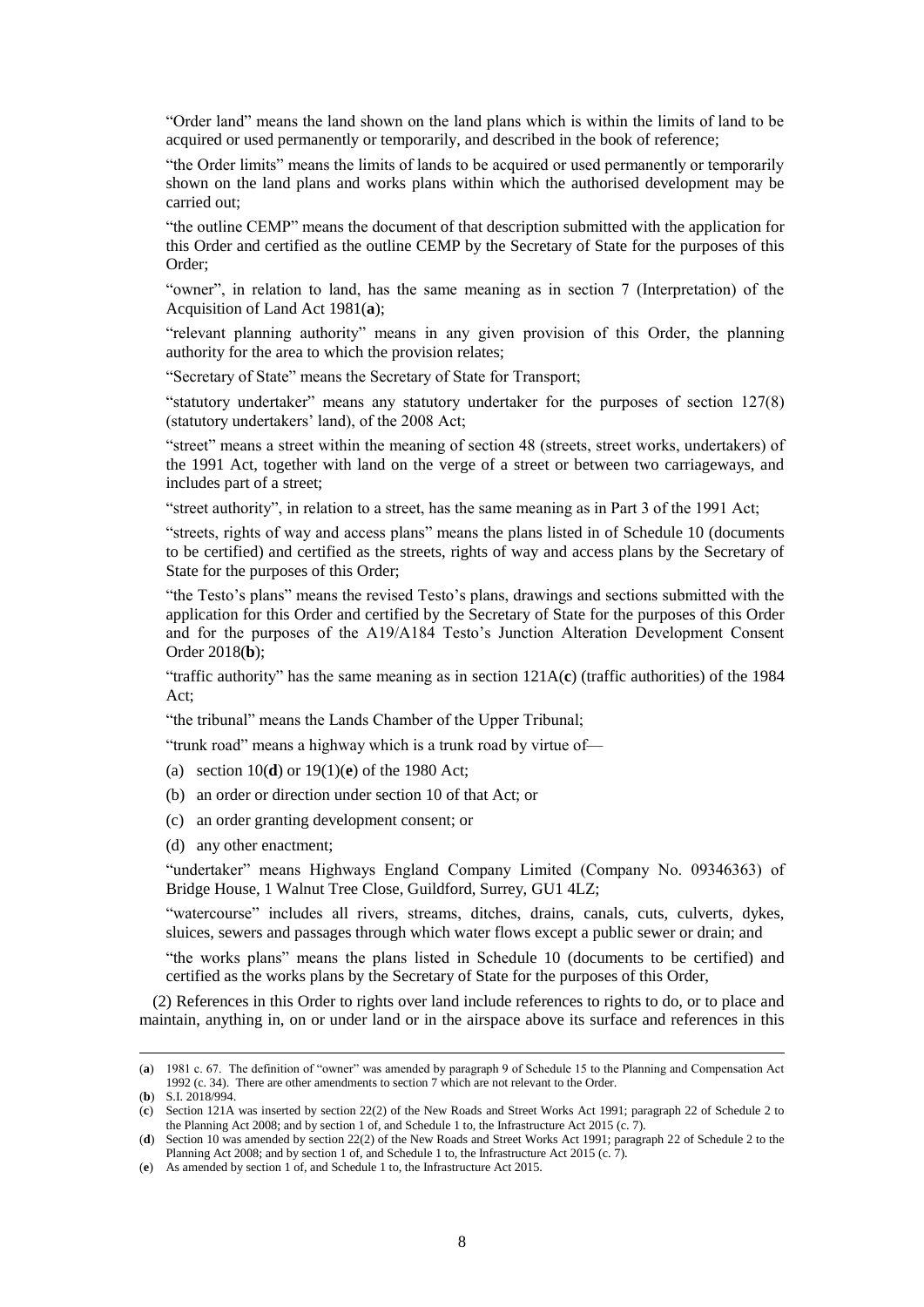Order to the imposition of restrictive covenants are references to the creation of rights over land which interfere with the interests or rights of another and are for the benefit of land which is acquired under this Order or is otherwise comprised in the Order land.

(3) All distances, directions and lengths referred to in this Order are approximate and distances between points on a work comprised in the authorised development are taken to be measured along that work.

(4) For the purposes of this Order, all areas described in square metres in the book of reference are approximate.

(5) References in this Order to points identified by letters or numbers are to be construed as references to points so lettered or numbered on the streets, rights of way and access plans.

(6) References in this Order to numbered works are references to works as numbered in Schedule 1 (authorised development).

### PART 2

### PRINCIPAL POWERS

### **Development consent etc. granted by the Order**

**3.**—(1) Subject to the provisions of this Order including the requirements in Schedule 2 (requirements), the undertaker is granted development consent for the authorised development to be carried out within the Order limits.

(2) Any enactment applying to land within or adjacent to the Order limits has effect subject to the provisions of this Order.

#### **Maintenance of authorised development**

**4.** The undertaker may at any time maintain the authorised development, except to the extent that this Order, or an agreement made under this Order, provides otherwise.

#### **Maintenance of drainage works**

**5.**—(1) Nothing in this Order, or the construction, maintenance or operation of the authorised development under it, affects any responsibility for the maintenance of any works connected with the drainage of land, whether that responsibility is imposed or allocated by or under any enactment, or otherwise, unless otherwise agreed in writing between the undertaker and the person responsible.

(2) In this article "drainage" has the same meaning as in section 72 (interpretation) of the Land Drainage Act 1991(**a**).

### **Limits of deviation**

 $\overline{a}$ 

**6.** In carrying out the authorised development the undertaker may—

- (a) deviate laterally from the lines or situations of the authorised development shown on the works plans to the extent of the limits of deviation shown on those plans; and
- (b) deviate vertically from the levels of the authorised development shown on the engineering drawings and sections to a maximum of 0.50 metres upwards or 0.50 metres downwards,

except that these maximum limits of vertical deviation do not apply where it is demonstrated by the undertaker to the Secretary of State's satisfaction and the Secretary of State, following

<sup>(</sup>**a**) 1991 c. 59. The definition of "drainage" was substituted by paragraphs 191 and 194 of Schedule 22 to the Environment Act 1995 (c. 25).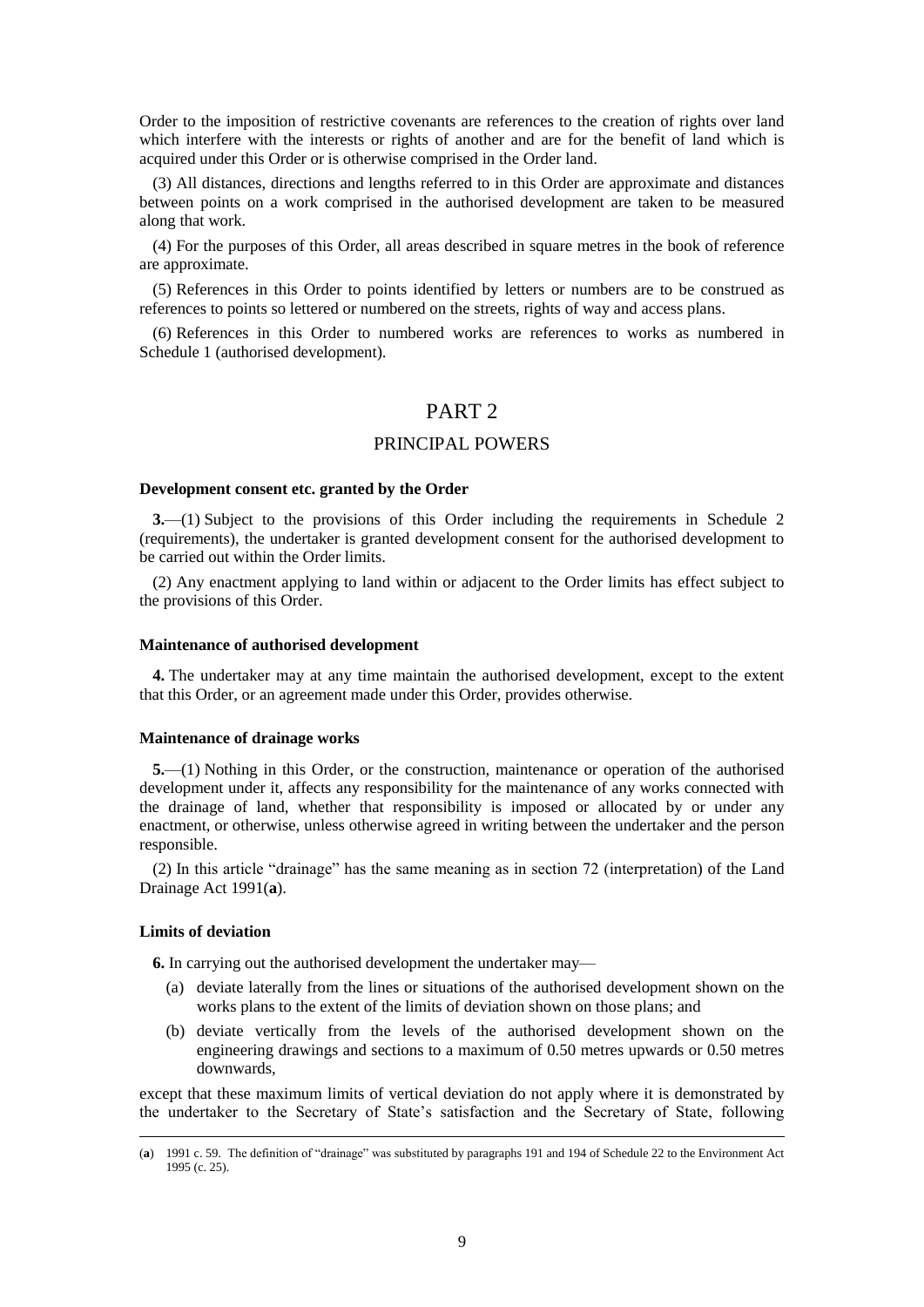consultation with the relevant planning authority, certifies accordingly that a deviation in excess of these limits would not give rise to any materially new or materially worse adverse environmental effects from those reported in the environmental statement.

### **Benefit of Order**

**7.**—(1) Subject to paragraph (2) and article 8 (consent to transfer benefit of Order), the provisions of this Order conferring powers on the undertaker have effect solely for the benefit of the undertaker.

(2) Paragraph (1) does not apply to the works for which the consent is granted by this Order for the express benefit of owners and occupiers of land, statutory undertakers and other persons affected by the authorised development.

#### **Consent to transfer benefit of Order**

**8.**—(1) Subject to paragraph (4), the undertaker may—

- (a) transfer to another person ("the transferee") any or all of the benefit of the provisions of this Order and such related statutory rights as may be agreed between the undertaker and the transferee; or
- (b) grant to another person ("the lessee") for a period agreed between the undertaker and the lessee any or all of the benefit of the provisions of this Order and such related statutory rights as may be so agreed.

(2) Where an agreement has been made in accordance with paragraph (1) references in this Order to the undertaker, except in paragraph (3), includes references to the transferee or the lessee.

(3) The exercise by a person of any benefits or rights conferred in accordance with any transfer or grant under paragraph (1) is subject to the same restrictions, liabilities and obligations as would apply under this Order if those benefits or rights were exercised by the undertaker.

(4) The consent of the Secretary of State is required for a transfer or grant under this article.

### PART 3

### **STREETS**

#### **Application of the 1991 Act**

 $\overline{a}$ 

**9.**—(1) Works executed under this Order in relation to a highway which consists of or includes a carriageway are to be treated for the purposes of Part 3 (street works in England and Wales) of the 1991 Act as major highway works if—

- (a) they are of a description mentioned in any of paragraphs (a), (c) to (e), (g) and (h) of section 86(3) (which defines what highway authority works are major highway works) of that Act; or
- (b) they are works which, had they been executed by the highway authority, might have been carried out in exercise of the powers conferred by section 64(**a**) (dual carriageways and roundabouts) of the 1980 Act or section 184(**b**) (vehicle crossings over footways and verges) of that Act.

<sup>(</sup>**a**) Section 64 was amended by section 102 of, and Schedule 17 to, the Local Government Act 1985 (c. 51) and section 168(2) of, and Schedule 9 to, the New Roads and Street Works Act 1991 (c. 22).

<sup>(</sup>**b**) Section 184 was amended by sections 35, 37, 38 and 46 of the Criminal Justice Act 1982 (c. 48); section 4 of, and paragraph 45(11) of Schedule 2 to, the Planning (Consequential Provisions) Act 1990 (c. 11); and section 168 of, and paragraph 9 of Schedule 8 and Schedule 9 to, the New Roads and Street Works Act 1991.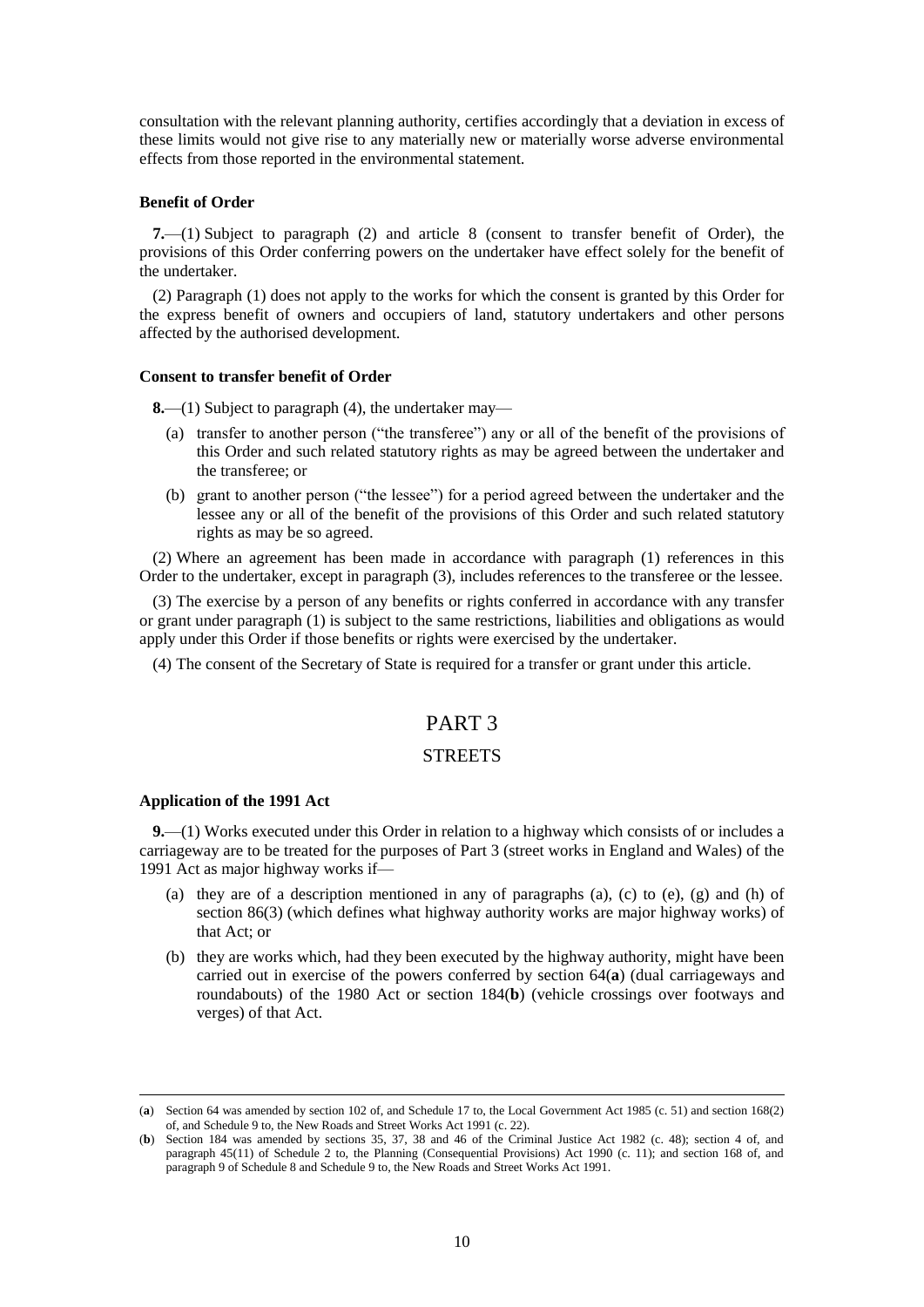(2) In Part 3 of the 1991 Act, in relation to works which are major highway works by virtue of paragraph (1), references to the highway authority concerned are to be construed as references to the undertaker.

(3) The following provisions of the 1991 Act do not apply in relation to any works executed under the powers of this Order—

section 56(**a**) (power to give directions as to timing);

section 56A(**b**) (power to give directions as to placing of apparatus);

section 58(c) (restrictions on works following substantial road works);

section 58A(**d**) (restriction on works following substantial street works);

section 73A(**e**) (power to require undertaker to re-surface street);

section 73B(**f**) (power to specify timing etc. of re-surfacing);

section 73C(**g**) (materials, workmanship and standard of re-surfacing);

section 78A(**h**) (contributions to costs of re-surfacing by undertaker); and

Schedule 3A(**i**) (restriction on works following substantial street works).

(4) The provisions of the 1991 Act mentioned in paragraph (5) (which, together with other provisions of that Act, apply in relation to the execution of street works) and any regulations made, or code of practice issued or approved under, those provisions apply (with the necessary modifications) in relation to any stopping up, alteration or diversion of a street of a temporary nature by the undertaker under the powers conferred by article 12 (temporary stopping up and restriction of use of streets), whether or not the stopping up, alteration or diversion constitutes street works within the meaning of that Act.

(5) The provisions of the 1991 Act(**j**) referred to in paragraph (4) are—

section 54(**k**) (advance notice of certain works), subject to paragraph (6);

section 55(**l**) (notice of starting date of works), subject to paragraph (6);

section 57(**m**) (notice of emergency works);

section 59(**n**) (general duty of street authority to co-ordinate works);

section 60 (general duty of undertakers to co-operate);

section 68 (facilities to be afforded to street authority);

section 69 (works likely to affect other apparatus in the street);

section 75 (inspection fees);

 $\overline{a}$ 

section 76 (liability for cost of temporary traffic regulation); and

section 77 (liability for cost of use of alternative route),

and all such other provisions as apply for the purposes of the provisions mentioned above.

(**n**) As amended by section 42 of the Traffic Management Act 2004.

<sup>(</sup>**a**) Section 56 was amended by section 43 of, and Schedule 1 to, the Traffic Management Act 2004.

<sup>(</sup>**b**) Section 56A was inserted by section 44 of the Traffic Management Act 2004.

<sup>(</sup>**c**) Section 58 was amended by section 51 of, and Schedule 1 to, the Traffic Management Act 2004.

<sup>(</sup>**d**) Section 58A was inserted by section 52 of the Traffic Management Act 2004 (c. 18).

<sup>(</sup>**e**) Section 73A was inserted by section 55 of the Traffic Management Act 2004.Section 73A was inserted by section 55 of the Traffic Management Act 2004.

<sup>(</sup>**f**) Section 73B was inserted by section 55 of the Traffic Management Act 2004.

<sup>(</sup>**g**) Section 73C was inserted by section 55 of the Traffic Management Act 2004.

<sup>(</sup>**h**) Section 78A was inserted by section 57 of the Traffic Management Act 2004.

<sup>(</sup>**i**) Schedule 3A was inserted by Schedule 4 to the Traffic Management Act 2004 (c. 18).

<sup>(</sup>**j**) Sections 54, 55, 57, 60, 68 and 69 were amended by sections 40(1) and (2) of, and Schedule 1 to, the Traffic Management Act 2004.

<sup>(</sup>**k**) As also amended by section 49(1) of the Traffic Management Act 2004.

<sup>(</sup>**l**) As also amended by section 49(2) and 51(9) of the Traffic Management Act 2004.

<sup>(</sup>**m**) As also amended by section 52(3) of the Traffic Management Act 2004.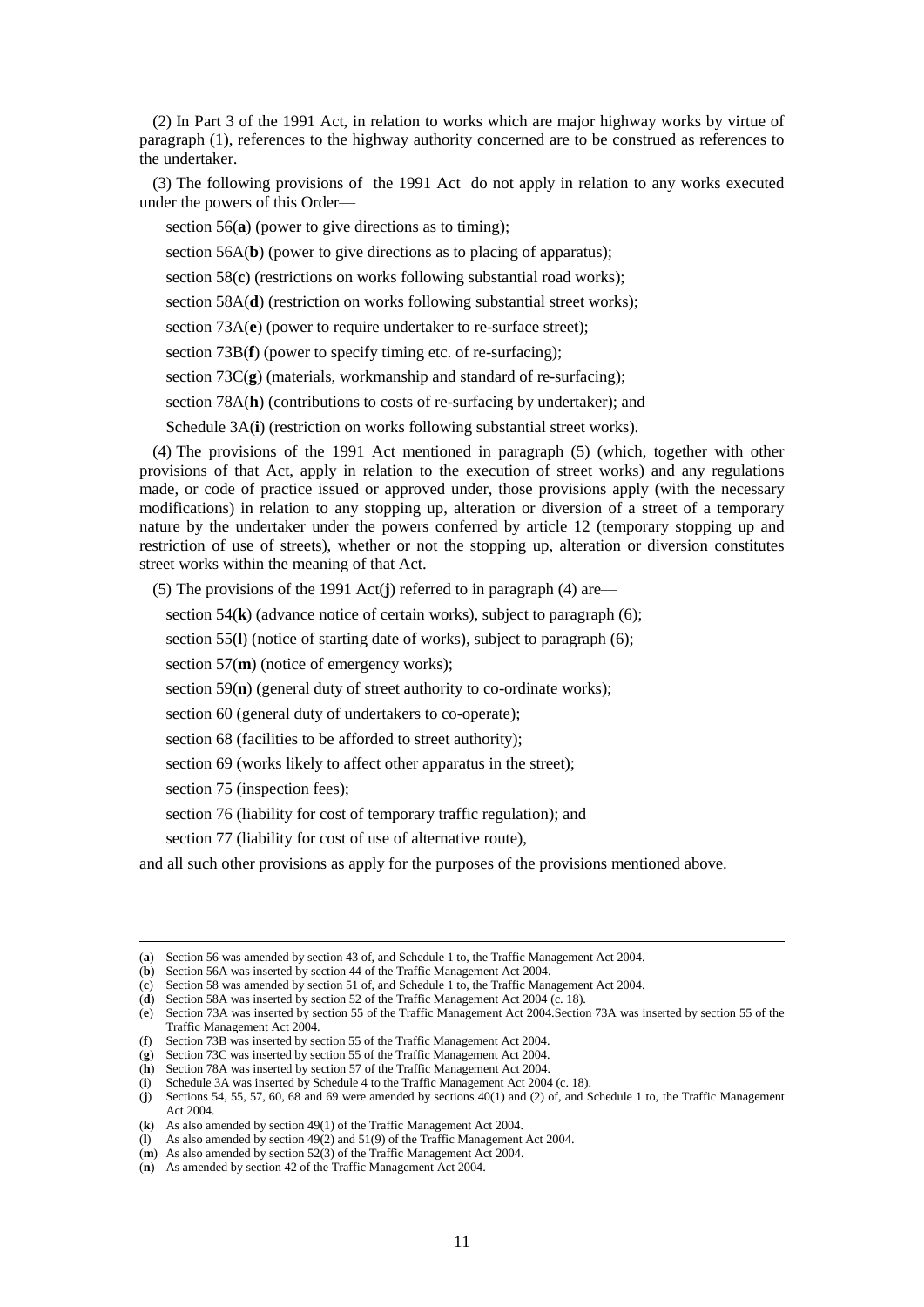(6) Sections 54 and 55 of the 1991 Act as applied by paragraph (4) have effect as if references in section 57 of that Act to emergency works were a reference to a stopping up, alteration or diversion (as the case may be) required in a case of emergency.

(7) Nothing in article 10 (construction and maintenance of new, altered or diverted streets)—

- (a) affects the operation of section 87 (prospectively maintainable highways) of the 1991 Act;
- (b) the undertaker is not by reason of any duty under that article to maintain a street, to be taken to be the street authority in relation to that street for the purposes of Part 3 of that Act; or
- (c) has effect in relation to maintenance works which are street works within the meaning of the 1991 Act, as respects which the provisions of Part 3 of the 1991 Act apply.

#### **Construction and maintenance of new, altered or diverted streets**

**10.**—(1) Any street (other than a trunk road) to be constructed under this Order must be completed to the reasonable satisfaction of the local highway authority in whose area the street lies and, unless otherwise agreed in writing with the local highway authority, must be maintained by and at the expense of the local highway authority from its completion.

(2) Where a street (other than a trunk road) is altered or diverted under this Order, the altered or diverted part of the street must, when completed to the reasonable satisfaction of the street authority in whose area the street lies and, unless otherwise agreed in writing with the local street authority, be maintained by and at the expense of the local street authority from its completion.

(3) In the case of a bridge constructed under this Order to carry a highway (other than a trunk road) over a trunk road, the highway surface (being those elements over the waterproofing membrane) must be maintained by and at the expense of the local highway authority and the remainder of the bridge, including the waterproofing membrane and structure below, must be maintained by and at the expense of the undertaker.

(4) In any action against the undertaker in respect of loss or damage resulting from any failure by it to maintain a street under this article, it is a defence (without prejudice to any other defence or the application of the law relating to contributory negligence) to prove that the undertaker had taken such care as in all the circumstances was reasonably required to secure that the part of the street to which the action relates was not dangerous to traffic.

(5) For the purposes of a defence under paragraph (4), the court must in particular have regard to the following matters—

- (a) the character of the street and the traffic which was reasonably to be expected to use it;
- (b) the standard of maintenance appropriate for a street of that character and used by such traffic;
- (c) the state of repair in which a reasonable person would have expected to find the street;
- (d) whether the undertaker knew, or could reasonably have been expected to know, that the condition of the part of the street to which the action relates was likely to cause dangers to users of the street; and
- (e) where the undertaker could not reasonably have been expected to repair that part of the street before the cause of action arose, what warning notices of its condition had been displayed,

but for the purposes of such a defence it is not relevant to prove that the undertaker had arranged for a competent person to carry out or supervise the maintenance of the part of the street to which the action relates unless it is also proved that the undertaker had given the competent person proper instructions with regard to the maintenance of the street and that the competent person had carried out those instructions.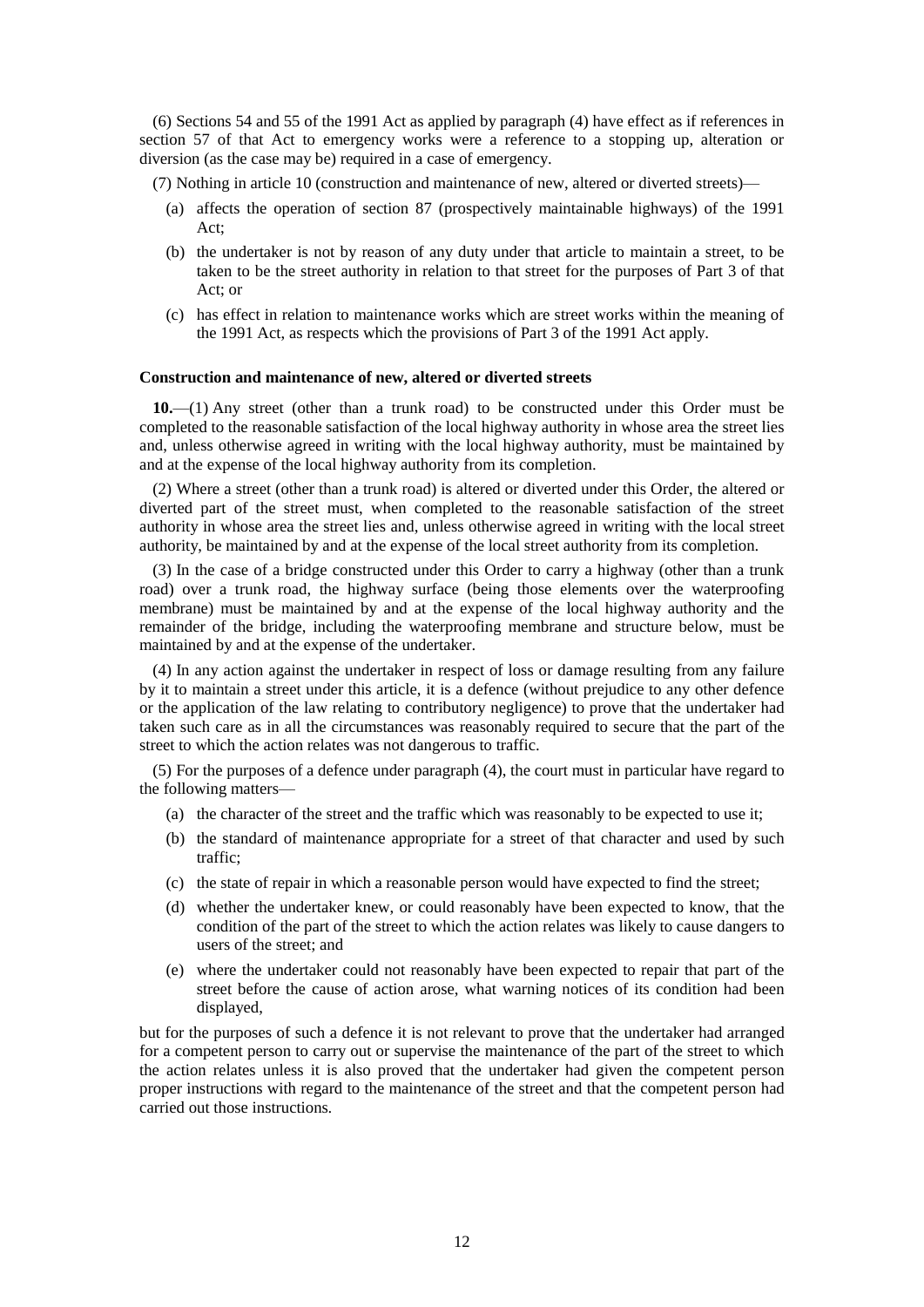#### **Classification of roads, etc.**

**11.**—(1) On the date on which a street described in Schedule 3 is completed and open for traffic—

- (a) a road described in columns (1) and (2) of Part 1 (trunk roads) of Schedule 3 (classification of roads, etc.) will be a trunk road as if it had become so by virtue of an order under section 10(2) of the 1980 Act specifying that date as the date on which it is to become a trunk road;
- (b) a road described in columns (1) and (2) of Part 2 (classified roads) of Schedule 3 (classification of roads, etc.) is to be:
	- (i) a principal road for the purpose of any enactment or instrument which refers to highways classified as principal roads; and
	- (ii) a classified road for the purpose of any enactment or instrument which refers to highways classified as classified roads,
	- (iii) as if such classification had been made under section 12(3) (general provision as to principal and classified roads) of the 1980 Act; and
- (c) a non-motorised user route described in Part 3 (other public rights of way) of Schedule 3 (classification of roads, etc.) will be of the type described in column (1) to the extent described in column (2).

(2) From such day as the undertaker may determine no person is to drive any motor vehicle at a speed exceeding the limit of 40 miles per hour on the roads described in columns (1) and (2) of Part 4 of Schedule 3 (classification of roads, etc.).

(3) The application of paragraph (1) may be varied or revoked by any instrument made under any enactment which provides for the variation or revocation of such matters.

### **Temporary stopping up and restriction of use of streets**

**12.**—(1) The undertaker, during and for the purposes of carrying out the authorised development, may temporarily stop up, alter, divert or restrict the use of any street and may for any reasonable time—

- (a) divert the traffic from the street; and
- (b) subject to paragraph (3), prevent all persons from passing along the street.

(2) Without limitation on the scope of paragraph (1), the undertaker may use any street temporarily stopped up or restricted under the powers conferred by this article and which is within the Order limits as a temporary working site.

(3) The undertaker must provide reasonable access for pedestrians going to or from premises abutting a street affected by the temporary stopping up, alteration or diversion of a street under this article if there would otherwise be no such access.

(4) The undertaker must not temporarily stop up, alter or divert any street for which it is not the street authority without the consent of the street authority, which may attach reasonable conditions to any consent but such consent must not be unreasonably withheld or delayed.

(5) Any person who suffers loss by the suspension of any private right of way under this article is entitled to compensation to be determined, in case of dispute, under Part 1 of the 1961 Act.

(6) If a street authority which receives an application for consent under paragraph (4) fails to notify the undertaker of its decision before the end of the period of 28 days beginning with the date on which the application was made, it is deemed to have granted consent.

### **Permanent stopping up and restriction of use of streets and private means of access**

**13.**—(1) Subject to the provisions of this article, the undertaker may, in connection with the carrying out of the authorised development, stop up each of the streets and private means of access specified in column (1) of Parts 1, 2 and 3 of Schedule 4 (permanent stopping up of streets and private means of access) to the extent specified and described in column (2) of that Schedule.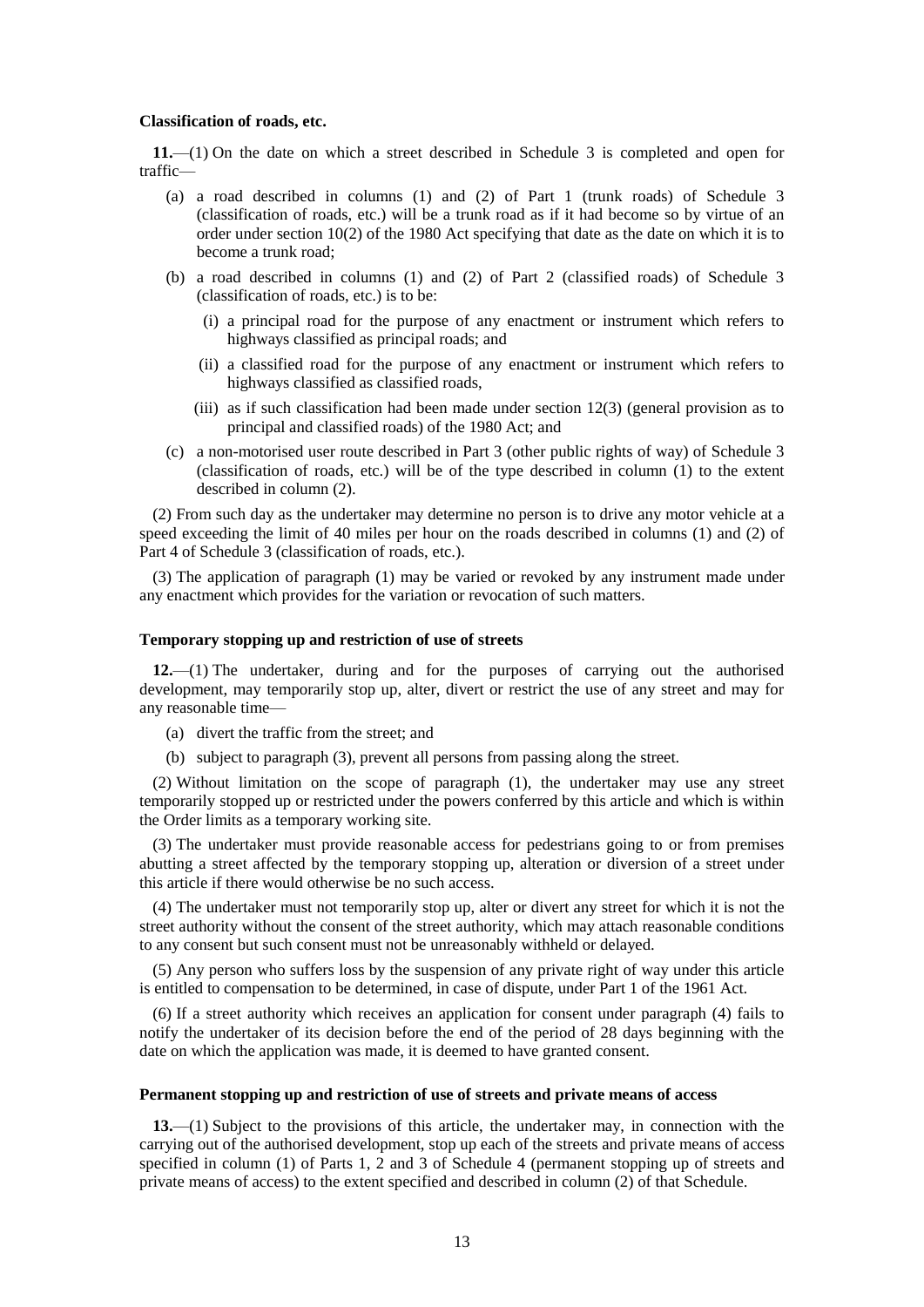(2) No street or private means of access specified in column (1) of Parts 1 and 2 of Schedule 4 is to be wholly or partly stopped up under this article unless—

- (a) the new street or private means of access to be constructed and substituted for it, which is specified in column (3) of those Parts of that Schedule, has been completed to the reasonable satisfaction of the street authority and is open for use; or
- (b) a temporary alternative route for the passage of such traffic as could have used the street or private means of access to be stopped up is first provided and subsequently maintained by the undertaker, to the reasonable satisfaction of the street authority, between the commencement and termination points for the stopping up of the street or private means of access until the completion and opening of the new street or private means of access in accordance with sub-paragraph (a).

(3) No street specified in column (1) of Part 3 of Schedule 4 is to be wholly or partly stopped up under this article unless the condition specified in paragraph (4) is satisfied in relation to all the land which abuts on either side of the street or private means of access to be stopped up.

(4) The condition referred to in paragraph (3) is that—

- (a) the undertaker is in possession of the land; or
- (b) there is no right of access to the land from the street or private means of access concerned; or
- (c) there is reasonably convenient access to the land otherwise than from the street or private means of access concerned; or
- (d) the owners and occupiers of the land have agreed to the stopping up.

(5) Where a street or private means of access has been stopped up under this article—

- (a) all rights of way over or along the street or private means of access so stopped up are extinguished; and
- (b) the undertaker may appropriate and use for the purposes of the authorised development so much of the site of the street or private means of access as is bounded on both sides by land owned by the undertaker.

(6) Any person who suffers loss by the suspension or extinguishment of any private right of way under this article is entitled to compensation to be determined, in case of dispute, under Part 1 of the 1961 Act.

(7) This article is subject to article 33 (apparatus and rights of statutory undertakers in stopped up streets).

#### **Access to works**

**14.** The undertaker may, for the purposes of the authorised development, form and layout means of access, or improve existing means of access, at such locations within the Order limits as the undertaker reasonably requires for the purposes of the authorised development.

#### **Clearways**

**15.**—(1) From the date on which the roads described in Part 1 (trunk roads) of Schedule 3 (classification of roads, etc.) are open for traffic, except as provided in paragraph (2), no person is to cause or permit any vehicle to wait on any part of those roads, other than a lay-by, except upon the direction of, or with the permission of, a constable or traffic officer in uniform.

(2) Nothing in paragraph (1) applies—

- (a) to render it unlawful to cause or permit a vehicle to wait on any part of a road, for so long as may be necessary to enable that vehicle to be used in connection with—
	- (i) the removal of any obstruction to traffic;
	- (ii) the maintenance, improvement, reconstruction or operation of the road;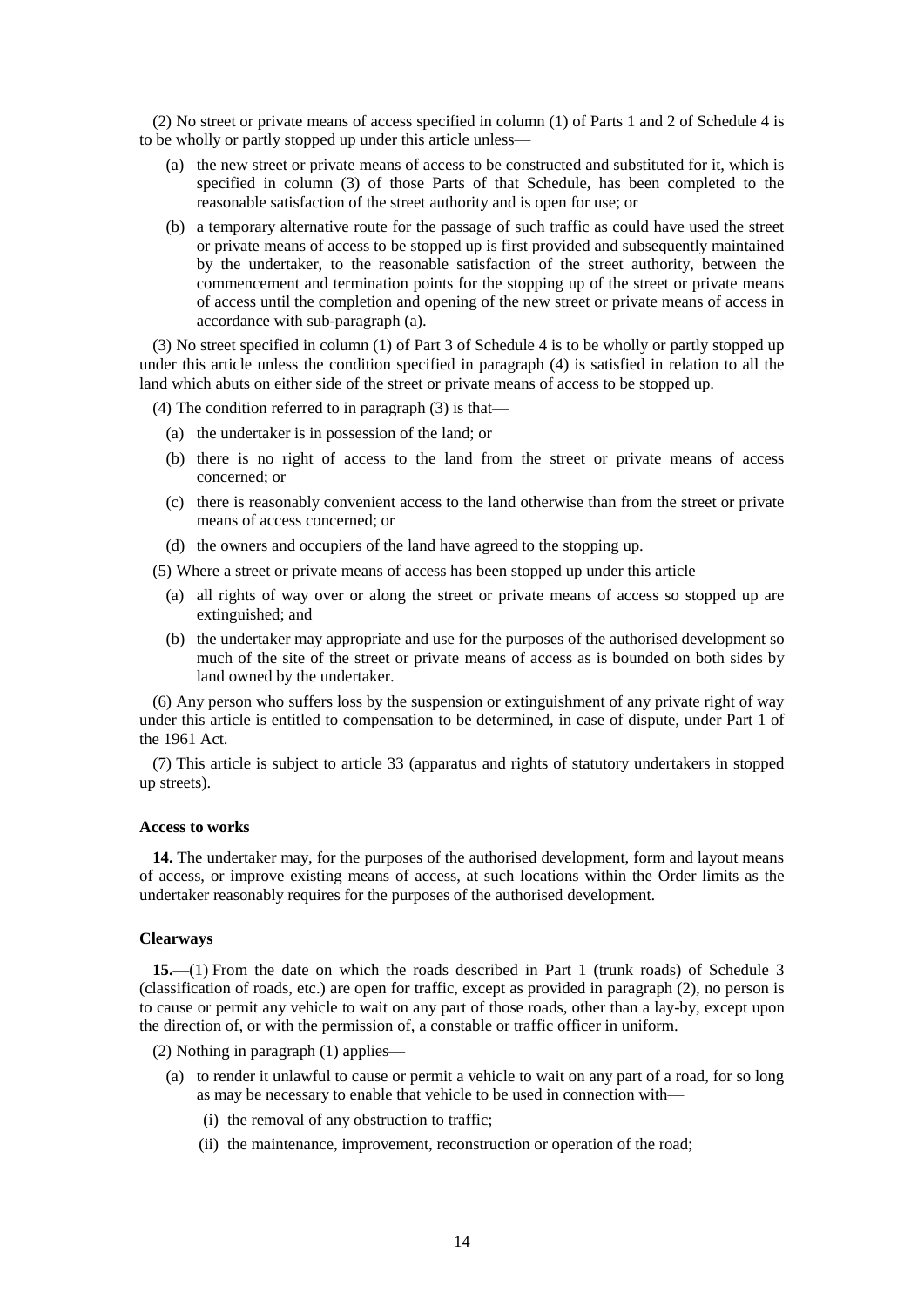- (iii) the laying, erection, maintenance, or renewal in or near the road of any sewer, main pipe, conduit, wire, cable or other apparatus for the supply of gas, water, electricity or any electronic communications apparatus as defined in Schedule 3A (the electronic communications code) to the Communications Act 2003(**a**); or
- (iv) any building operation or demolition;
- (b) in relation to a vehicle being used—
	- (i) for police, ambulance, fire and rescue authority or traffic officer purposes;
	- (ii) in the service of a local authority, safety camera partnership or Driver and Vehicle Standards Agency in pursuance of statutory powers or duties;
	- (iii) in the service of a water or sewerage undertaker within the meaning of the Water Industry Act 1991(**b**); or
	- (iv) by a universal service provider for the purposes of providing a universal postal service as defined by the Postal Service Act 2000(**c**); or
- (c) in relation to a vehicle waiting when the person in control of it is—
	- (i) required by law to stop;
	- (ii) obliged to stop in order to avoid an accident; or
	- (iii) prevented from proceeding by circumstances outside the persons control.

(3) No person is to cause or permit any vehicle to wait on any part of the roads described in Part 1 of Schedule 3 for the purposes of selling, or dispensing of, goods from that vehicle, unless the goods are immediately delivered at, or taken into, premises adjacent to the land on which the vehicle stood when the goods were sold or dispensed.

(4) Paragraphs (1), (2) and (3) have effect as if made by order under the 1984 Act, and their application may be varied or revoked by an order made under that Act or any other enactment which provides for the variation or revocation of such orders.

(5) In this article, "traffic officer" means an individual designated under section 2 (designation of traffic officers) of the Traffic Management Act 2004(**d**).

### **Traffic regulation**

**16.**—(1) This article applies to roads in respect of which the undertaker is not the traffic authority.

(2) Subject to the provisions of this article, and the consent of the traffic authority in whose area the road concerned is situated, which consent must not be unreasonably withheld, the undertaker may, for the purposes of the authorised development—

- (a) revoke, amend or suspend in whole or in part any order made, or having effect as if made, under the 1984 Act;
- (b) permit, prohibit or restrict the stopping, waiting, loading or unloading of vehicles on any road;
- (c) authorise the use as a parking place of any road;
- (d) make provision as to the direction or priority of vehicular traffic on any road; and
- (e) permit or prohibit vehicular access to any road,

either at all times or at times, on days or during such periods as may be specified by the undertaker.

(3) The power conferred by paragraph (2) may be exercised at any time prior to the expiry of 12 months from the opening of the authorised development for public use but subject to paragraph (7)

<sup>(</sup>**a**) 2003 c. 21. Schedule 3A was inserted by section 4(2) of, and Schedule 1 to, the Digital Economy Act 2017 (c. 30).

<sup>(</sup>**b**) 1991 c. 56.

<sup>(</sup>**c**) 2000 c. 26.

<sup>(</sup>**d**) 2004 c. 18.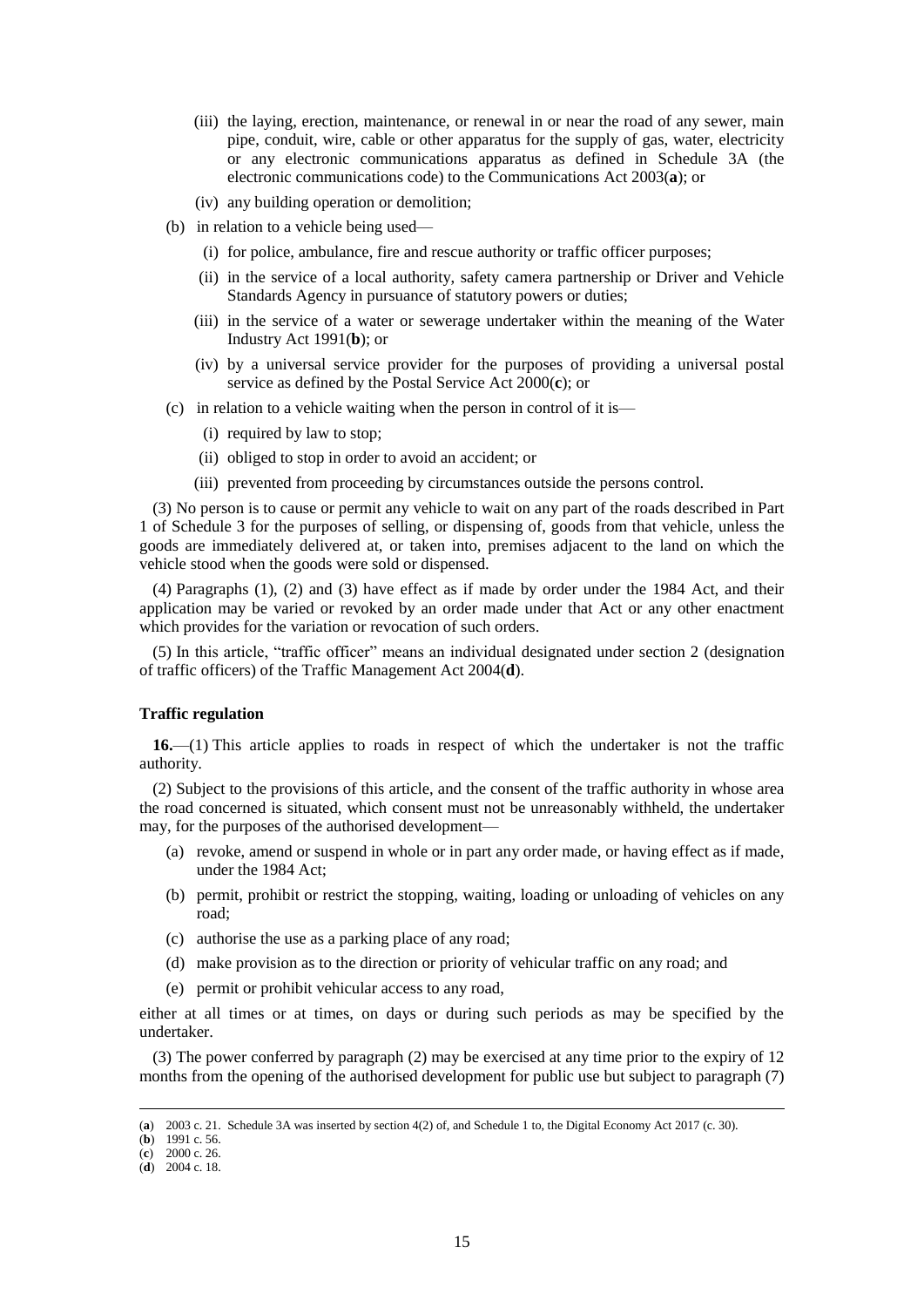any prohibition, restriction or other provision made under paragraph (2) may have effect both before and after the expiry of that period.

(4) The undertaker must consult the chief officer of police and the traffic authority in whose area the road is situated before complying with the provisions of paragraph (5).

- (5) The undertaker must not exercise the powers conferred by paragraph (2) unless it has—
	- (a) given not less than—

 $\overline{a}$ 

- (i) 12 weeks' notice in writing of its intention so to do in the case of a prohibition, restriction or other provision intended to have effect permanently; or
- (ii) 4 weeks' notice in writing of its intention so to do in the case of a prohibition, restriction or other provision intended to have effect temporarily,

to the chief officer of police and to the traffic authority in whose area the road is situated; and

- (b) advertised its intention in such manner as the traffic authority may specify in writing within 28 days of the receipt of notice of the undertaker's intention in the case of subparagraph  $(a)(i)$ , or within 7 days of the receipt of notice of the undertaker's intention in the case of sub-paragraph (a)(ii).
- (6) Any prohibition, restriction or other provision made by the undertaker under paragraph  $(2)$ 
	- (a) has effect as if duly made by, as the case may be–
		- (i) the traffic authority in whose area the road is situated, as a traffic regulation order under the 1984 Act; or
		- (ii) the local authority in whose area the road is situated, as an order under section  $32(a)$ (power of local authorities to provide parking spaces)(**b**) of the 1984 Act,

and the instrument by which it is effected may specify savings and exemptions to which the prohibition, restriction or other provision is subject; and

(b) is deemed to be a traffic order for the purposes of Schedule 7 (road traffic contraventions subject to civil enforcement) to the Traffic Management Act 2004).

(7) Any prohibition, restriction or other provision made under this article may be suspended, varied or revoked by the undertaker from time to time by subsequent exercise of the powers of paragraph (2) within a period of 24 months from the opening of the authorised development.

(8) Before exercising the powers conferred by paragraph (2) the undertaker must consult such persons as it considers necessary and appropriate and must take into consideration any representations made to it by any such person.

(9) Expressions used in this article and in the 1984 Act shall have the same meaning in this article as in that Act.

(10) The powers conferred on the undertaker by this article with respect to any road have effect subject to any agreement entered into by the undertaker with any person with an interest in (or who undertakes activities in relation to) premises served by the road.

(11) If the traffic authority fails to notify the undertaker of its decision within 28 days of receiving an application for consent under paragraph (2) the traffic authority is deemed to have granted consent.

<sup>(</sup>**a**) Section 32 was amended by section 102 of, and Schedule 17 to, the Local Government Act 1985 (c. 51), and paragraph 39 of Schedule to, the 1991 Act.

<sup>(</sup>**b**) As amended by section 102 of, and Schedule 17 to, the Local Government Act 1985 (c. 51) and section 168(1) of, and paragraph 39 of Schedule 8 to, the 1991 Act.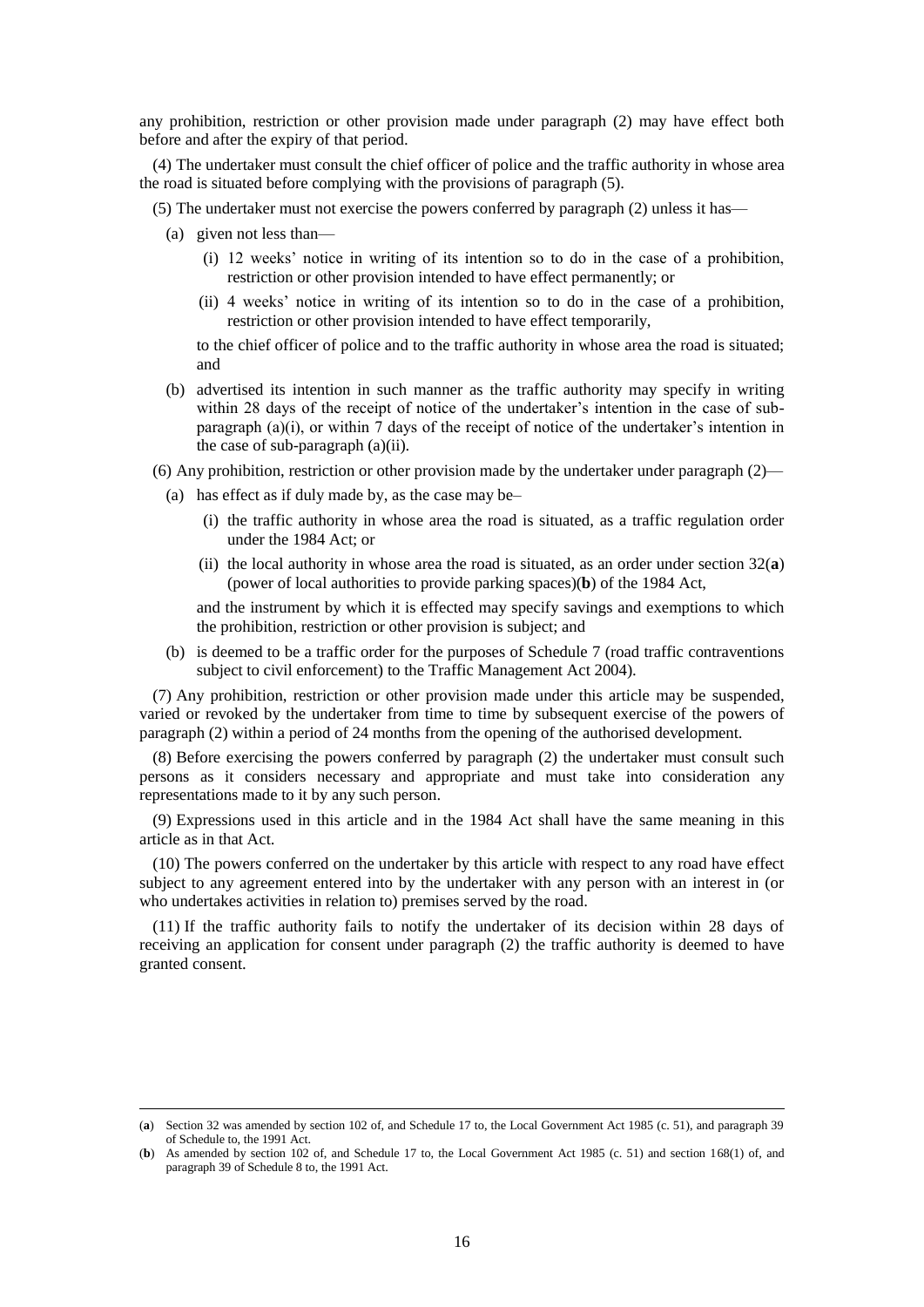### PART 4

### SUPPLEMENTAL POWERS

#### **Discharge of water**

**17.**—(1) Subject to paragraphs (3) and (4), the undertaker may use any watercourse or any public sewer or drain for the drainage of water in connection with the carrying out or maintenance of the authorised development and for that purpose may lay down, take up and alter pipes and may, on any land within the Order limits, make openings into, and connections with, the watercourse, public sewer or drain.

(2) Any dispute arising from the making of connections to or the use of a public sewer or drain by the undertaker under paragraph (1) is to be determined as if it were a dispute under section 106 (right to communicate with public sewers) of the Water Industry Act 1991.

(3) The undertaker must not discharge any water into any watercourse, public sewer or drain except with the consent of the person to whom it belongs; and such consent may be given subject to such terms and conditions as that person may reasonably impose, but must not be unreasonably withheld.

(4) The undertaker must not make any opening into any public sewer or drain except—

- (a) in accordance with plans approved by the person to whom the sewer or drain belongs, but such approval must not be unreasonably withheld; and
- (b) where that person has been given the opportunity to supervise the making of the opening.

(5) The undertaker must not, in carrying out or maintaining works under this article, damage or interfere with the bed or banks of any watercourse forming part of a main river.

(6) The undertaker must take such steps as are reasonably practicable to secure that any water discharged into a watercourse or public sewer or drain pursuant to this article is as free as may be practicable from gravel, soil or other solid substance, oil or matter in suspension.

(7) Nothing in this article overrides the requirement for an environmental permit under regulation 12(1)(b) (requirement for environmental permit) of the Environmental Permitting (England and Wales) Regulations 2016(**a**).

(8) In this article—

- (a) "public sewer or drain" means a sewer or drain which belongs to the Homes and Communities Agency, the Environment Agency, an internal drainage board, a joint planning board, a local authority, a sewerage undertaker or an urban development corporation; and
- (b) other expressions, excluding watercourse, used both in this article and in the Water Resources Act 1991(**b**) have the same meaning as in that Act.

(9) If a person who receives an application for consent under paragraph (3) or approval under paragraph (4)(a) fails to notify the undertaker of a decision within 28 days of receiving an application that person will be deemed to have granted consent or given approval, as the case may be.

#### **Protective work to buildings**

**18.**—(1) Subject to the following provisions of this article, the undertaker may at its own expense carry out such protective works to any building which may be affected by the authorised development as the undertaker considers necessary or expedient.

(2) Protective works may be carried out—

<sup>(</sup>**a**) S.I. 2016/1154, as amended by S.I. 2017/1012, S.I. 2017/1075, S.I. 2018/110, S.I. 2018/428 and S.I. 2018/757.

<sup>(</sup>**b**) 1991 c. 57.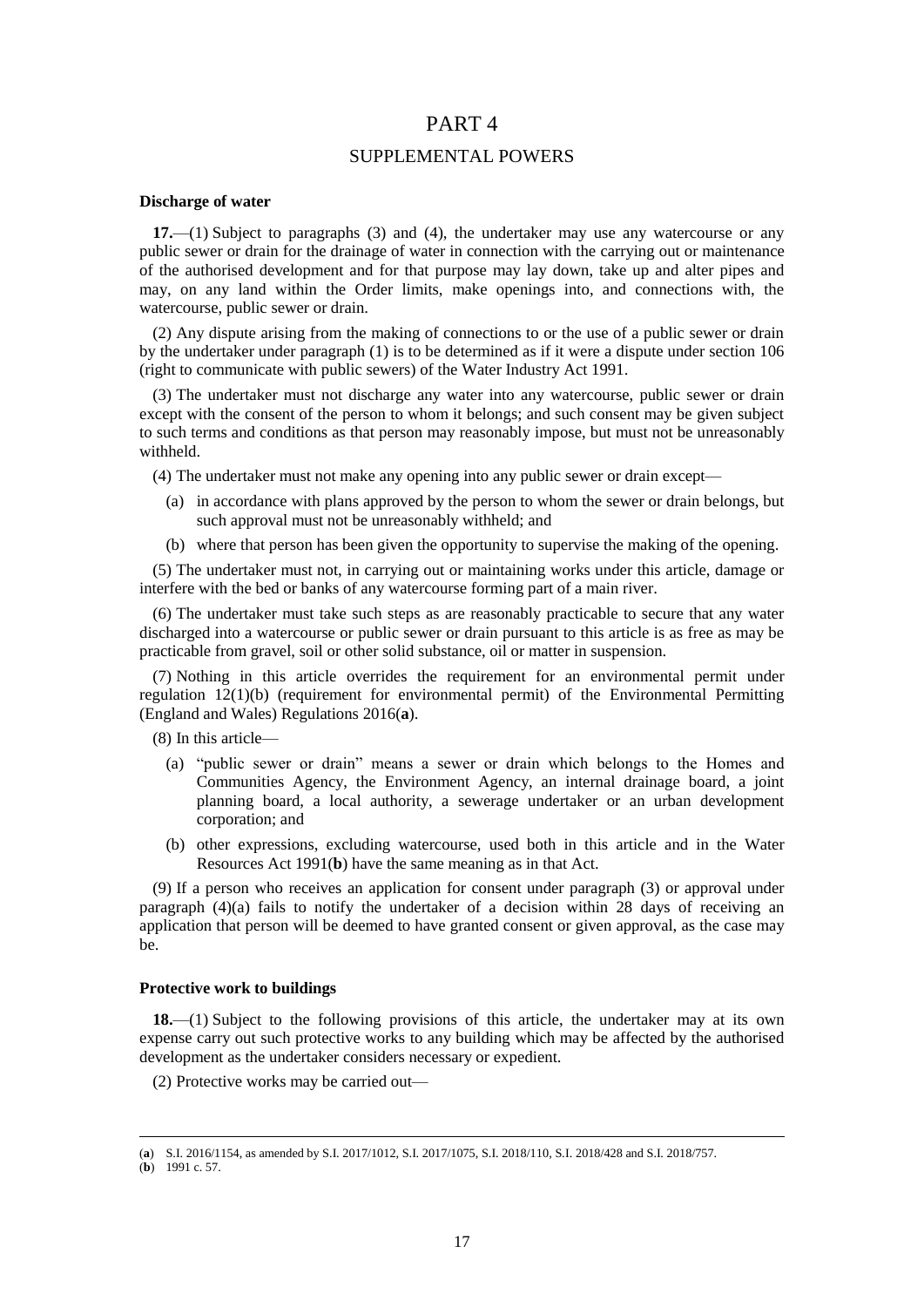- (a) at any time before or during the carrying out in the vicinity of the building of any part of the authorised development; or
- (b) after the completion of that part of the authorised development in the vicinity of the building at any time up to the end of the period of 5 years beginning with the day on which that part of the authorised development is first opened for use.

(3) For the purpose of determining how the functions under this article are to be exercised the undertaker may enter and survey any building falling within paragraph (1) and any land within its curtilage.

(4) For the purpose of carrying out protective works under this article to a building the undertaker may (subject to paragraphs (5) and (6))—

- (a) enter the building and any land within its curtilage; and
- (b) where the works cannot be carried out reasonably conveniently without entering land which is adjacent to the building but outside its curtilage, enter the adjacent land (but not any building erected on it).

(5) Before exercising—

- (a) a right under paragraph (1) to carry out protective works to a building;
- (b) a right under paragraph (3) to enter a building and land within its curtilage;
- (c) a right under paragraph (4)(a) to enter a building and land within its curtilage; or
- (d) a right under paragraph (4)(b) to enter land,

the undertaker must, except in the case of emergency, serve on the owners and occupiers of the building or land not less than 14 days' notice of its intention to exercise that right and, in a case falling within sub-paragraph (a) or (c), specifying the protective works proposed to be carried out.

(6) Where a notice is served under paragraph  $(5)(a)$ , (c) or (d), the owner or occupier of the building or land concerned may, by serving a counter-notice within the period of 10 days beginning with the day on which the notice was served, require the question whether it is necessary or expedient to carry out the protective works or to enter the building or land to be referred to arbitration under article 43 (arbitration).

(7) The undertaker must compensate the owners and occupiers of any building or land in relation to which rights under this article have been exercised for any loss or damage arising to them by reason of the exercise of those rights.

(8) Where—

- (a) protective works are carried out under this article to a building; and
- (b) within the period of 5 years beginning with the day on which the part of the authorised development carried out in the vicinity of the building is first opened for use it appears that the protective works are inadequate to protect the building against damage caused by the carrying out or use of that part of the authorised development,

the undertaker must compensate the owners and occupiers of the building for any loss or damage sustained by them.

(9) Nothing in this article relieves the undertaker from any liability to pay compensation under section 152(**a**) (compensation in case where no right to claim in nuisance) of the 2008 Act.

(10) Any compensation payable under paragraph (7) or (8) is to be determined, in case of dispute, under Part 1 (determination of questions of disputed compensation) of the 1961 Act.

- (11) In this article "protective works" in relation to a building means—
	- (a) underpinning, strengthening and any other works the purpose of which is to prevent damage which may be caused to the building by the carrying out, maintenance or use of the authorised development; and

<sup>(</sup>**a**) Section 152 was amended by S.I 2009/1307.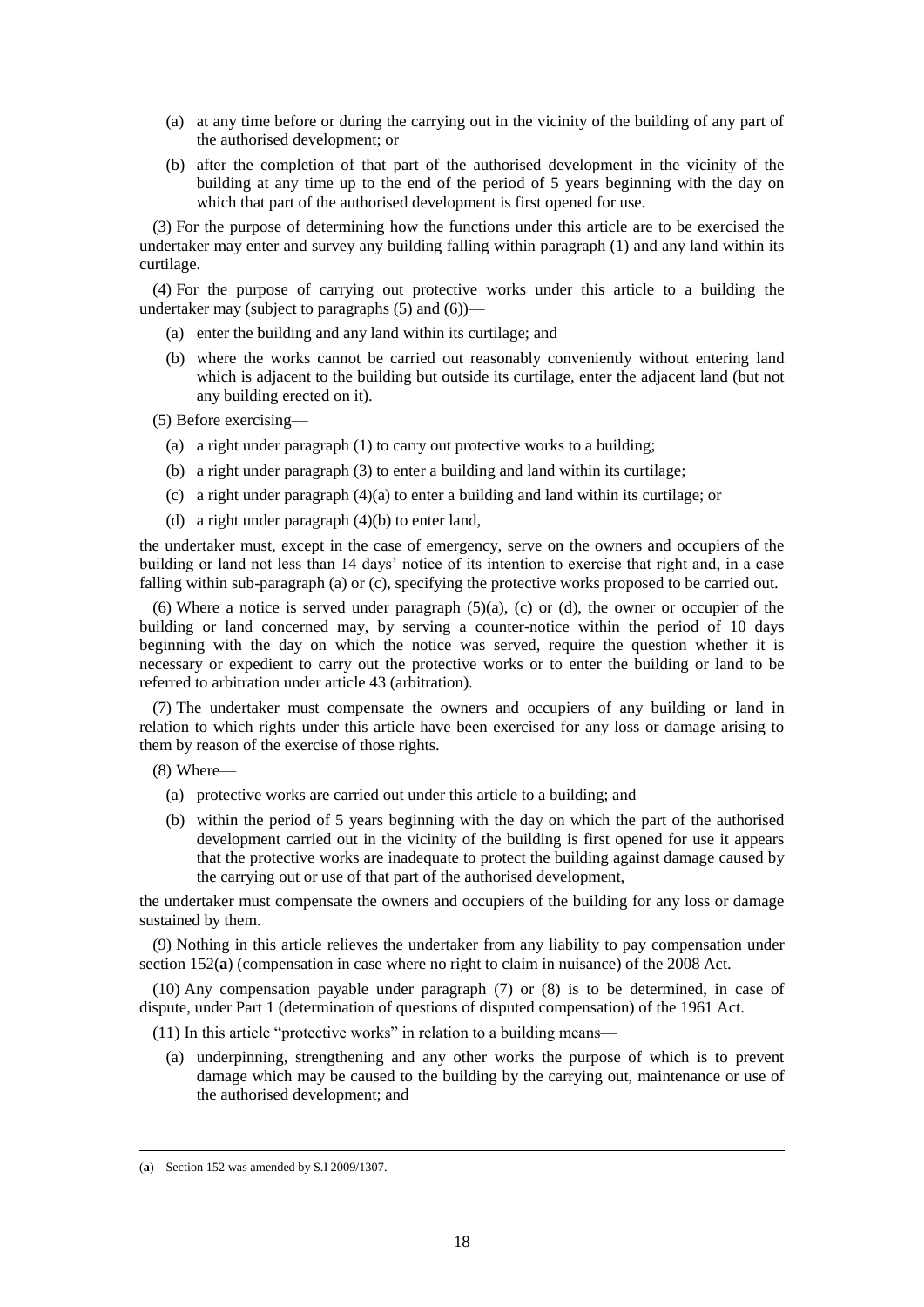(b) any works the purpose of which is to remedy any damage which has been caused to the building by the carrying out, maintenance or use of the authorised development.

#### **Authority to survey and investigate the land**

**19.**—(1) The undertaker may for the purposes of this Order enter on any land shown within the Order limits or which may be affected by the authorised development and—

- (a) survey or investigate the land;
- (b) without limitation on the scope of sub-paragraph (a), make trial holes in such positions on the land as the undertaker thinks fit to investigate the nature of the surface layer and subsoil and remove soil samples;
- (c) without limitation on the scope of sub-paragraph (a), carry out ecological or archaeological investigations on such land; and
- (d) place on, leave on and remove from the land apparatus for use in connection with the survey and investigation of land and making of trial holes.

(2) No land may be entered or equipment placed or left on or removed from the land under paragraph (1) unless at least 14 days' notice has been served on every owner and occupier of the land.

(3) Any person entering land under this article on behalf of the undertaker—

- (a) must, if so required, before or after entering the land, produce written evidence of their authority to do so; and
- (b) may take onto the land such vehicles and equipment as are necessary to carry out the survey or investigation or to make the trial holes.

(4) No trial holes are to be made under this article—

- (a) in land located within a highway boundary without the consent of the highway authority; or
- (b) in a private street without the consent of the street authority, but such consent must not be unreasonably withheld.

(5) The undertaker must compensate the owners and occupiers of the land for any loss or damage arising by reason of the exercise of the powers conferred by this article, such compensation to be determined, in case of dispute, under Part 1 (determination of questions of disputed compensation) of the 1961 Act.

(6) If either a highway authority or street authority which receives an application for consent fails to notify the undertaker of its decision within 28 days of receiving the application for consent—

- (a) under paragraph (4)(a) in the case of a highway authority; or
- (b) under paragraph (4)(b) in the case of a street authority,

that authority will be deemed to have granted consent.

### PART 5

### POWERS OF ACQUISITION AND POSSESSION OF LAND

### **Compulsory acquisition of land**

**20.**—(1) The undertaker may acquire compulsorily so much of the Order land as is required for the authorised development, or to facilitate it, or is incidental to it.

(2) This article is subject to paragraph (2) of article 23 (compulsory acquisition of rights and restrictive covenants) and paragraph (9) of article 29 (temporary use of land for carrying out the authorised development).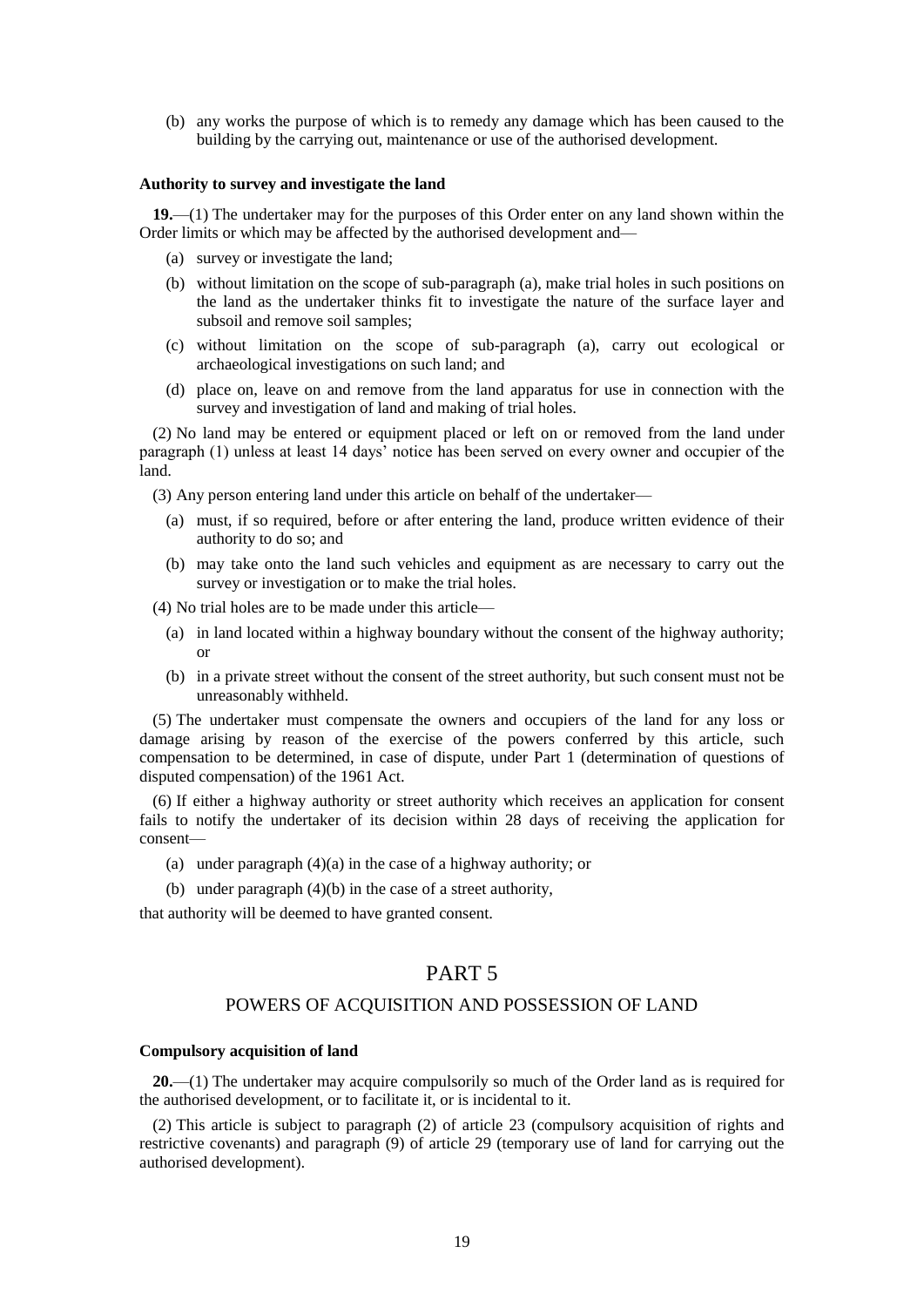#### **Compulsory acquisition of land – incorporation of the mineral code**

**21.** Part 2 of Schedule 2 (minerals) to the Acquisition of Land Act 1981(**a**) is incorporated in this Order subject to the modification that for the "acquiring authority" substitute the "undertaker" and for "undertaking" substitute "authorised development."

#### **Time limit for exercise of authority to acquire land compulsorily**

**22.**—(1) After the end of the period of 5 years beginning on the day on which this Order is made—

- (a) no notice to treat is to be served under Part 1 of the 1965 Act as modified by this Order; and
- (b) no declaration is to be executed under section 4 of the 1981 Act as applied by article 26 (application of the 1981 Act).

(2) The authority conferred by article 29 (temporary use of land for carrying out the authorised development) ceases at the end of the period referred to in paragraph (1), except that nothing in this paragraph prevents the undertaker remaining in possession of land after the end of that period, if the land was entered and possession was taken before the end of that period.

#### **Compulsory acquisition of rights and restrictive covenants**

**23.**—(1) Subject to paragraphs (2) to (4), the undertaker may acquire such rights over the Order land, or impose restrictive covenants affecting the Order land, as may be required for any purpose for which that land may be acquired under article 20 (compulsory acquisition of land) by creating them as well as acquiring rights already in existence.

(2) In the case of the Order land specified in column (1) of Schedule 5 (land in which only new rights etc. may be acquired) the undertaker's powers of compulsory acquisition are limited to the acquisition of such wayleaves, easements, new rights in the land or the imposition of restrictive covenants, as may be required for the purpose specified in relation to that land in column (2) of that Schedule.

(3) The power to impose restrictive covenants under paragraph (1) is exercisable only in respect of plots specified in column (1) of Schedule 5.

(4) Subject to Schedule 2A (counter-notice requiring purchase of land not in notice to treat) of the 1965 Act, as substituted by Schedule 6 (modification of compensation and compulsory purchase enactments for creation of new rights and imposition of restrictive covenants), where the undertaker acquires a right over land or the benefit of a restrictive covenant affecting land under paragraph (1) or (2), the undertaker is not required to acquire a greater interest in that land.

(5) Schedule 6 has effect for the purpose of modifying the enactments relating to compensation and the provisions of the 1965 Act in their application in relation to the compulsory acquisition under this article of a right over land by the creation of a new right or the imposition of a restrictive covenant.

### **Private rights over land**

**24.**—(1) Subject to the provisions of this article, all private rights over land subject to compulsory acquisition under this Order are extinguished—

- (a) as from the date of acquisition of the land by the undertaker, whether compulsorily or by agreement; or
- (b) on the date of entry on the land by the undertaker under section  $11(1)$  (power of entry) of the 1965 Act,

whichever is the earlier.

<sup>(</sup>**a**) 1981 c. 67.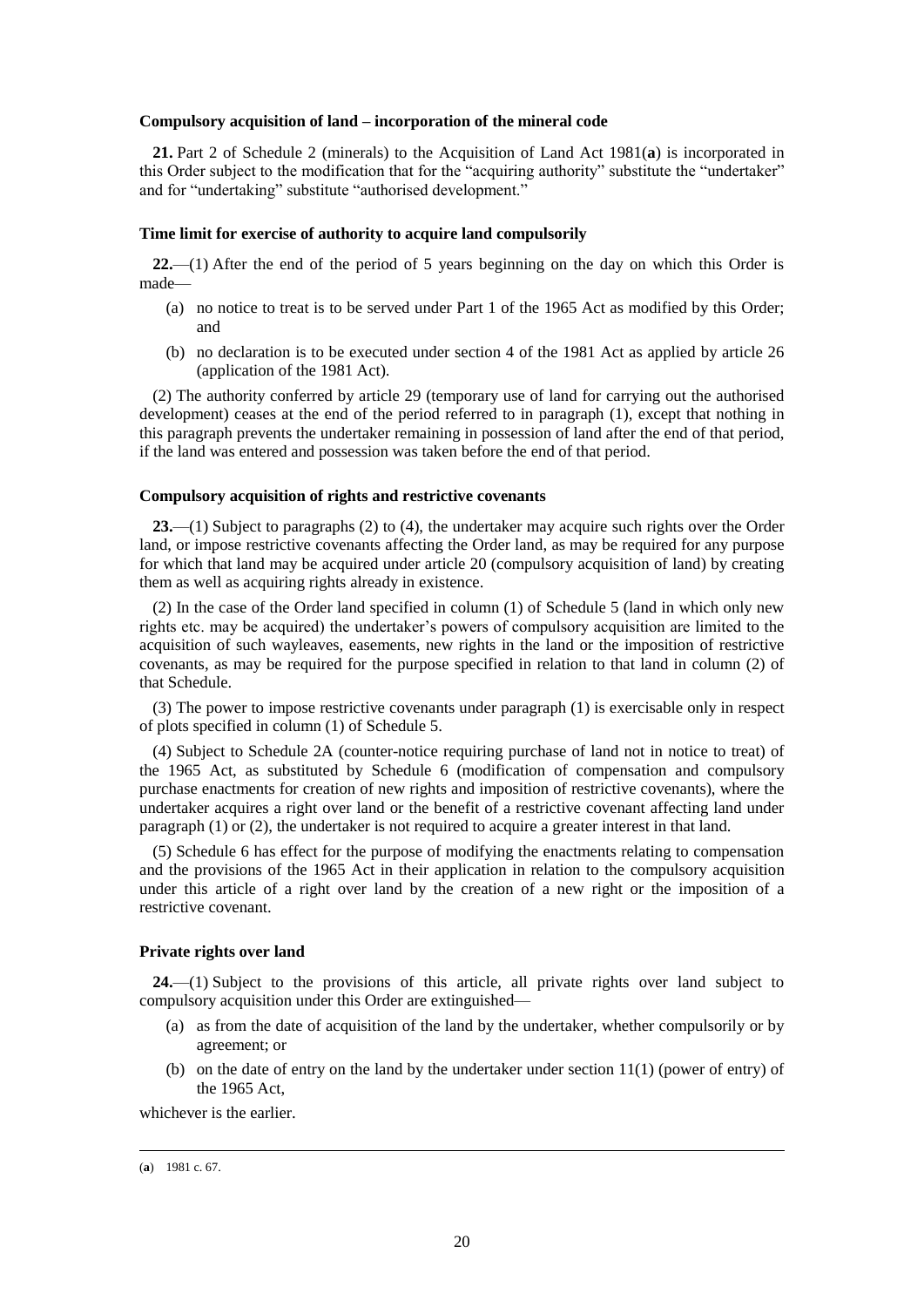(2) Subject to the provisions of this article, all private rights over land subject to the compulsory acquisition of the rights or the imposition of restrictive covenants under this Order are extinguished in so far as their continuance would be inconsistent with the exercise of the right or the burden of the restrictive covenant—

- (a) as from the date of the acquisition of the right or the benefit of the restrictive covenant by the undertaker, whether compulsorily or by agreement; or
- (b) on the date of entry on the land by the undertaker under section 11(1) of the 1965 Act (power of entry),

whichever is the earlier.

(3) Subject to the provisions of this article, all private rights over land owned by the undertaker that are within the Order limits are extinguished on commencement of any activity authorised by this Order which interferes with or breaches those rights.

(4) Subject to the provisions of this article, all private rights over land of which the undertaker takes temporary possession under this Order are suspended and unenforceable for as long as the undertaker remains in lawful possession of the land.

(5) Any person who suffers loss by the extinguishment or suspension of any private right under this article is entitled to compensation in accordance with the terms of section 152 of the 2008 Act to be determined, in case of dispute, under Part 1 of the 1961 Act.

(6) This article does not apply in relation to any right to which section 138 (extinguishment of rights, and removal of apparatus, of statutory undertakers etc.) of the 2008 Act or article 32 (statutory undertakers) applies.

(7) Paragraphs (1) to (4) have effect subject to—

- (a) any notice given by the undertaker before—
	- (i) the completion of the acquisition of the land or the acquisition of the right or the imposition of the restrictive covenant over or affecting the land;
	- (ii) the undertaker's appropriation of it;
	- (iii) the undertaker's entry onto it; or
	- (iv) the undertaker's taking temporary possession of it,
	- that any or all of those paragraphs do not apply to any right specified in the notice; and
- (b) any agreement made at any time between the undertaker and the person in or to whom the right in question is vested or belongs.

(8) If any such agreement as is referred to in paragraph  $(7)(b)$ —

- (a) is made with a person in or to whom the right is vested or belongs; and
- (b) is expressed to have effect also for the benefit of those deriving title from or under that person,

it is effective in respect of the persons so deriving title, whether the title was derived before or after the making of the agreement.

(9) References in this article to private rights over land include any trust, incident, easement, liberty, privilege, right or advantage annexed to land and adversely affecting other land, including any natural right to support and include restrictions as to the user of land arising by virtue of a contract, agreement or undertaking having that effect.

### **Modification of Part 1 of the 1965 Act**

 $\overline{a}$ 

**25.**—(1) Part 1 of the 1965 Act, as applied to this Order by section 125(**a**) (application of compulsory acquisition provisions) of the 2008 Act is modified as follows.

<sup>(</sup>**a**) Section 125 was amended by section 190 of, and paragraph 17 of Schedule 16 to, the Housing and Planning Act 2016 (c.22).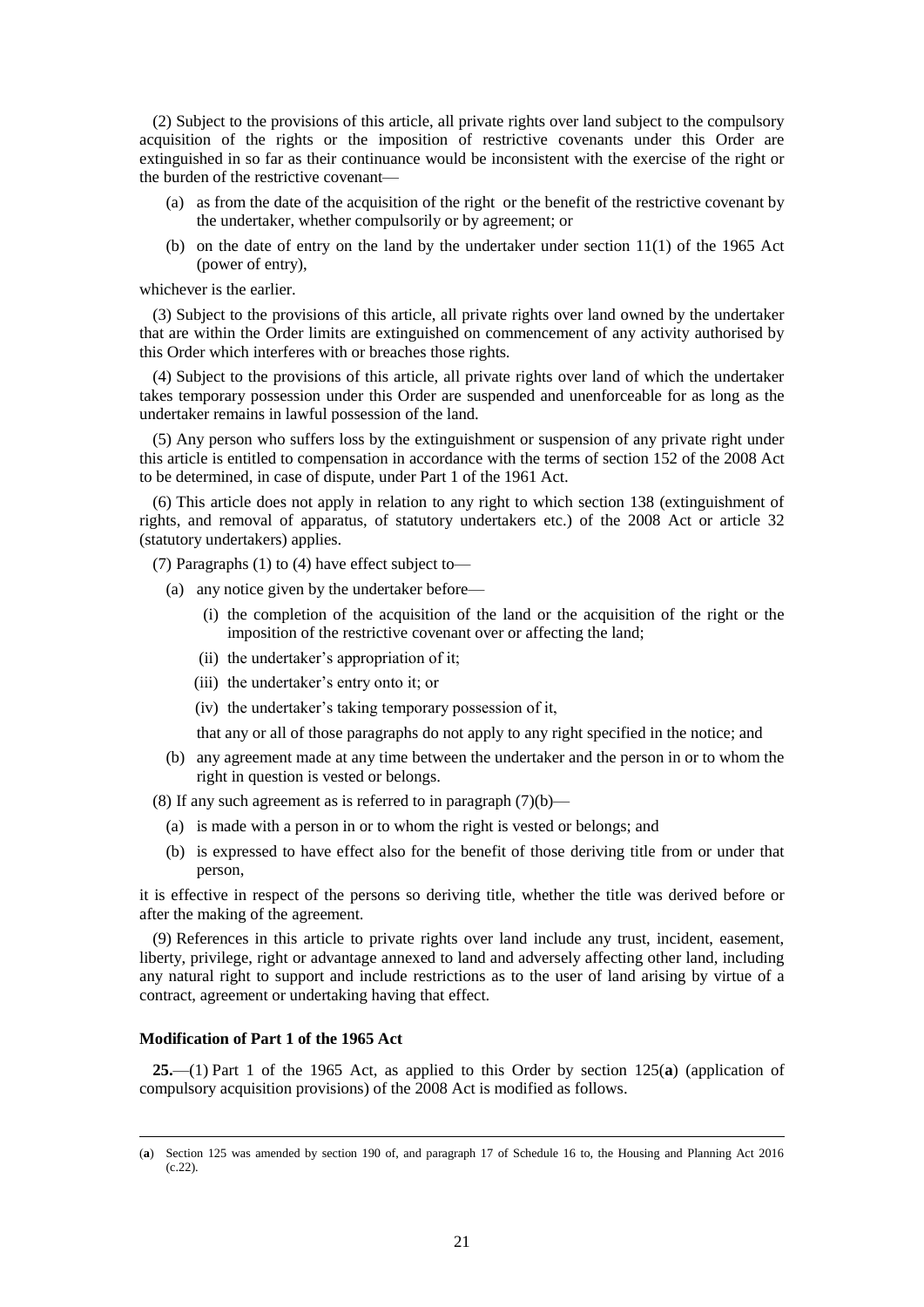(2) In section 4A(1)(**a**) (extension of time limit during challenge) for "section 23 of the Acquisition of Land Act 1981 (application to the High Court in respect of compulsory purchase order), the three year period mentioned in section 4" substitute "section 118( ) (legal challenges relating to applications for orders granting development consent) of the Planning Act 2008, the five year period mentioned in article 22 (time limit for exercise of authority to acquire land compulsorily) of A19 (Downhill Lane Junction Improvement) Order 20[ ]".

(3) In section 11A(e) (powers of entry: further notice of entry)—

- (a) in subsection  $(1)(a)$ , after "land" insert "under that provision";
- (b) in subsection (2), after "land" insert "under that provision".

(4) In section 22(2) (expiry of time limit for exercise of compulsory purchase power not to affect acquisition of interests omitted from purchase), for "section 4 of this Act" substitute "article 22 (time limit for exercise of authority to acquire land compulsorily) of the A19 (Downhill Lane Junction Improvement) Development Consent Order 20[ ]".

(5) In Schedule 2A (counter-notice requiring purchase of land not in notice to treat) —

(a) for paragraphs  $1(2)$  and  $14(2)$  substitute—

"(2) But see article 27(3) (acquisition of subsoil or airspace only) of the A19 (Downhill Lane Junction Improvement) Development Consent Order 20[ ], which excludes the acquisition of subsoil or airspace only from this Schedule."; and

(b) after paragraph 29, insert—

### "PART 4

#### INTERPRETATION

**30.** In this Schedule, references to entering on and taking possession of land do not include doing so under article 18 (protective work to buildings), 29 (temporary use of land for carrying out the authorised development), 30 (temporary use of land for construction compound), or 31 (temporary use of land for maintaining the authorised development) of the A19 (Downhill Lane Junction Improvement) Development Consent Order 20[ ].".

#### **Application of the 1981 Act**

 $\overline{a}$ 

**26.**—(1) The 1981 Act applies as if this Order were a compulsory purchase order.

(2) The 1981 Act, as so applied by paragraph (1), has effect with the following modifications.

(3) In section 1 (application of act) for subsection 2 substitute—

"(2) This section applies to any Minister, any local or other public authority or any other body or person authorised to acquire land by means of a compulsory purchase order.".

(4) In section 5(**b**) (earliest date for execution of declaration), in subsection (2), omit the words from ", and this subsection" to the end.

(5) Omit section 5A(**c**) (time limit for the execution of a general vesting declaration).

(6) In section 5B(1)(**d**) (extension of time limit during challenge) for "section 23 of the Acquisition of Land Act 1981 (application to High Court in respect of compulsory purchase order), the three year period mentioned in section 5A" substitute "section 118 (legal challenges relating to applications for orders granting development consent) of the Planning Act 2008, the five year period mentioned in article 22 (time limit for exercise of authority to acquire land compulsorily) of the A19 (Downhill Lane Junction Improvement) Development Consent Order 20[ ]".

<sup>(</sup>**a**) Section 4A(1) was inserted by section 202(1) of the Housing and Planning Act 2016 (c. 22).

<sup>(</sup>**b**) Section 5 was amended by Schedule 15 to the Housing and Planning Act 2016 (c. 22).

<sup>(</sup>**c**) Section 5A was inserted by section 182(2) of the Housing and Planning Act 2016 (c. 22).

<sup>(</sup>**d**) Section 5B(1) was inserted by section 202(2) of the Housing and Planning Act 2016 (c. 22).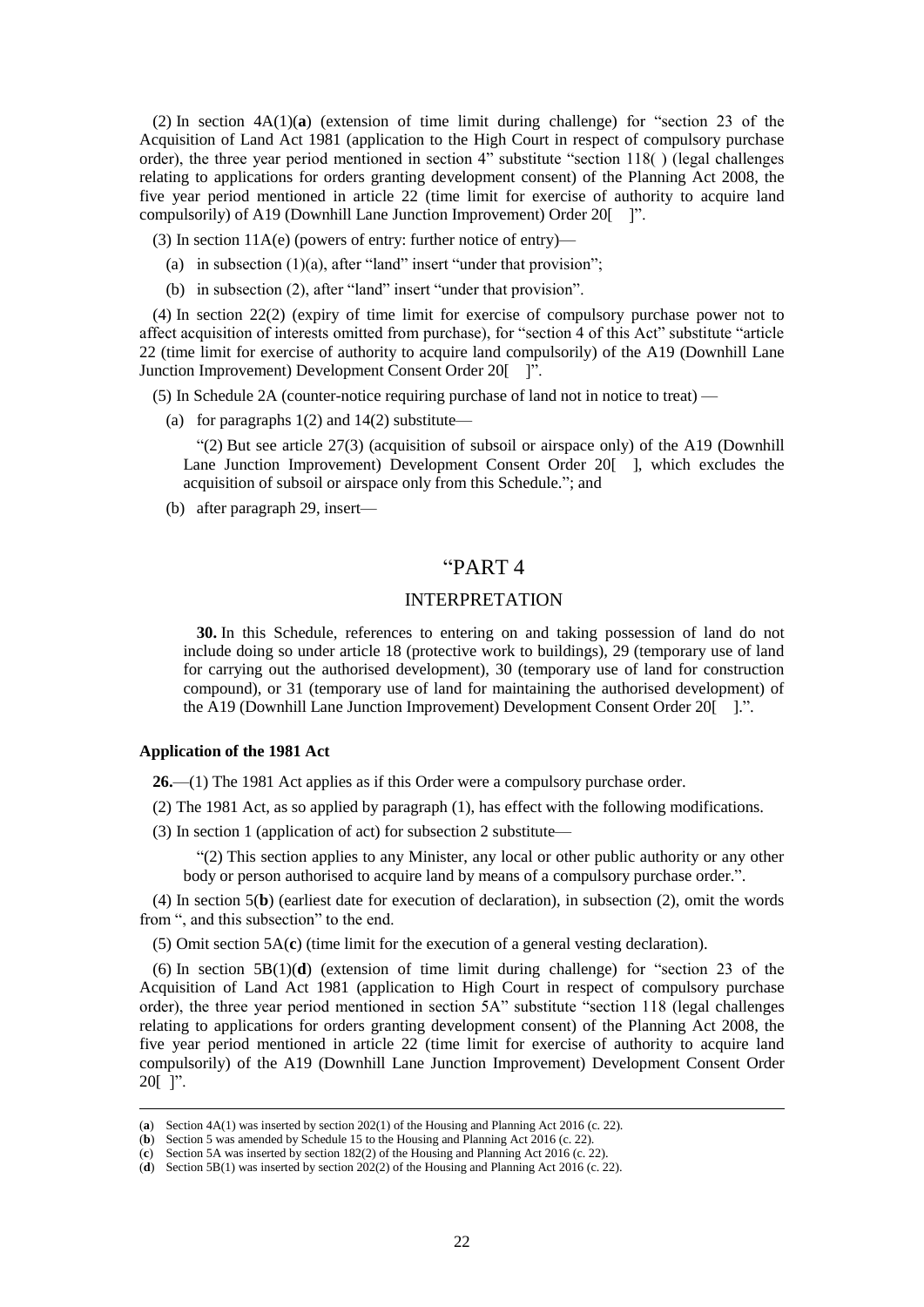(7) In section 6(**a**) (notices after execution of declaration) for subsection (1)(b)( ) for "section 15 of, or paragraph 6 of Schedule 1 to, the Acquisition of Land Act 1981" substitute "section 134(f)(notice of authorisation of compulsory acquisition) of the Planning Act 2008".

(8) In section 7(**b**) (constructive notice to treat) in subsection (1)(a), omit "(as modified by section 4 of the Acquisition of Land Act 1981)".

(9) In Schedule A1(**c**) (counter-notice requiring purchase of land not in general vesting declaration), omit paragraph 1(2).

(10) References to the 1965 Act in the 1981 Act are to be construed as references to the 1965 Act as applied by section 125 (application of compulsory acquisition provisions) of the 2008 Act (and as modified by the Order) to the compulsory acquisition of land under this Order.

#### **Acquisition of subsoil or airspace only**

**27.**—(1) The undertaker may acquire compulsorily so much of, or such rights in, the subsoil of or of the airspace over the land referred to in paragraph (1) of article 20 (compulsory acquisition of land) as may be required for any purpose for which that land may be acquired under that provision instead of acquiring the whole of the land.

(2) Where the undertaker acquires any part of, or rights in, the subsoil of or the airspace over land referred to in paragraph (1), the undertaker is not required to acquire an interest in any other part of the land.

(3) The following do not apply in connection with the exercise of the power under paragraph (1) in relation to subsoil or airspace only—

- (a) Schedule 2A (counter-notice requiring purchase of land not in notice to treat) to the 1965 Act (as modified by article 25 (modification of Part 1 of the 1965 Act));
- (b) Schedule A1 (counter-notice requiring purchase of land not in general vesting declaration) to the 1981 Act; and
- (c) section 153(4A) (blighted land: proposed acquisition of part interest; material detriment test) of the Town and Country Planning Act 1990).

(4) Paragraphs (2) and (3) are to be disregarded where the undertaker acquires a cellar, vault, arch or other construction forming part of a house, building or manufactory.

#### **Rights under or over streets**

 $\overline{a}$ 

**28.**—(1) The undertaker may enter on and appropriate so much of the subsoil of, or airspace over, any street within the Order limits as may be required for the purposes of the authorised development and may use the subsoil or airspace for those purposes or any other purpose ancillary to the authorised development.

(2) Subject to paragraph (3), the undertaker may exercise any power conferred by paragraph (1) in relation to a street without being required to acquire any part of the street or any easement or right in the street.

(3) Paragraph (2) does not apply in relation to—

- (a) any subway or underground building; or
- (b) any cellar, vault, arch or other construction in, on or under a street which forms part of a building fronting onto the street.

(4) Subject to paragraph (5), any person who is an owner or occupier of land in respect of which the power of appropriation conferred by paragraph (1) is exercised without the undertaker

<sup>(</sup>**a**) Section 6 was amended by paragraph 7 of Schedule 15 to the Housing and Planning Act 2016 (c. 22) and section 4 of, and paragraph 52(2) of Schedule 2 to, the Planning (Consequential Provisions) Act 1990 (c. 11).

<sup>(</sup>**b**) Section 7(1) was substituted by Schedule 18 to the Housing and Planning Act 2016 (c. 22).

<sup>(</sup>**c**) Schedule A1 was inserted by paragraph 6 of Part 1 of Schedule 18 to the Housing and Planning Act 2016 (c. 22).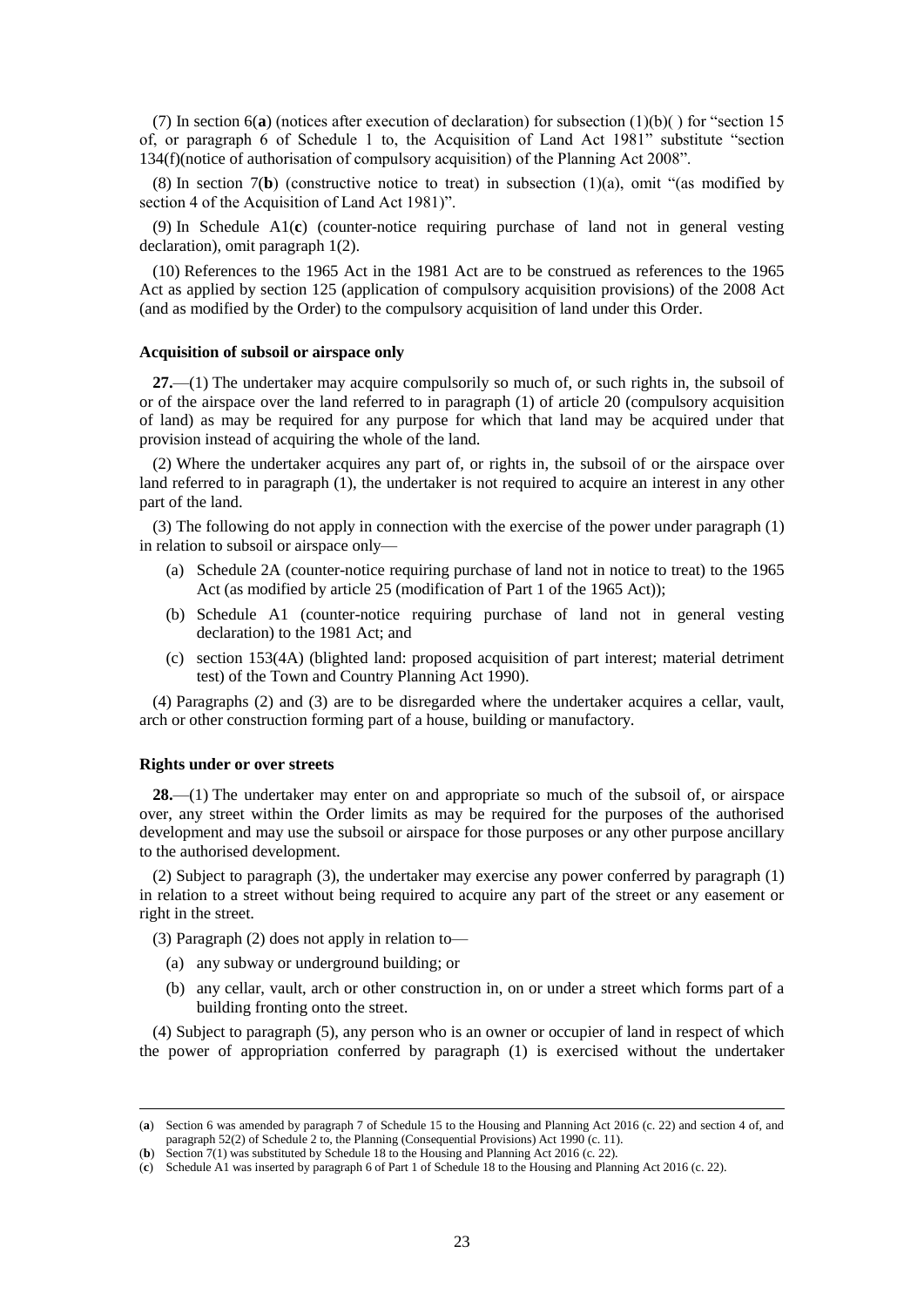acquiring any part of that person's interest in the land, and who suffers loss as a result, will be entitled to compensation to be determined, in case of dispute, under Part 1 of the 1961 Act.

(5) Compensation is not payable under paragraph (4) to any person who is an undertaker to whom section 85 (sharing cost of necessary measures) of the 1991 Act applies in respect of measures of which the allowable costs are to be borne in accordance with that section.

### **Temporary use of land for carrying out the authorised development**

**29.**—(1) The undertaker may, in connection with the carrying out of the authorised development but subject to article 22 (time limit for exercise for the authority to acquire land compulsorily)-

- (a) enter on and take temporary possession of—
	- (i) the land specified in column (1) of Schedule 7 (land of which temporary possession may be taken) for the purpose specified in relation to that land in column (2) of that Schedule relating to the part of the authorised development specified in column (3) of that Schedule; and
	- (ii) any other Order land in respect of which no notice of entry has been served under section 11 (powers of entry) of the 1965 Act (other than in connection with the acquisition of rights only) and no declaration has been made under section 4 (execution of declaration) of the 1981 Act;
- (b) remove any buildings and vegetation from that land;
- (c) construct temporary works (including the provision of means of access) and buildings on that land; and
- (d) construct any works on that land as are mentioned in Schedule 1 (authorised development).

(2) Not less than 14 days before entering on and taking temporary possession of land under this article the undertaker must serve notice of the intended entry on the owners and occupiers of the land and explain the purpose for which entry is taken in respect of land specified under paragraph  $1(a)(ii)$ .

(3) The undertaker may not, without the agreement of the owners of the land, remain in possession of any land under this article—

- (a) in the case of land specified in paragraph  $(1)(a)(i)$ , after the end of the period of one year beginning with the date of completion of the part of the authorised development specified in relation to that land in column (3) of Schedule 7, or
- (b) in the case of any land referred to in paragraph  $(1)(a)(ii)$ , after the end of the period of one year beginning with the date of completion of the work for which temporary possession of the land was taken unless the undertaker has, by the end of that period, served a notice of entry under section 11 of the 1965 Act or made a declaration under section (4) of the 1981 Act in relation to that land.

(4) Before giving up possession of land of which temporary possession has been taken under this article, the undertaker must remove all temporary works and restore the land to the reasonable satisfaction of the owners of the land; but the undertaker is not required to—

- (a) replace a building removed under this article;
- (b) restore the land on which any permanent works have been constructed under paragraph  $(1)(d);$
- (c) remove any ground strengthening works which have been placed on the land to facilitate construction of the authorised development; or
- (d) remove any measures installed over or around statutory undertakers' apparatus to protect that apparatus from the authorised development.

(5) The undertaker must pay compensation to the owners and occupiers of land of which temporary possession is taken under this article for any loss or damage arising from the exercise in relation to the land of the provisions of this article.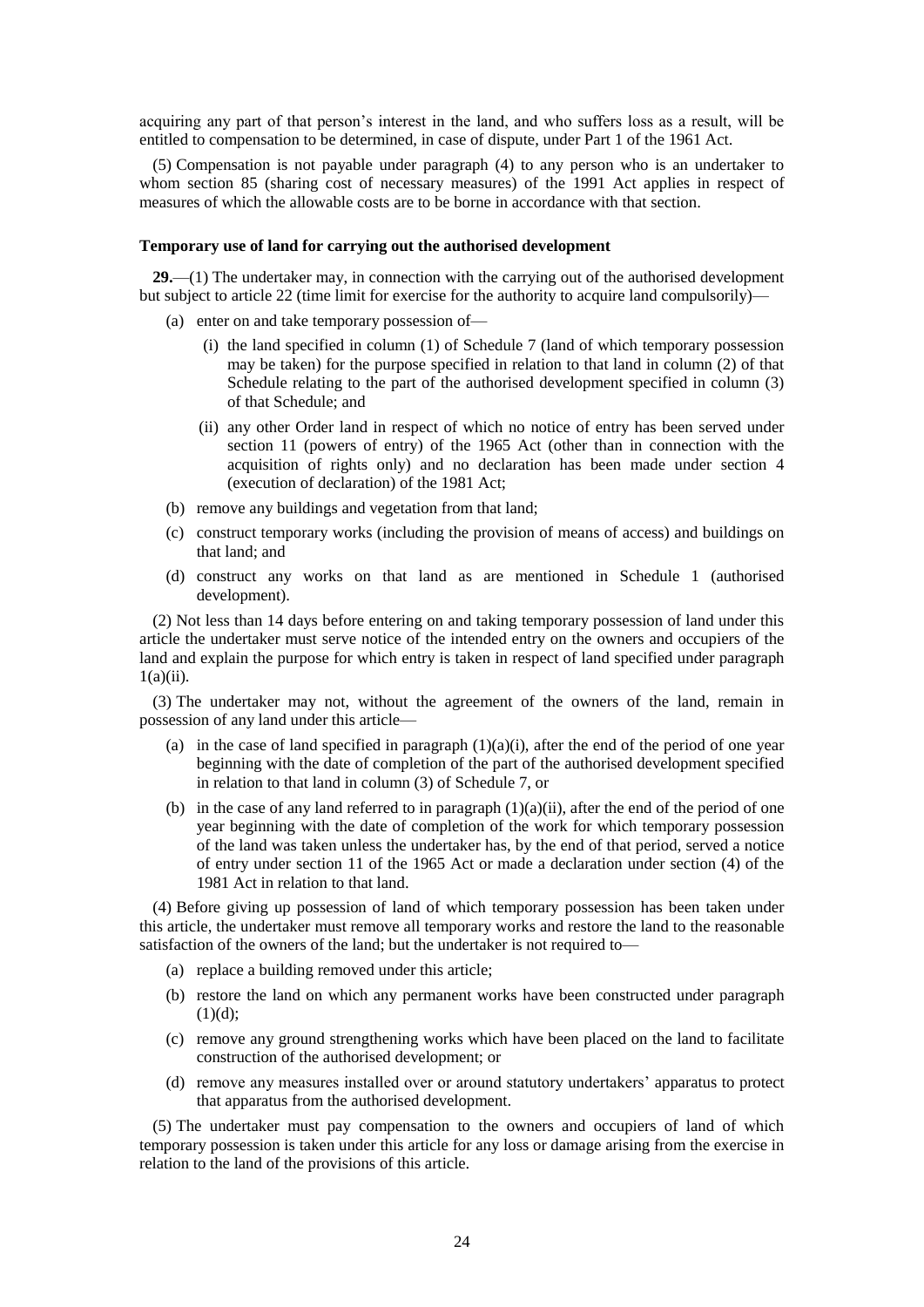(6) Any dispute as to a person's entitlement to compensation under paragraph (5), or as to the amount of the compensation, is to be determined under Part 1 of the 1961 Act.

(7) Any dispute as to the satisfactory removal of temporary works and restoration of land under paragraph (4) does not prevent the undertaker giving up possession of the land.

(8) Nothing in this article affects any liability to pay compensation under section 152 (compensation in case where no right to claim in nuisance) of the 2008 Act or under any other enactment in respect of loss or damage arising from the carrying out of the authorised development, other than loss or damage for which compensation is payable under paragraph (5).

(9) The undertaker may not compulsorily acquire under this Order the land referred to in paragraph  $(1)(a)(i)$  except that the undertaker is not to be precluded from—

- (a) acquiring new rights over any part of that land under article 23 (compulsory acquisition of rights and restrictive covenants); or
- (b) acquiring any part of the subsoil (or rights in the subsoil of or airspace over) that land under article 27 (acquisition of subsoil or airspace only).

(10) Where the undertaker takes possession of land under this article, the undertaker is not required to acquire the land or any interest in it.

(11) Section 13(**a**) (refusal to give possession to acquiring authority) of the 1965 Act applies to the temporary use of land under this article to the same extent as it applies to the compulsory acquisition of land under this Order by virtue of section 125 (application of compulsory acquisition provisions) of the 2008 Act.

#### **Temporary use of land for construction compound**

**30.**—(1) The undertaker may only enter on and take temporary possession of the land identified as plot reference 2/1, 2/2a and 2/2b shown on the land plans for the purposes of the authorised development if the development authorised by the A19/A184 Testo's Junction Alteration Development Consent Order 2018 (the "Testo's Order") has commenced and the main construction compound referred to as Work No. 31 in Schedule 1 to the Testo's Order has not been vacated at the commencement of development authorised by this Order.

(2) The undertaker may not carry out construction activities on the land identified as plot reference 1/14b shown on the land plans at the same time as it is in possession of the land identified as plot reference 2/1, 2/2a and 2/2b on the land plans for the purposes of this Order.

### **Temporary use of land for maintaining the authorised development**

**31.**—(1) Subject to paragraph (2), at any time during the maintenance period relating to any part of the authorised development, the undertaker may—

- (a) enter upon and take temporary possession of any land within the Order limits if such possession is reasonably required for the purpose of maintaining the authorised development; and
- (b) construct such temporary works (including the provision of means of access) and buildings on the land as may be reasonably necessary for that purpose.
- (2) Paragraph (1) does not authorise the undertaker to take temporary possession of—
	- (a) any house or garden belonging to a house; or

 $\overline{a}$ 

(b) any building (other than a house) if it is for the time being occupied.

(3) Not less than 28 days before entering upon and taking temporary possession of land under this article the undertaker must serve notice of the intended entry on the owners and occupiers of the land and explain the purpose for which entry is taken.

<sup>(</sup>**a**) Section 13 was amended by sections 62(3) and 139 of, and paragraphs 27 and 28 of Schedule 13, and Part 3 of Schedule 23 to, the Tribunals, Courts and Enforcement Act 2007 (c. 15).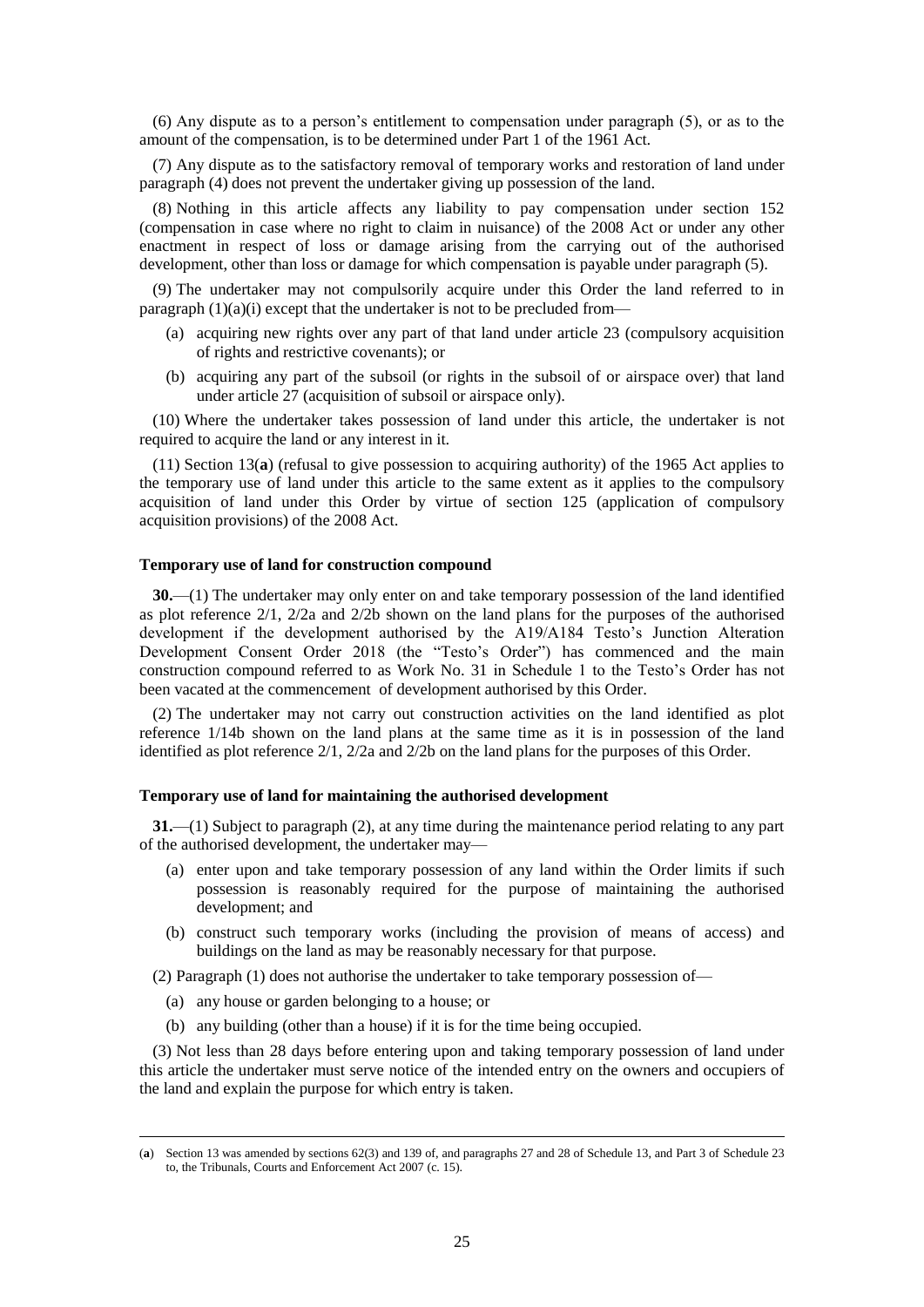(4) The undertaker may only remain in possession of land under this article for so long as may be reasonably necessary to carry out the maintenance of the part of the authorised development for which possession of the land was taken.

(5) Before giving up possession of land of which temporary possession has been taken under this article, the undertaker must remove all temporary works and restore the land to the reasonable satisfaction of the owners of the land.

(6) The undertaker must pay compensation to the owners and occupiers of land of which temporary possession is taken under this article for any loss or damage arising from the exercise in relation to the land of the powers conferred by this article.

(7) Any dispute as to a person's entitlement to compensation under paragraph (6), or as to the amount of the compensation, is to be determined under Part 1 of the 1961 Act.

(8) Nothing in this article affects any liability to pay compensation under section 152 (compensation in case where no right to claim in nuisance) of the 2008 Act or under any other enactment in respect of loss or damage arising from the execution of any works, other than loss or damage for which compensation is payable under paragraph (6).

(9) Where the undertaker takes possession of land under this article, the undertaker is not required to acquire the land or any interest in it.

(10) Section 13 (refusal to give possession to the acquiring authority) of the 1965 Act applies to the temporary use of land pursuant to this article to the same extent as it applies to the compulsory acquisition of land under this Order by virtue of section 125 (application of compulsory acquisition provisions) of the 2008 Act.

(11) In this article "the maintenance period", in relation to any part of the authorised development means the period of 5 years beginning with the date on which that part of the authorised development is first opened for use.

#### **Statutory undertakers**

**32.**—(1) Subject to the provisions of Schedule 8 (protective provisions), article 23 (compulsory acquisition of rights and restrictive covenants) and paragraph (2), the undertaker may—

- (a) acquire compulsorily, or acquire new rights or impose restrictive covenants over any Order land belonging to statutory undertakers; and
- (b) extinguish the rights of, and remove or reposition apparatus belonging to, statutory undertakers over or within the Order land.

(2) Paragraph (1)(b) has no effect in relation to apparatus in respect of which the following provisions apply—

- (a) Part 3 (street works in England and Wales) of the 1991 Act; and
- (b) article 33 (apparatus and rights of statutory undertakers in stopped up streets) of this Order.

#### **Apparatus and rights of statutory undertakers in stopped up streets**

**33.**—(1) Where a street is stopped up under article 13 (permanent stopping up and restriction of use of streets and private means of access), any statutory utility whose apparatus is under, in, on, along or across the street has the same powers and rights in respect of that apparatus, subject to the provisions of this article, as if this Order had not been made.

(2) Where a street is stopped up under article 13 any statutory utility whose apparatus is under, in, on, over, along or across the street may, and if reasonably requested to do so by the undertaker must—

- (a) remove the apparatus and place it or other apparatus provided in substitution for it in such other position as the utility may reasonably determine and have power to place it; or
- (b) provide other apparatus in substitution for the existing apparatus and place it in such position as described in sub-paragraph (a).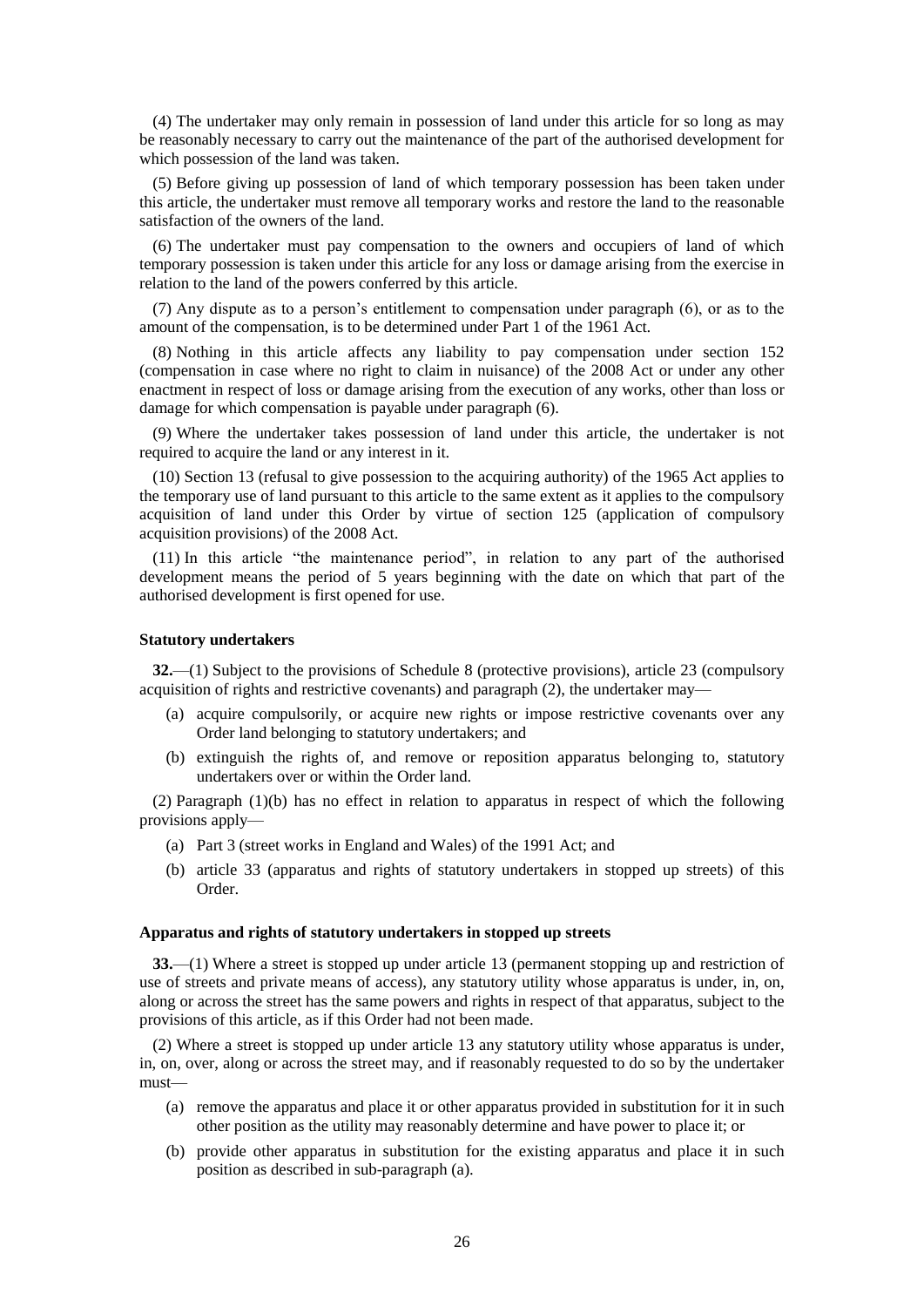(3) Subject to the following provisions of this article, the undertaker must pay to any statutory utility an amount equal to the cost reasonably incurred by the utility in or in connection with—

- (a) the execution of the relocation works required in consequence of the stopping up of the street; and
- (b) the doing of any other work or thing rendered necessary by the execution of the relocation works.
- (4) If in the course of the execution of relocation works under paragraph (2)—
	- (a) apparatus of a better type, of greater capacity or of greater dimensions is placed in substitution for existing apparatus; or
	- (b) apparatus (whether existing apparatus or apparatus substituted for existing apparatus) is placed at a depth greater than the depth at which the existing apparatus was,

and the placing of apparatus of that type or capacity or of those dimensions or the placing of apparatus at that depth, as the case may be, is not agreed by the undertaker, or, in default of agreement, is not determined by arbitration to be necessary, then, if it involves cost in the execution of the relocation works exceeding that which would have been involved if the apparatus placed had been of the existing type, capacity or dimensions, or at the existing depth, as the case may be, the amount which, apart from this paragraph, would be payable to the statutory utility by virtue of paragraph (3) is to be reduced by the amount of that excess.

(5) For the purposes of paragraph (4)—

- (a) an extension of apparatus to a length greater than the length of existing apparatus is not to be treated as a placing of apparatus of greater dimensions than those of the existing apparatus; and
- (b) where the provision of a joint in a cable is agreed, or is determined to be necessary, the consequential provision of a jointing chamber or of a manhole is to be treated as if it also had been agreed or had been so determined.

(6) An amount which, apart from this paragraph, would be payable to a statutory utility in respect of works by virtue of paragraph (3) (and having regard, where relevant, to paragraph (4)) must, if the works include the placing of apparatus provided in substitution for apparatus placed more than 7 years and 6 months earlier so as to confer on the utility any financial benefit by deferment of the time for renewal of the apparatus in the ordinary course, be reduced by the amount which represents that benefit.

(7) Paragraphs (3) to (6) do not apply where the authorised development constitutes major highway works, major bridge works or major transport works for the purposes of Part 3 of the 1991 Act, but instead—

- (a) the allowable costs of the relocation works are to be determined in accordance with section 85 (sharing of cost of necessary measures) of that Act and any regulations for the time being having effect under that section; and
- (b) the allowable costs are to be borne by the undertaker and the statutory utility in such proportions as may be prescribed by any such regulations.
- (8) In this article—

 $\overline{a}$ 

"apparatus" has the same meaning as in Part 3 of the 1991 Act;

"relocation works" means work executed, or apparatus provided, under paragraph (2); and

"statutory utility" means a statutory undertaker for the purposes of the 1980 Act or a public communications provider as defined in section 151(1) of the Communications Act 2003(**a**).

### **Recovery of costs of new connections**

**34.**—(1) Where any apparatus of a public utility undertaker or of a public communications provider is removed under article 32 (statutory undertakers) any person who is the owner or

<sup>(</sup>**a**) 2003 c. 21. There are amendments to this Act which are not relevant to this Order.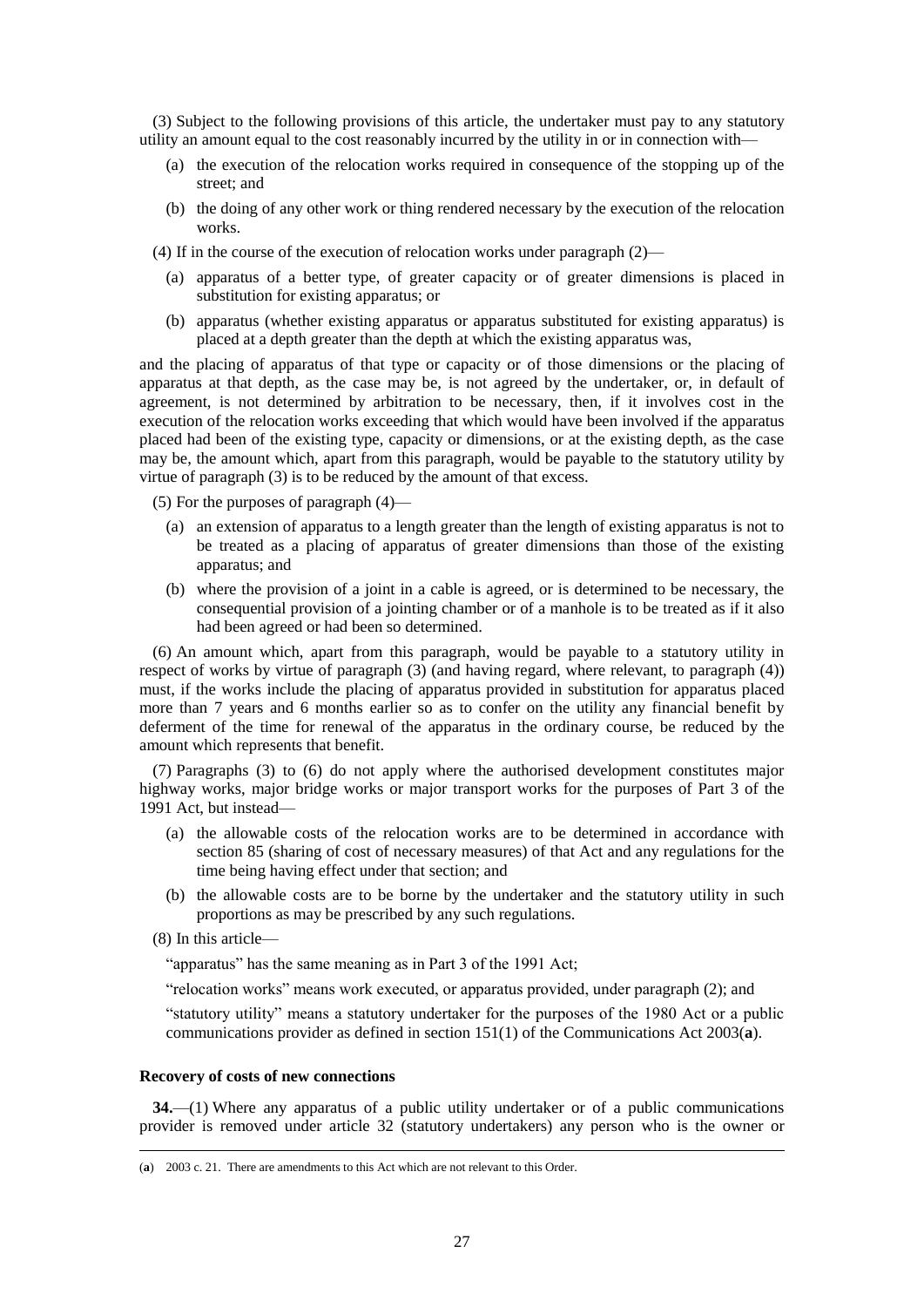occupier of premises to which a supply was given from that apparatus is entitled to recover from the undertaker compensation in respect of expenditure reasonably incurred by that person, in consequence of the removal, for the purpose of effecting a connection between the premises and any other apparatus from which a supply is given.

(2) Paragraph (1) does not apply in the case of the removal of a public sewer but where such a sewer is removed under article 32, any person who is—

- (a) the owner or occupier of premises the drains of which communicated with that sewer; or
- (b) the owner of a private sewer which communicated with that sewer,

is entitled to recover from the undertaker compensation in respect of expenditure reasonably incurred by that person, in consequence of the removal, for the purpose of making the drain or sewer belonging to that person communicate with any other public sewer or with a private sewerage disposal plant.

(3) This article does not have effect in relation to apparatus to which article 33 (apparatus and rights of statutory undertakers in stopped up streets) or Part 3 of the 1991 Act applies.

(4) In this paragraph—

"public communications provider" has the same meaning as in section 151(1) of the Communications Act 2003(**a**); and

"public utility undertaker" means a gas, water, electricity or sewerage undertaker.

### PART 6

### OPERATIONS

#### **Felling or lopping of trees and removal of hedgerows**

**35.**—(1) The undertaker may fell or lop any tree or shrub within or overhanging land within the Order limits, or cut back its roots, if it reasonably believes it to be necessary to do so to prevent the tree or shrub—

- (a) from obstructing or interfering with the construction, maintenance or operation of the authorised development or any apparatus used in connection with the authorised development; or
- (b) from constituting a danger to persons using the authorised development.

(2) In carrying out any activity authorised by paragraph (1), the undertaker must do no unnecessary damage to any tree or shrub and must pay compensation to any person for any loss or damage arising from such activity.

(3) Any dispute as to a person's entitlement to compensation under paragraph (2), or as to the amount of compensation, is to be determined under Part 1 of the 1961 Act.

(4) The undertaker may, for the purposes of carrying out the authorised development but subject to paragraph (2), remove any hedgerow within the Order limits that is required to be removed.

(5) In this article "hedgerow" has the same meaning as in the Hedgerow Regulations 1997(**b**) and includes important hedgerows.

<sup>(</sup>**a**) 2003 c. 21. There are amendments to this Act which are not relevant to this Order.

<sup>(</sup>**b**) S.I. 1997/1160.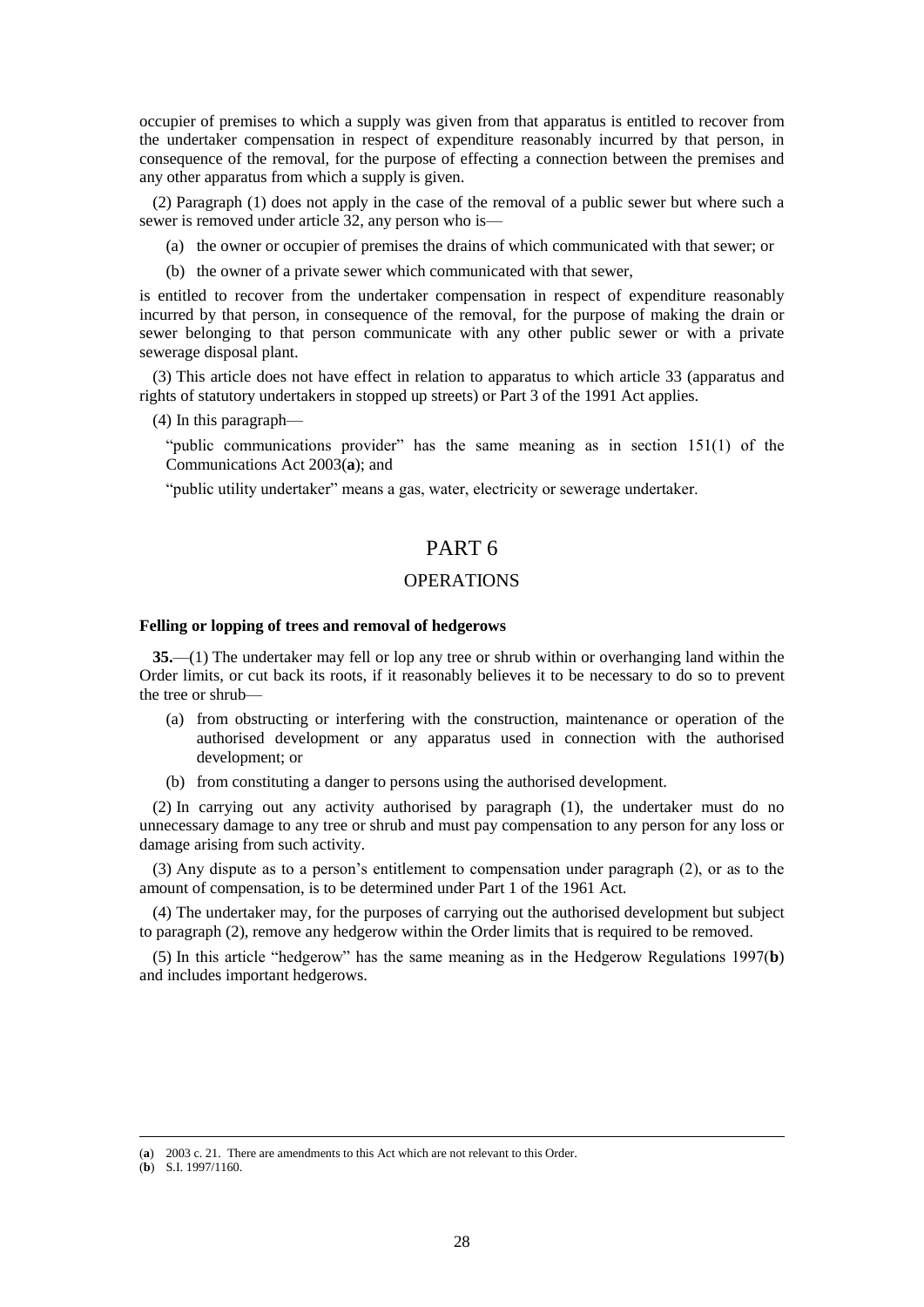### PART 7

### MISCELLANEOUS AND GENERAL

### **Disapplication of legislative provisions**

**36.**—(1) The A19/A184 Testo's Junction Alteration Development Consent Order 2018 is modified in accordance with Schedule 9, where—

- (a) column 1 sets out where the amendment is to be made;
- (b) column 2 sets out how the amendment is to be made; and
- (c) column 3 sets out the text to be substituted, inserted or omitted.

(2) The provisions of the Neighbourhood Planning Act 2017(**a**), insofar as they relate to temporary possession of land under article 29 (temporary use of land for carrying out the authorised development), article 30 (temporary use of land for construction compounds), and article 31 (temporary use of land for maintaining the authorised development) of this Order, do not apply in relation to the construction of any work or the carrying out of any operation required for the purpose of, or in connection with, the construction of the authorised development and, within the maintenance period defined in article 31(11), any maintenance of any part of the authorised development.

### **Application of landlord and tenant law**

**37.**—(1) This article applies to—

- (a) any agreement for leasing to any person the whole or any part of the authorised development or the right to operate the same; and
- (b) any agreement entered into by the undertaker with any person for the construction, maintenance, use or operation of the authorised development, or any part of it, so far as any such agreement relates to the terms on which any land which is the subject of a lease granted by or under that agreement is to be provided for that person's use.

(2) No enactment or rule of law regulating the rights and obligations of landlords and tenants prejudices the operation of any agreement to which this article applies.

(3) No such enactment or rule of law applies in relation to the rights and obligations of the parties to any lease granted by or under any such agreement so as to—

- (a) exclude or in any respect modify any of the rights and obligations of those parties under the terms of the lease, whether with respect to the termination of the tenancy or any other matter;
- (b) confer or impose on any such party any right or obligation arising out of or connected with anything done or omitted on or in relation to land which is the subject of the lease, in addition to any such right or obligation provided for by the terms of the lease; or
- (c) restrict the enforcement (whether by action for damages or otherwise) by any party to the lease of any obligation of any other party under the lease.

### **Operational land for purposes of the Town and Country Planning Act 1990**

**38.** Development consent granted by this Order is to be treated as specific planning permission for the purposes of section 264(3) (cases in which land is to be treated as operational land for the purposes of that Act) of the 1990 Act.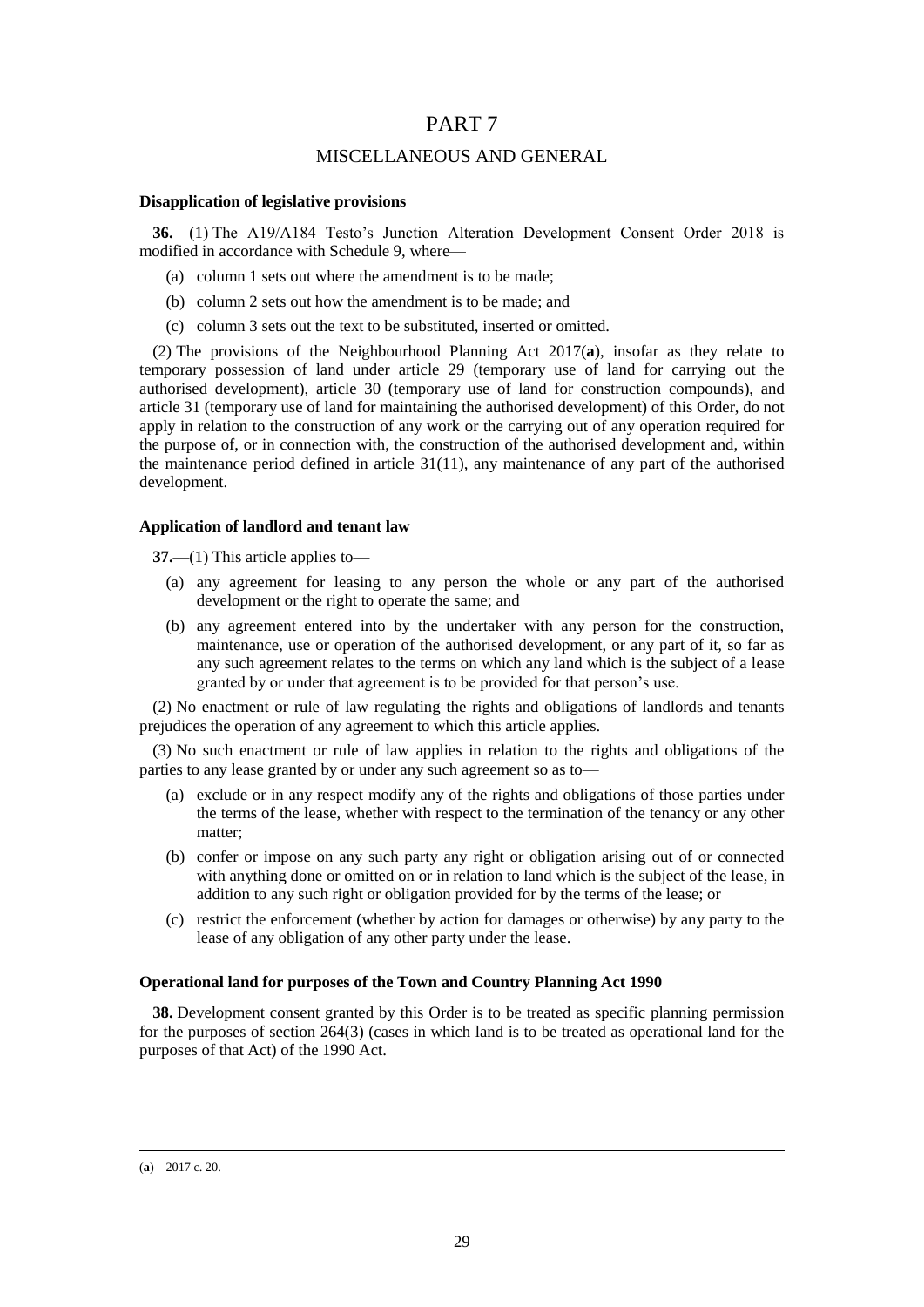#### **Defence to proceedings in respect of statutory nuisance**

**39.**—(1) Where proceedings are brought under section 82(1) (summary proceedings by person aggrieved by statutory nuisance) of the Environmental Protection Act 1990(**a**) in relation to a nuisance falling within paragraph (g) of section 79(1) (noise emitted from premises so as to be prejudicial to health or a nuisance) of that Act no order is to be made, and no fine may be imposed, under section 82(2)(**b**) of that Act if—

- (a) the defendant shows that the nuisance—
	- (i) relates to premises used by the undertaker for the purposes of or in connection with the construction or maintenance of the authorised development and that the nuisance is attributable to the carrying out of the authorised development in accordance with a notice served under section 60 (control of noise on construction site), or a consent given under section 61 (prior consent for work on construction site) of the Control of Pollution Act 1974(**c**); or
	- (ii) is a consequence of the construction or maintenance of the authorised development and that it cannot reasonably be avoided; or
- (b) the defendant shows that the nuisance is a consequence of the use of the authorised development and that it cannot reasonably be avoided.

(2) Section 61(9) (consent for work on construction site to include statement that it does not of itself constitute a defence to proceedings under section 82 of the Environmental Protection Act 1990) of the Control of Pollution Act 1974 does not apply where the consent relates to the use of premises by the undertaker for the purposes of or in connection with the construction or maintenance of the authorised development.

### **Protection of interests**

**40.** Schedule 8 (protective provisions) to the Order has effect.

### **Certification of documents, etc.**

**41.**—(1) As soon as practicable after the making of this Order, the undertaker must submit copies of each of the plans and documents set out in Schedule 10 (documents to be certified) to the Secretary of State for certification as true copies of those plans and documents.

(2) Where any plan or document set out in Schedule 10 requires to be amended to reflect the terms of the Secretary of State's decision to make the Order, that plan or document in the form amended to the Secretary of State's satisfaction is the version of the plan or document required to be certified under paragraph (1).

(3) A plan or document so certified will be admissible in any proceedings as evidence of the contents of the document of which it is a copy.

(4) As soon as practicable after the making of this Order, the undertaker must submit copies of the Testo's plans to the Secretary of State for certification as true copies of those plans and documents.

### **Service of notices**

**42.**—(1) A notice or other document required or authorised to be served for the purposes of this Order may be served—

(a) by post;

<sup>(</sup>**a**) 1990 c. 43. There are amendments to this Act which are not relevant to this Order.

<sup>(</sup>**b**) Subsection (2) was amended by section 5(2) of the Noise and Statutory Nuisance Act 1993 (c. 40); there are other amendments to this subsection which are not relevant to this Order.

<sup>(</sup>**c**) 1974 c. 40. Section 61(9) amended by section 162 of, and paragraph 15 of Schedule 3 to, the Environmental Protection Act 1990 c. 43. There are other amendments to the 1974 Act which are not relevant to this Order.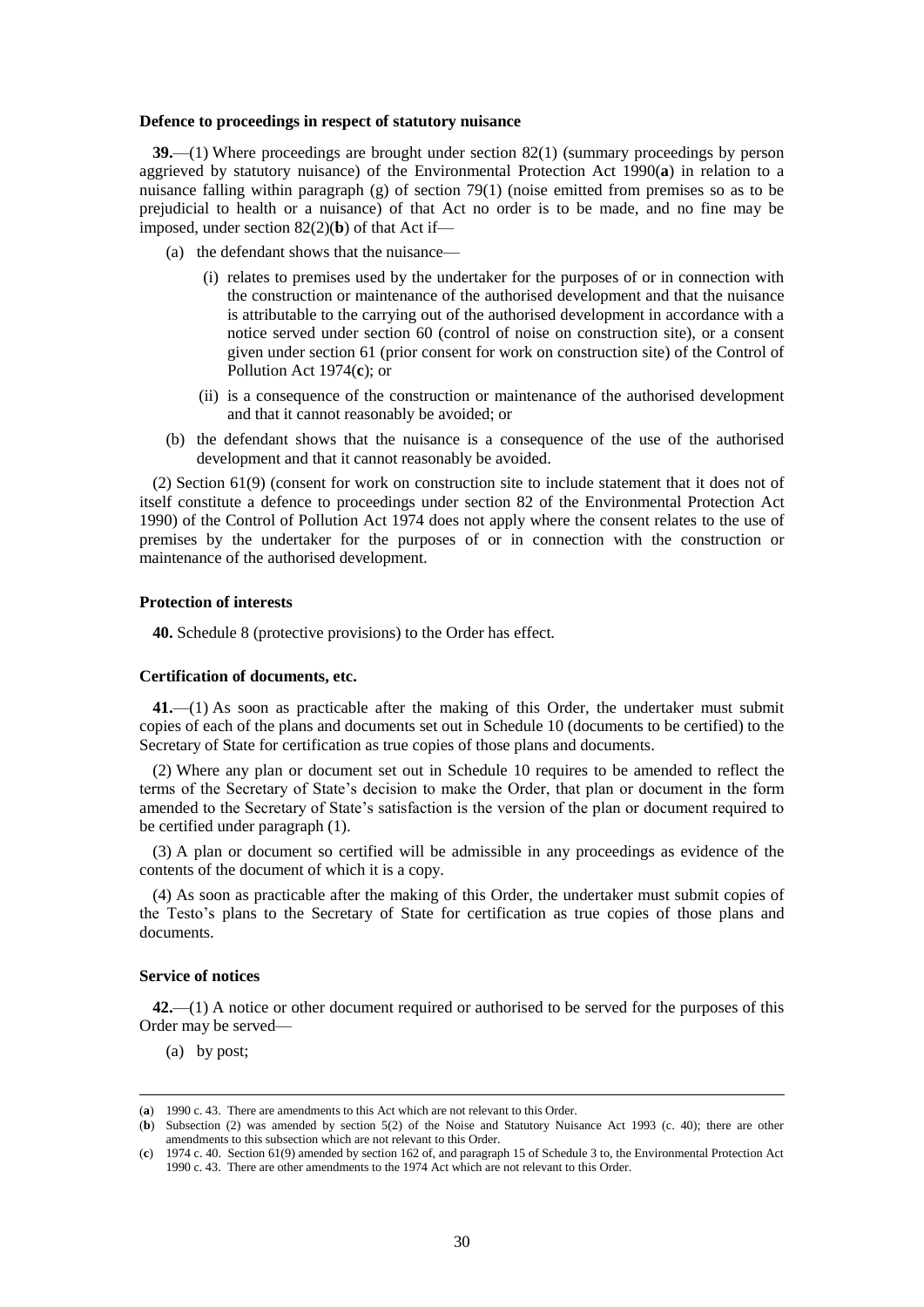- (b) by delivering it to the person on whom it is to be served or to whom it is to be given or supplied; or
- (c) with the consent of the recipient and subject to paragraphs (5) to (8) by electronic transmission.

(2) Where the person on whom a notice or other document to be served for the purposes of this Order is a body corporate, the notice or document is duly served if it is served on the secretary or clerk of that body.

(3) For the purposes of section 7 (references to service by post) of the Interpretation Act 1978(**a**) as it applies for the purposes of this article, the proper address of any person in relation to the service on that person of a notice or document under paragraph (1) is, if that person has given an address for service, that address, and otherwise—

- (a) in the case of the secretary or clerk of a body corporate, the registered or principal office of that body; and
- (b) in any other case, the last known address of that person at the time of service.

(4) Where for the purposes of this Order a notice or other document is required or authorised to be served on a person as having any interest in, or as the occupier of, land and the name or address of that person cannot be ascertained after reasonable enquiry, the notice may be served by—

- (a) addressing it to that person by name or by the description of "owner", or as the case may be "occupier", of the land (describing it); and
- (b) either leaving it in the hands of a person who is or appears to be resident or employed on the land or leaving it conspicuously affixed to some building or object on or near the land.

(5) Where a notice or other document required to be served or sent for the purposes of this Order is served or sent by electronic transmission the requirement will be taken to be fulfilled only where—

- (a) the recipient of the notice or other document to be transmitted has given consent to the use of electronic transmission in writing or by electronic transmission;
- (b) the notice or document is capable of being accessed by the recipient;
- (c) the notice or document is legible in all material respects; and
- (d) the notice or document is in a form sufficiently permanent to be used for subsequent reference.

(6) Where the recipient of a notice or other document served or sent by electronic transmission notifies the sender within 7 days of receipt that the recipient requires a paper copy of all or part of that notice or other document the sender will provide such a copy as soon as reasonably practicable.

(7) Any consent to the use of electronic communication given by a person may be revoked by that person in accordance with paragraph (8).

(8) Where a person is no longer willing to accept the use of electronic transmission for any of the purposes of this Order—

- (a) that person must give notice in writing or by electronic transmission revoking any consent given by that person for that purpose; and
- (b) such revocation will be final and will take effect on a date specified by the person in the notice but that date must not be less than 7 days after the date on which the notice is given.

(9) This article will not be taken to exclude the employment of any method of service not expressly provided for by it.

(10) In this article "legible in all material respects" means that the information contained in the notice or document is available to that person to no lesser extent than it would be if served, given or supplied by means of a notice or document in printed form.

<sup>(</sup>**a**) 1978 c. 30.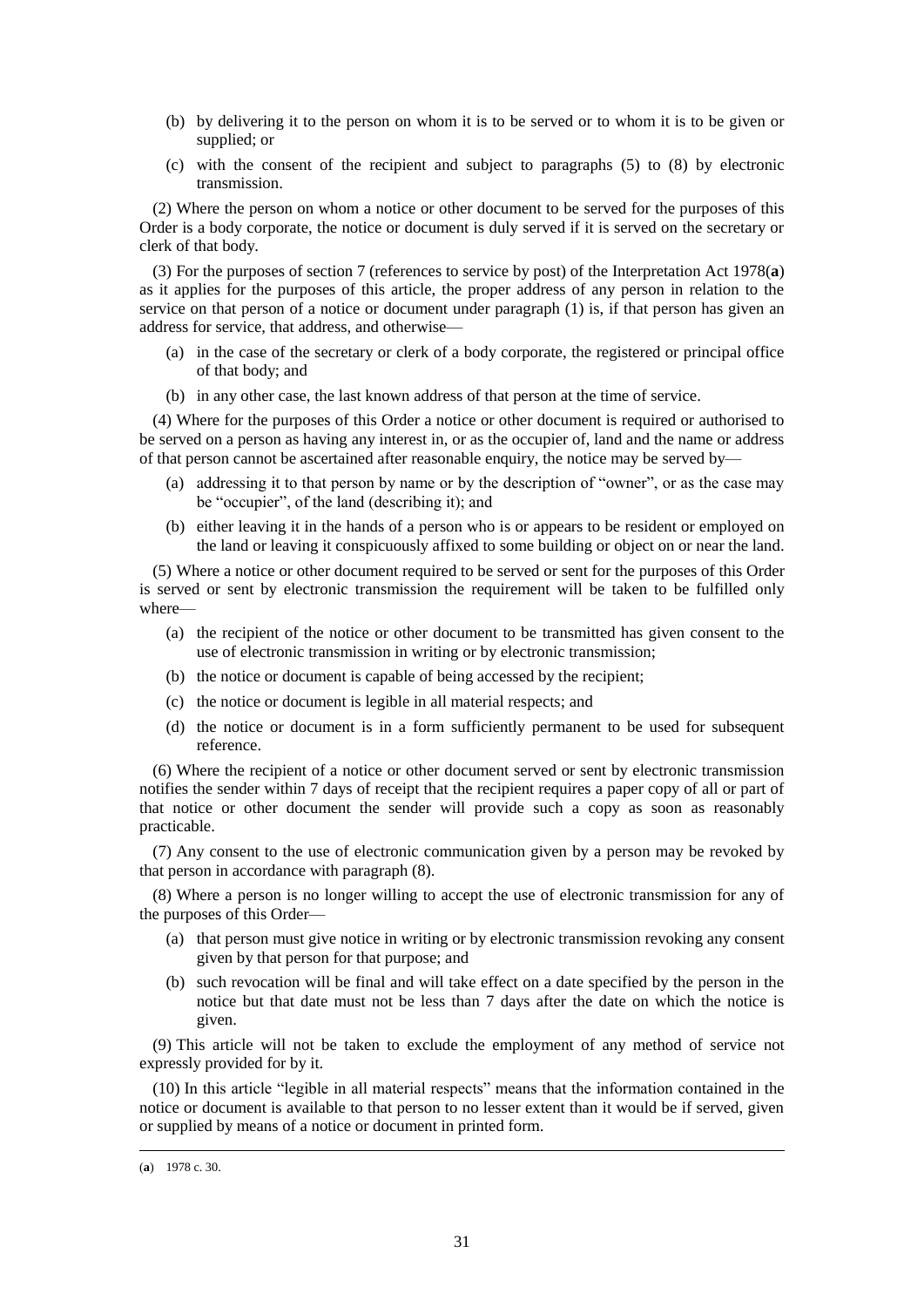### **Arbitration**

**43.** Except where otherwise expressly provided for in this Order and unless otherwise agreed between the parties, any difference under any provision of this Order (other than a difference which falls to be determined by the tribunal) must be referred to and settled by a single arbitrator to be agreed between the parties or, failing agreement, to be appointed on the application of either party (after giving notice in writing to the other) by the President of the Institution of Civil Engineers.

*Signed* Title Date Department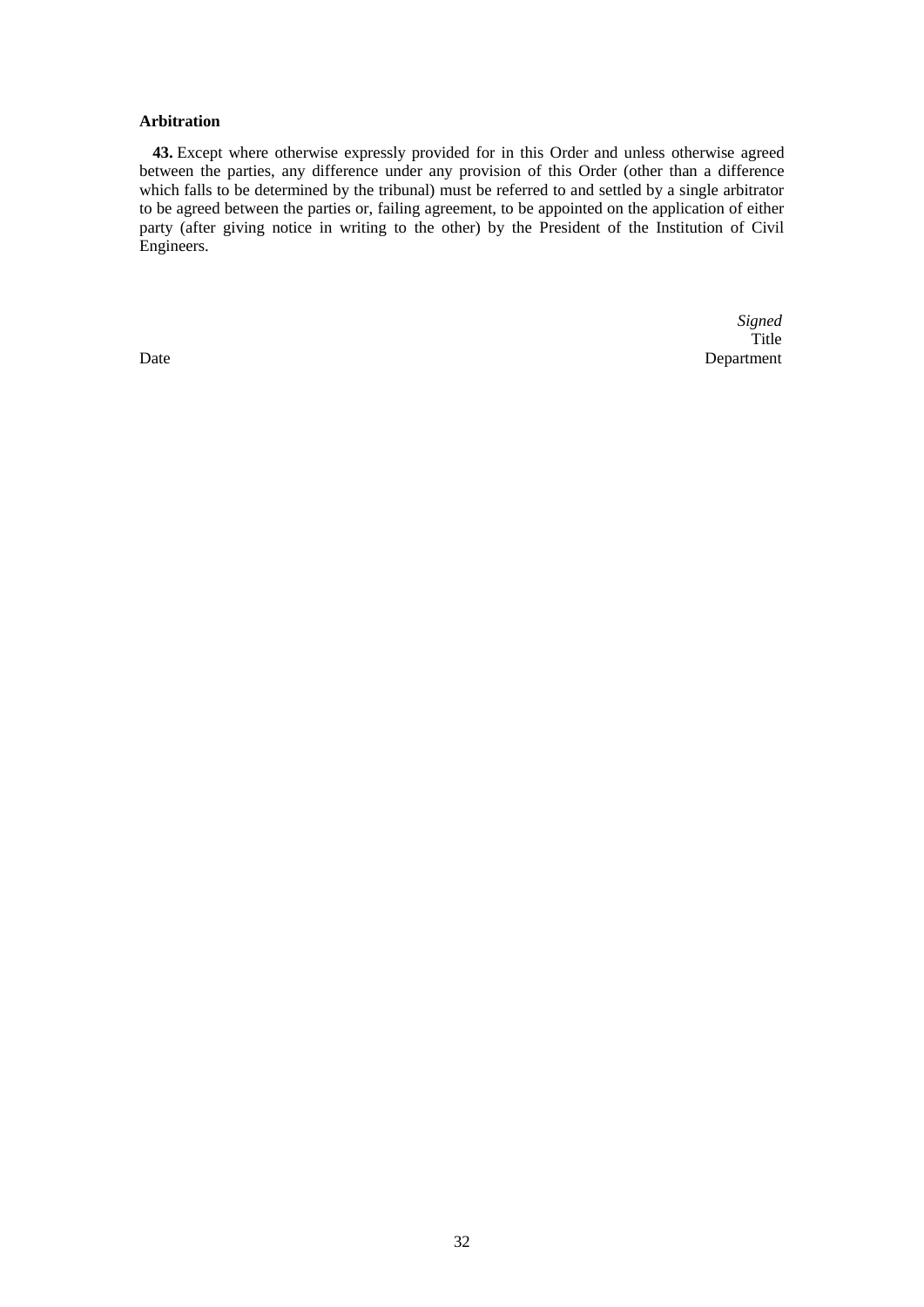### **SCHEDULES**

# SCHEDULE 1 Article 2

### AUTHORISED DEVELOPMENT

### **In the administration area of Sunderland, South Tyneside, or both Sunderland & South Tyneside.**

A nationally significant infrastructure project as defined in sections 14 and 22 of the 2008 Act, and associated development as defined in section 115 of the 2008, comprising—

Work No. 1 – The construction of a new private means of access approximately 960m in length that links the A1290 with; the new drainage attenuation ponds (Work Nos.  $2 \& 18$ ), and the fields to the south of the junction (Plots 1/3a and 1/5b), as shown between points 1/1, 1/27, 1/28 and 1/29 on the Streets, Rights of Way and Access Plans.

**Work No. 2** – The construction of a new drainage attenuation pond, including, but not limited to, excavations, embankments, cuttings, environmental mitigation, and fencing necessary for its construction and operation. Work No.2 is adjacent to the existing A19, approximately 50m north of Washington Road footbridge and accessed via a new private means of access (Work No. 1).

**Work No. 3** – The stopping up and removal of an existing A19 layby as shown between points 1/A and 1/B on the Streets, Rights of Way and Access Plans, the construction of a new edge of carriageway for the A19 mainline including drainage works, and the construction of a new northbound off-slip and ancillary works including, but not limited to, embankments, cuttings, alterations to existing pavements and kerbs, road markings, roadside furniture, roadside signage, electrical connections and strengthening works necessary for its operation. Work No. 3 is approximately 625m in length that originates at the existing A19 dual carriageway and terminates at the proposed Downhill Lane circulatory carriageway (Work No. 7), as shown between points 1/4 and 1/8 on the Streets, Rights of Way and Access Plans.

**Work No. 4** – The construction of drainage features and the reinstatement of barrier in the existing mainline A19 central reserve as shown between points 1/2 and 1/6 on the Streets, Rights of Way and Access Plans.

**Work No. 5** – The construction of a new southbound on-slip and ancillary works including, but not limited to, embankments, cuttings, alterations to existing pavements and kerbs, road markings, roadside furniture, roadside signage, electrical connections and strengthening works necessary for its operation. Work No. 5 is approximately 640m in length that originates at the proposed Downhill Lane circulatory carriageway (Work No. 7) and terminates at the existing A19 dual carriageway as shown between points 1/10 and 1/3 on the Streets, Rights of Way and Access Plans.

**Work No. 6** – The construction of a new shared non-motorised user facility – footway/cycle track approximately 260m in length between a proposed non-motorised user crossing facility on Washington Road (East) and a junction with Work No. 8, as shown between points 1/5 and 1/9 on the Streets, Rights of Way and Access Plans.

Work No. 7 – The construction of a new circulatory carriageway, incorporating the existing Downhill Lane overbridge and a new overbridge to the south; including earthworks, abutments and a single span structure, and ancillary works including, but not limited to, embankments, cuttings, alterations to existing pavements and kerbs, road markings, roadside furniture, roadside signage, electrical connections and strengthening works necessary for its operation. Work No. 7 is approximately 550m in length and will accommodate the new entry/exit links of Work Nos. 3, 5, 9, 10, 19 and 20, and the improved existing entry/exit links of Work Nos. 23 and 24.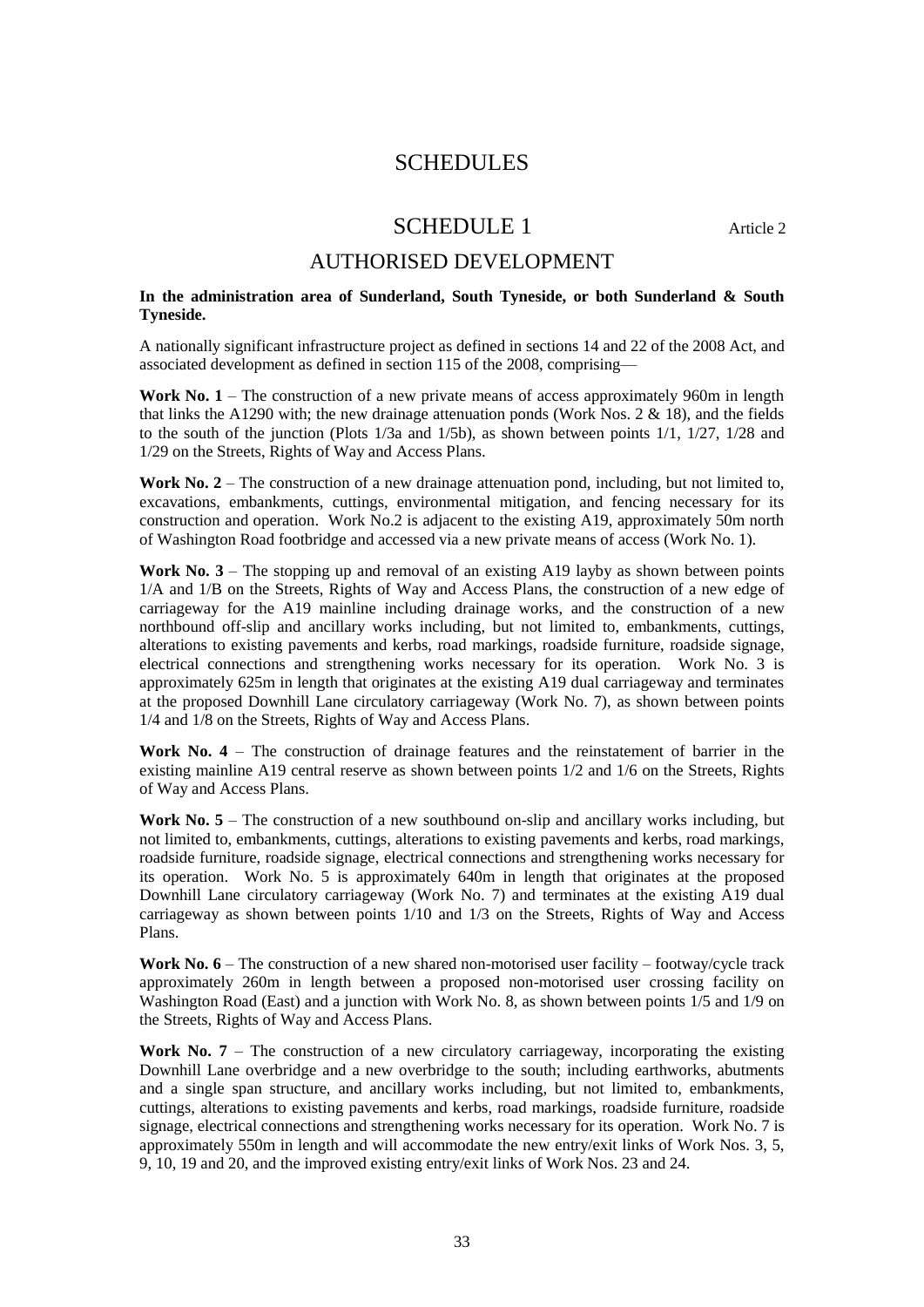Work No. 8 – The construction of a new shared use non-motorised user facility and ancillary works including, but not limited to, embankments, cuttings, roadside furniture, roadside signage, electrical connections and the construction of a multi-span structure with approach ramps. Work No. 8 is approximately 1,110m in length that links to the improved existing Bridleway B46 via a non-motorised user crossing facility on Downhill Lane (East) and the A1290 non-motorised user facilities as shown between points 1/15 and 1/26 on the Streets, Rights of Way and Access Plans.

**Work No. 9** – The construction of a new section of road and ancillary works including, but not limited to, embankments, cuttings, alterations to existing pavements and kerbs, road markings, roadside furniture, roadside signage, electrical connections and strengthening works necessary for its operation. Work No. 9 is approximately 320m in length, forming the new Washington Road (East), originating at the entry/exit with the new circulatory carriageway (Work No. 7) and tying into the existing Washington Road (East), as shown between points 1/11, 1/12 and 1/7 on the Streets, Rights of Way and Access Plans.

Work No. 10 – The construction of a widened and realigned road and ancillary works including, but not limited to, embankments, cuttings, alterations to existing pavements and kerbs, road markings, roadside furniture, roadside signage, electrical connections and strengthening works necessary for its operation. Work No. 10 is approximately 115m in length, forming the new Downhill Lane (East) and including a new shared non-motorised user crossing facility; originating at the entry/exit with the new circulatory carriageway (Work No. 7) and tying into the existing Downhill Lane (East), as shown between points 1/13, 1/14 and 1/18 on the Streets, Rights of Way and Access Plans.

**Work No. 11** – The construction of a new private means of access linking Downhill Lane (East) with the field to the southeast (Plot 1/7b), as shown at point 1/16 on the Streets, Rights of Way and Access Plans.

**Work No. 12** – The construction of a new private means of access approximately 150m in length that links Downhill Lane (East) with the new drainage attenuation pond (Work No. 13) as shown between points 1/17 and 1/20 on the Streets, Rights of Way and Access Plans.

**Work No. 13** – The construction of a drainage attenuation pond, including, but not limited to, excavations, embankments, cuttings, environmental mitigation, and fencing necessary for its construction and operation. Work No.13 is adjacent to the improved Bridleway B46 (Work No. 14), and accessed via a new private means of access (Work No. 12).

**Work No. 14** – Improvement to the existing Bridleway B46 for a length of approximately 215m, from the site boundary to the proposed Downhill Lane (East) non-motorised user crossing facility, as shown between points 1/21 and 1/19 on the Streets, Rights of Way and Access Plans.

**Work No. 15** – The improvement of the existing A1290 for a length of approximately 50m for the construction of a non-motorised user crossing facility, as shown between points 1/22 and 1/24 on the Streets, Rights of Way and Access Plans.

Work No. 16 – The construction of a new shared use non-motorised user facility approximately 60m in length that links Follingsby Lane and the proposed A1290 non-motorised user crossing facility (Work No. 15), as shown between points 1/23 and 1/25 on the Streets, Rights of Way and Access Plans.

**Work No. 17** – The construction of new drainage features on the A1290 over a length of approximately 180m, including a replacement carrier pipe under the existing verge and filter drain at the earthwork toe.

**Work No. 18** – The construction of a drainage attenuation pond, including, but not limited to, excavations, embankments, cuttings, environmental mitigation, and fencing necessary for its construction and operation. Work No. 18 is adjacent to the proposed A1290 non-motorised user facility (Work No. 8), and accessed via a new private means of access (Work No. 1).

**Work No. 19** – The construction of a new road and ancillary works including, but not limited to, embankments, cuttings, alterations to existing pavements and kerbs, road markings, roadside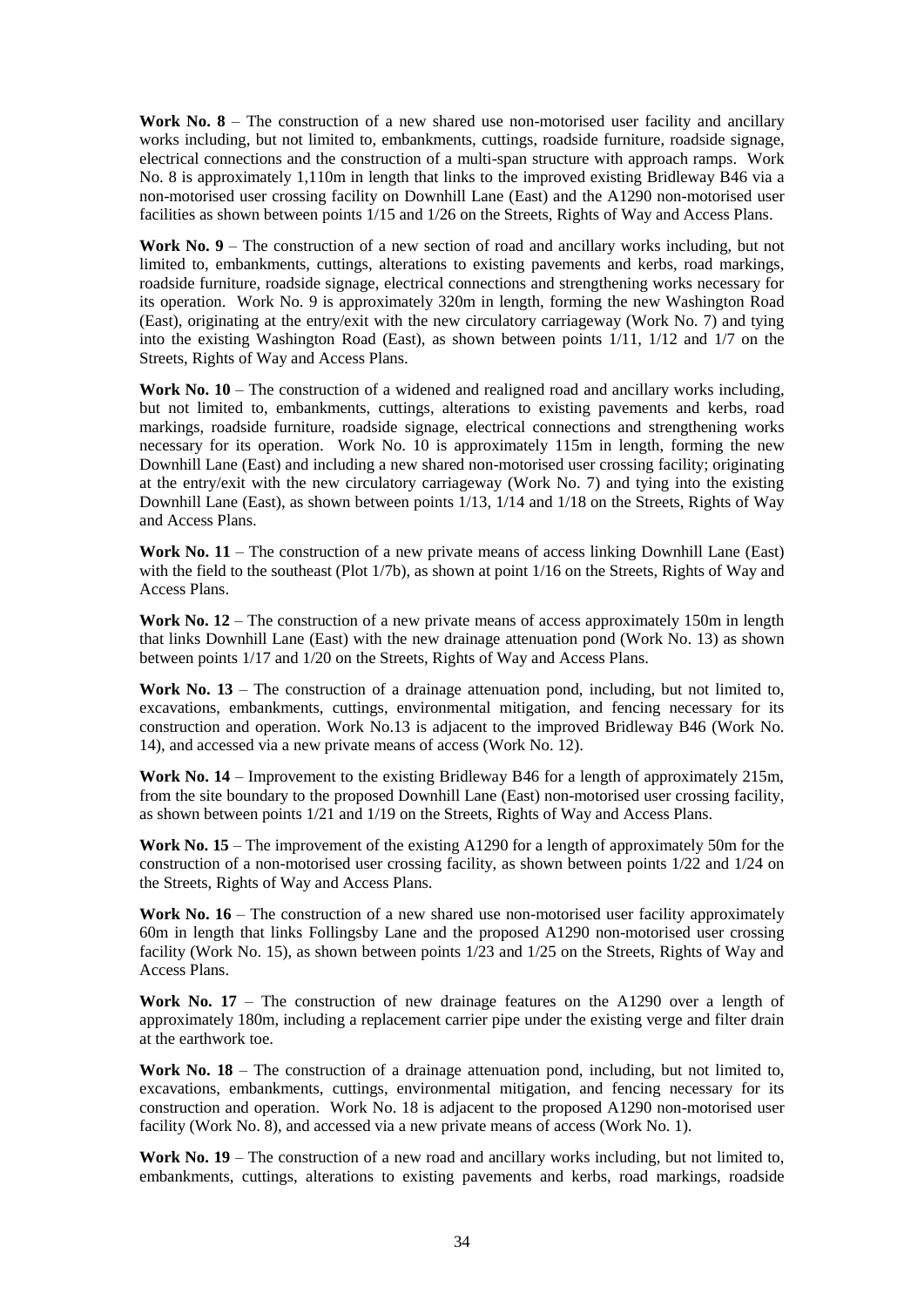furniture, roadside signage, electrical connections and strengthening works necessary for its operation. Work No. 19 is approximately 290m in length, forming the new A1290 westbound carriageway; originating at the new circulatory carriageway (Work No. 7) and merging with the existing single carriageway A1290, as shown between points 1/35 and 1/30 on the Streets, Rights of Way and Access Plans.

**Work No. 20** – The construction of a realigned section of road and ancillary works including, but not limited to, embankments, cuttings, alterations to existing pavements and kerbs, road markings, roadside furniture, roadside signage, electrical connections and strengthening works necessary for its operation. Work No. 20 is approximately 290m in length, forming the new A1290 eastbound carriageway; originating at the new circulatory carriageway (Work No. 7) and terminating at the existing single carriageway A1290, as shown between points 1/36 and 1/30 on the Streets, Rights of Way and Access Plans.

**Work No. 21** – The construction of a new section of road and ancillary works including, but not limited to, embankments, cuttings, alterations to existing pavements and kerbs, road markings, roadside furniture, roadside signage, electrical connections and strengthening works necessary for its operation. Work No. 21 is approximately 115m in length, forming the new Downhill Lane (West); originating at the existing Downhill Lane (West) and terminating at a junction with the proposed eastbound A1290 carriageway (Work No. 20), as shown between points 1/31 and 1/32 on the Streets, Rights of Way and Access Plans.

**Work No. 22** – The construction of a new private means of access approximately 55m in length that links the realigned Downhill Lane (West) (Work No. 21) with the existing Make-Me-Rich Farm private means of access, as shown between points 1/33 and 1/34 on the Streets, Rights of Way and Access Plans.

**Work No. 23** – The construction of an improved and realigned section of road and ancillary works including, but not limited to, embankments, cuttings, alterations to existing pavements and kerbs, road markings, roadside furniture, roadside signage, electrical connections and strengthening works necessary for its operation. Work No. 23 is approximately 135m in length, originating at the new circulatory carriageway (Work No. 7) and terminating on the northbound link to Testo's junction, as shown between points 1/37 and 1/38 on the Streets, Rights of Way and Access Plans.

**Work No. 24** – The construction of an improved section of road and ancillary works including, but not limited to, embankments, cuttings, alterations to existing pavements and kerbs, road markings, roadside furniture, roadside signage, electrical connections and strengthening works necessary for its operation. Work No. 24 is approximately 140m in length, originating on the southbound link from Testo's junction and terminating at the new circulatory carriageway (Work No. 7), as shown between points 1/40 and 1/39 on the Streets, Rights of Way and Access Plans.

**Work Nos. 25A, 25B and 25C** – The main site compound to include, but not limited to, site offices, welfare facilities, parking provisions, storage of plant and materials, and the treatment of site generated waste. In accordance with article 30 (temporary use of land for construction compound), Work No. 25 will be carried out on either—

- (a) Plots 1/14a and 1/14b, shown on Works Plan Sheet 1 labelled as Work Nos. 25A and 25B; or
- (b) Plots 1/14a, 2/1, 2/2a and 2/2b, shown on Works Plan Sheet 1 & 2 labelled as Work Nos. 25A and 25C.

In connection with the construction of any of these works, further development within the Order limits consisting of—

(a) alteration of the layout of any street permanently or temporarily, including but not limited to increasing the width of the carriageway of the street by reducing the width of any kerb, footpath, footway, cycle track or verge within the street; altering the level or increasing the width of any such kerb, footpath, footway, cycle track or verge; and reducing the width of the carriageway of the street;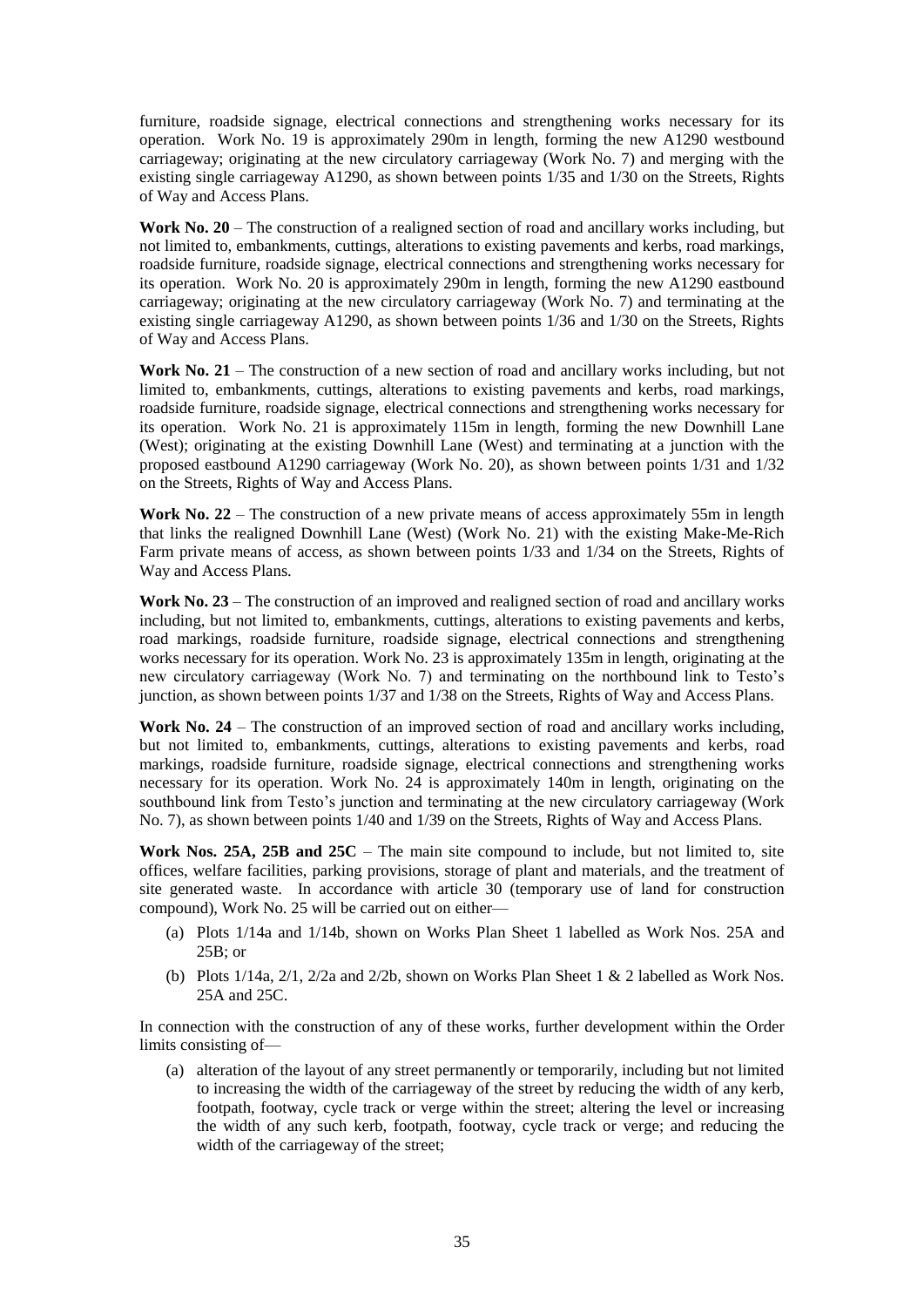- (b) works required for the strengthening, improvement, maintenance, or reconstruction of any street;
- (c) ramps, means of access, non-motorised links, footpaths, footways, bridleways, cycle tracks and crossing facilities;
- (d) embankments, viaducts, aprons, abutments, shafts, foundations, retaining walls, drainage, outfalls, ditches, pollution control devices, wing walls, highway lighting, fencing and culverts;
- (e) street works, including breaking up or opening a street, or any sewer, drain or tunnel under it; tunnelling or boring under a street;
- (f) works to place, divert, relocate or maintain the position of apparatus, services, plant and other equipment in a street, or in other land, including mains, sewers, drains, pipes, lights and cables;
- (g) works to alter the course of, or otherwise interfere with a watercourse;
- (h) landscaping, noise barriers, works associated with the provision of ecological mitigation and other works to mitigate any adverse effects of the construction, maintenance or operation of the authorised development;
- (i) works for the benefit or protection of land affected by the authorised development;
- (j) works to place or maintain road furniture;
- (k) site preparation works, site clearance (including fencing, vegetation removal, demolition of existing structures and the creation of alternative footpaths); earthworks (including soils stripping and storage, site levelling);
- (l) the felling of trees and hedgerows;
- (m) establishment of site construction compounds, storage areas, temporary vehicle parking, construction fencing, perimeter enclosure, security fencing, construction related buildings, welfare facilities, construction lighting, haulage roads and other machinery, apparatus, works and conveniences;
- (n) the provisions of other works including pavement works, kerbing and paved areas works, signing, signals, gantries, road marking works, traffic management measures including temporary roads and such other works as are associated with the construction of the authorised development; and
- (o) such other works, working sites storage areas, works of demolition or works of whatever nature, as may be necessary or expedient for the purposes of, or for purposes associated with or ancillary to, the construction, operation or maintenance of the authorised development which do not give rise to any materially new or materially different environmental effects to those assessed in the environmental statement.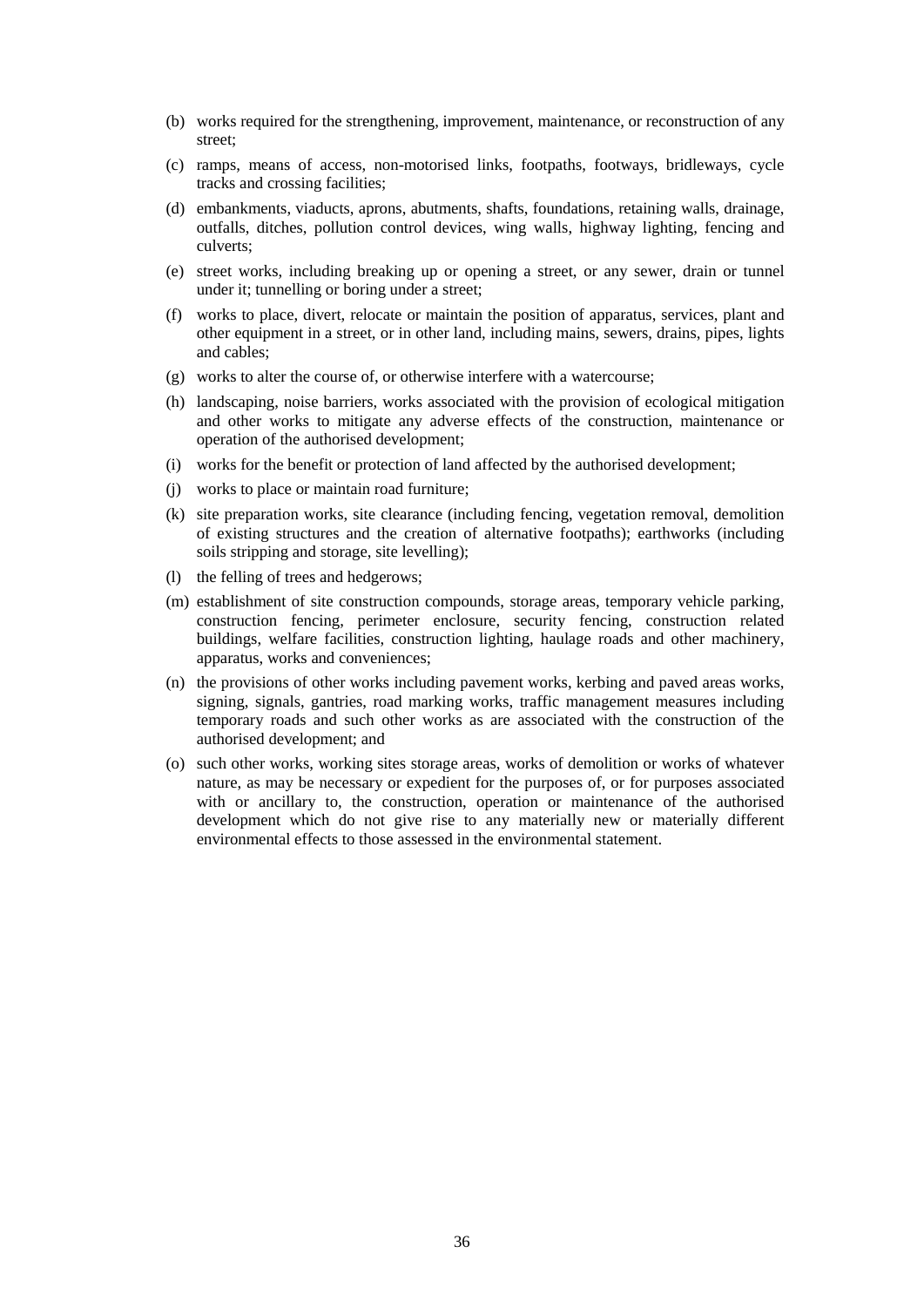# SCHEDULE 2 Article 3 REQUIREMENTS

### PART 1

### REQUIREMENTS

*Interpretation*

**1.** In this Schedule—

"contaminated land" has the same meaning as that given in section 78A of the Environmental Protection Act 1990(**a**);

"European protected species" has the same meaning as in regulations 40 (European protected species of animals) and 44 (European protected species of plants) of the Conservation of Habitats and Species Regulations 2010(**b**);

"HEMP" means the handover environmental management plan, to be developed and completed by the end of the construction, commissioning and handover stage of the authorised development which is to contain—

- (a) the environmental information needed for the future maintenance and operation of the authorised development;
- (b) the long-term commitments to aftercare, monitoring and maintenance activities relating to the environmental features and mitigation measures that will be required to ensure the continued long-term effectiveness of the environmental mitigation measures and the prevention of unexpected environmental impacts during the operation of the authorised development; and
- (c) a record of the consents, commitments and permissions resulting from liaison with statutory bodies;

"the Manual of Contract Documents for Highway Works" means the document of that name published electronically by or on behalf of the strategic highway authority for England or any equivalent replacement published for that document;

"nationally protected species" means any species protected under the Wildlife and Countryside Act 1981(**c**); and

"REAC" means the register of environmental actions and commitments (Appendix 1.3 of the environmental statement, application document TR010024/APP/6.3).

### *Time limits*

**2.** The authorised development must commence no later than the expiration of 5 years beginning with the date that this Order comes into force.

### *Detailed design*

**3.**—(1) The authorised development must be designed in detail and carried out in accordance with the preliminary scheme design shown on the engineering drawings and sections unless otherwise agreed in writing by the Secretary of State following consultation with the relevant planning authority on matters related to its functions, provided that the Secretary of State is

<sup>(</sup>**a**) 1990 c. 43 as amended by section 86(2) of the Water Act 2003 c. 37.

<sup>(</sup>**b**) S.I. 2010/490 to which there are amendments not relevant to this Order.

<sup>(</sup>**c**) 1981 c. 69.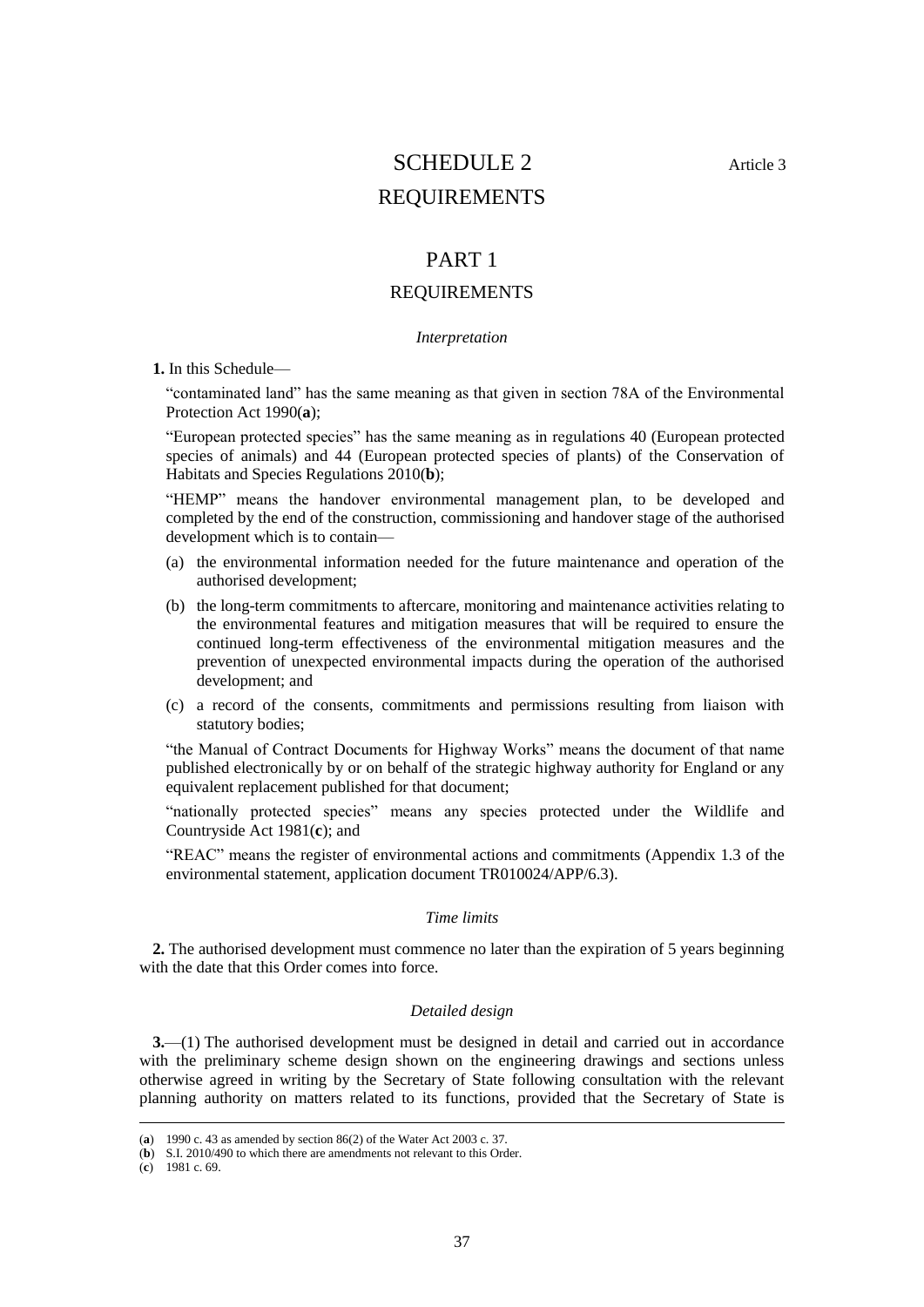satisfied that any amendments to the engineering drawings and sections showing departures from the preliminary scheme design would not give rise to any materially new or materially worse adverse environmental effects in comparison with those reported in the environmental statement.

(2) Where amended details are approved by the Secretary of State under sub-paragraph (1), those details are deemed to be substituted for the corresponding engineering drawings and sections and the undertaker must make those amended details available in electronic form for inspection by members of the public.

### *Construction environmental management plan*

**4.**—(1) No part of the authorised development is to commence until a CEMP, substantially in accordance with the outline CEMP for that part has been submitted to and approved in writing by the Secretary of State, following consultation with the relevant planning authority to the extent that it relates to matters relevant to its function.

(2) The CEMP must be written in accordance with ISO14001 and must—

- (a) reflect the mitigation measures set out in the REAC;
- (b) contain a record of all sensitive environmental features that have the potential to be affected by the construction of the proposed development;
- (c) require adherence to working hours of 07:30–18:00 on Mondays to Fridays and 08:00– 13:00 on Saturday except for—
	- (i) night-time closures for bridge demolition and installation;
	- (ii) any oversize deliveries or deliveries where daytime working would be excessively disruptive to normal traffic operation;
	- (iii) junction tie-in works;
	- (iv) removal of overhead power lines; and
	- (v) as otherwise agreed by the local authority in advance;
- (d) include the following management plans—
	- (i) Dust, Noise and Nuisance Management Plan;
	- (ii) Site Waste Management Plan;
	- (iii) Environmental Control Plan: Invasive Species;
	- (iv) Environmental Control Plan: General Ecology;
	- (v) Soil Management Plan;
	- (vi) Surface Water Management Plan;
	- (vii) COSHH Material, Waste Storage and Refuelling Plan;
	- (viii) Energy and Resource Use Management Plan;
		- (ix) Materials Management Plan;
		- (x) Contaminated Land Management Plan;
		- (xi) Archaeological Control Plan;
	- (xii) Pollution Prevention Plan.

(3) The construction of the authorised development must be carried out in accordance with the approved CEMP.

(4) The authorised development must be operated and maintained in accordance with the HEMP.

### *Landscaping*

**5.**—(1) The authorised development must be landscaped in accordance with a landscaping scheme which sets out details of all proposed hard and soft landscaping works and which has been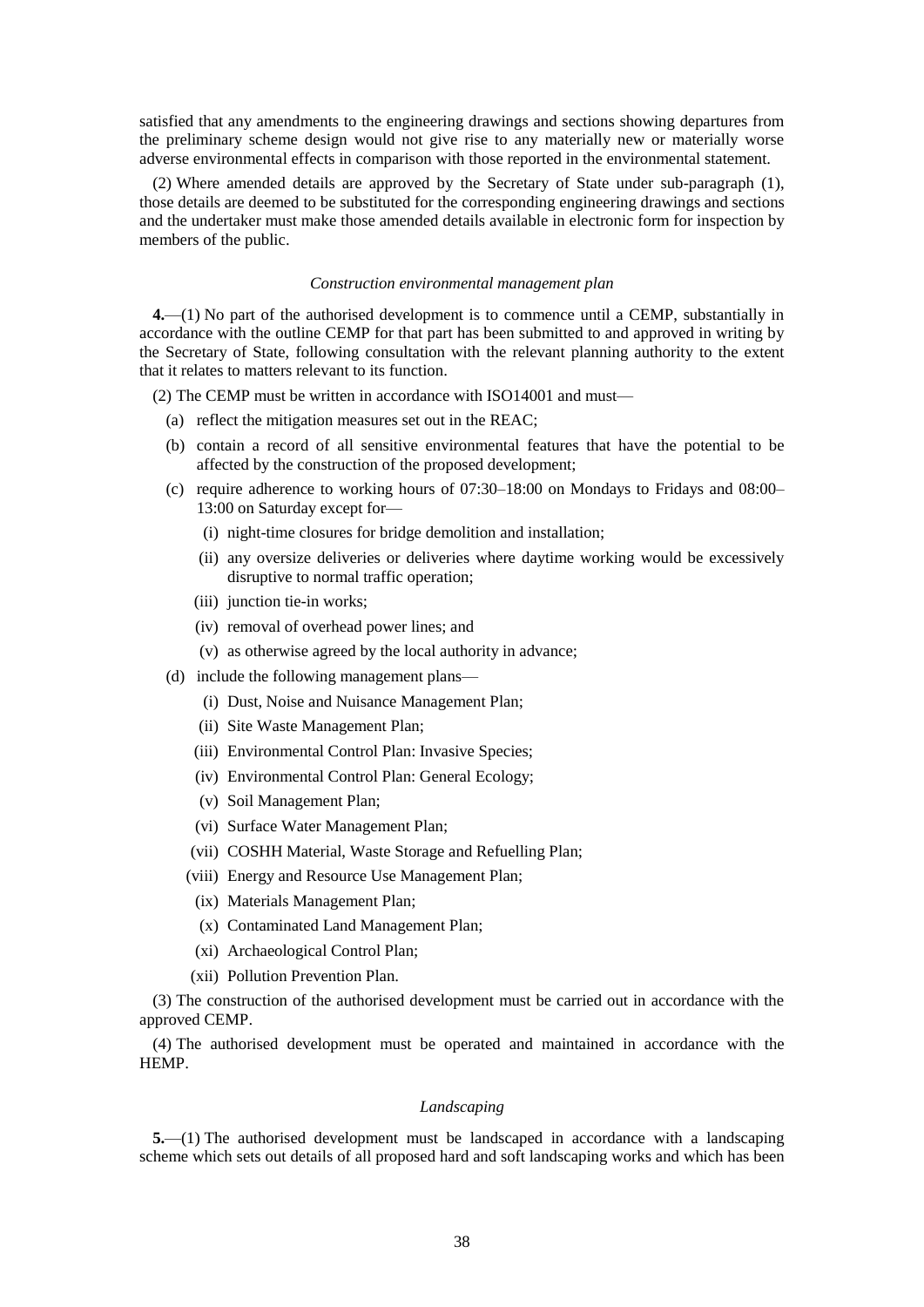submitted to and approved in writing by the Secretary of State, following consultation with the relevant planning authority on matters related to its function.

(2) The landscaping scheme must reflect the mitigation measures set out in the REAC and must be based on the illustrative environmental masterplan annexed to the environmental statement (application document TR010024/APP/6.1).

(3) The landscaping scheme prepared under sub-paragraph (1) must include details of—

- (a) location, number, species mix, size and planting density of any proposed planting;
- (b) cultivation, importing of materials and other operations to ensure plant establishment;
- (c) existing trees to be retained, with measures for their protection during the construction period;
- (d) proposed finished ground levels; and
- (e) implementation timetables for all landscaping works.

(4) All landscaping works must be carried out to a reasonable standard in accordance with the relevant recommendations of appropriate British Standards or other recognised codes of good practice.

(5) Any tree or shrub planted as part of the landscaping scheme that, within a period of 5 years after planting, is removed, dies or becomes in the opinion of the relevant planning authority, seriously damaged or diseased, must be replaced in the first available planting season with a specimen of the same species and size as that originally planted, unless the Secretary of State, following consultation with the relevant planning authority on matters related to its function, gives consent to a variation.

### *Contaminated land and groundwater*

**6.**—(1) In the event that contaminated land, including groundwater, is found at any time when carrying out the authorised development which was not previously identified in the environmental statement, it must be reported as soon as reasonably practicable to the Secretary of State, the relevant planning authority and the Environment Agency, and the undertaker must complete a risk assessment of the contamination in consultation with the relevant planning authority and the Environment Agency.

(2) Where the undertaker determines that remediation of the contaminated land is necessary, a written scheme and programme for the remedial measures to be taken to render the land fit for its intended purpose must be submitted to and approved in writing by the Secretary of State, following consultation with the relevant planning authority on matters related to its function and the Environment Agency.

(3) Remediation must be carried out in accordance with the approved scheme.

#### *Protected species*

**7.**—(1) No part of the authorised development is to commence until for that part final preconstruction survey work has been carried out to establish whether European or nationally protected species are present on any of the land affected or likely to be affected by that part of the authorised development, or in any of the trees and shrubs to be lopped or felled as part of the relevant works.

(2) Following pre-construction survey work or at any time when carrying out the authorised development, where—

- (a) a protected species is shown to be present, or where there is reasonable likelihood of it being present;
- (b) application of the relevant assessment methods used in the environmental statement show that a significant effect is likely to occur which was not previously identified in the environmental statement; and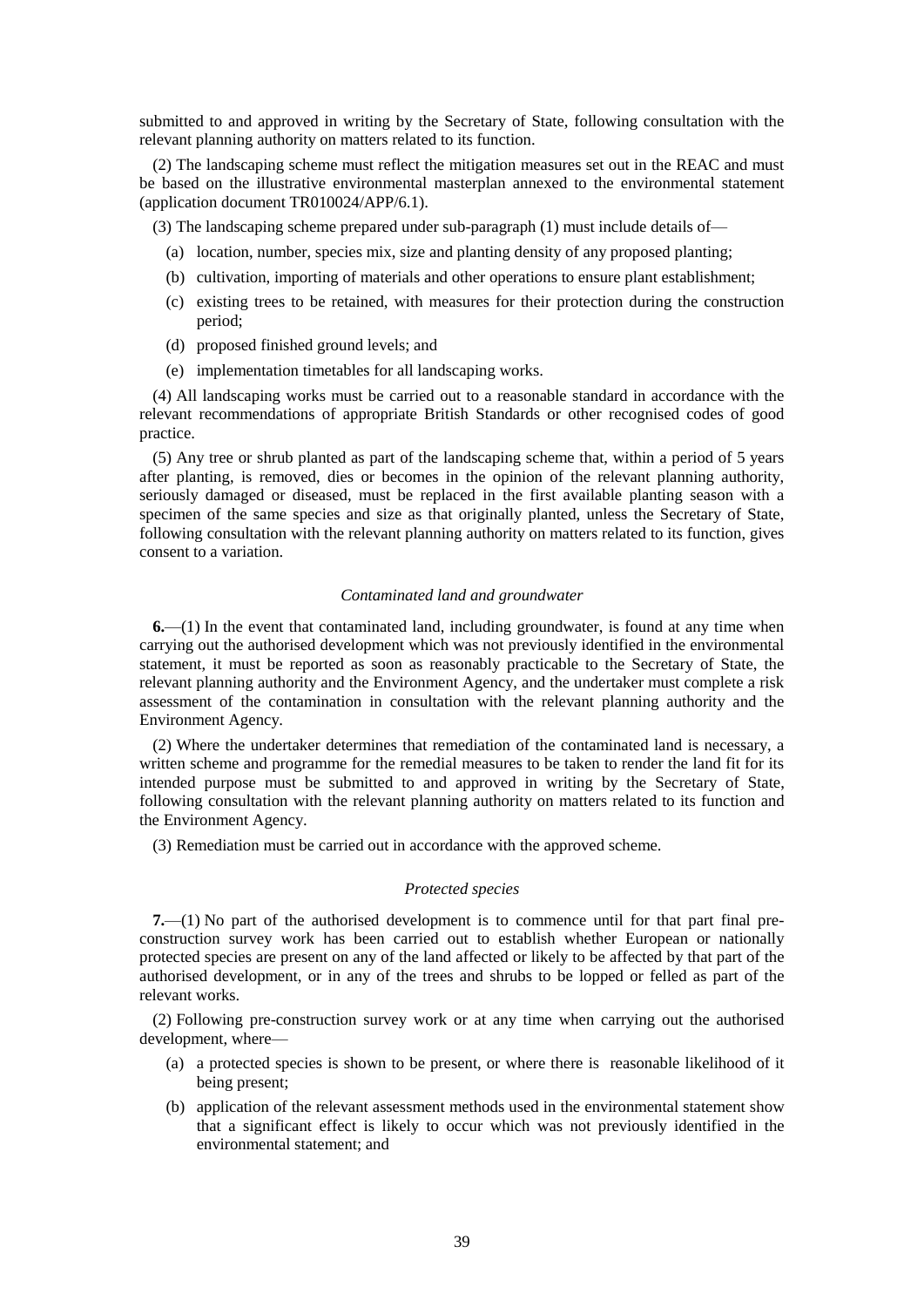(c) that effect is not addressed by any prior approved scheme of protection and mitigation established in accordance with this paragraph,

the relevant parts of the relevant works must cease until a scheme of protection and mitigation measures has been submitted to and approved in writing by the Secretary of State.

(3) The undertaker must consult with Natural England on the scheme referred to in subparagraph (2) prior to submission to the Secretary of State for approval, except where a suitably qualified and experienced ecologist, holding where relevant and appropriate a licence relating to the species in question, determines that the relevant works do not require a protected species licence.

(4) The relevant works under sub-paragraph (2) must be carried out in accordance with the approved scheme, unless otherwise agreed by the Secretary of State after consultation with Natural England, and under any necessary licences.

### *Surface and foul water drainage*

**8.**—(1) No part of the authorised development is to commence until for that part written details of the surface and foul water drainage system, reflecting the mitigation measures set out in the REAC including means of pollution control, have been submitted and approved in writing by the Secretary of State following consultation with the relevant planning authority on matters related to its function.

(2) The surface and foul water drainage system must be constructed in accordance with the approved details, unless otherwise agreed in writing by the Secretary of State following consultation with the relevant planning authority on matters related to its function, provided that the Secretary of State is satisfied that any amendments to the approved details would not give rise to any materially new or materially worse adverse environmental effects in comparison with those reported in the environmental statement.

#### *Archaeological remains*

**9.**—(1) Any archaeological remains not previously identified which are revealed when carrying out the authorised development must be retained in situ and reported to the relevant planning authority as soon as reasonably practicable from the date they are identified.

(2) No construction operations are to take place within 10 metres of the remains referred to in sub-paragraph (1) for a period of 14 days from the date of any notice served under sub-paragraph (1) unless otherwise agreed in writing by the relevant planning authority.

(3) If the relevant planning authority determines in writing that the archaeological remains require further investigation, no construction operations are to take place within 10 metres of the remains until provision has been made for the further investigation and recording of the remains in accordance with details to be submitted in writing to, and approved in writing by, the relevant planning authority.

### *Traffic management*

**10.**—(1) No part of the authorised development is to commence until a traffic management plan for that part has been submitted to and approved in writing by the Secretary of State, following consultation with the relevant planning authority on matters related to its function.

(2) The authorised development must be constructed in accordance with the traffic management plan referred to in sub-paragraph (1).

#### *Amendments to approved details*

**11.** With respect to any requirement which requires the authorised development to be carried out in accordance with the details or schemes approved under this Schedule, the approved details or schemes are taken to include any amendments that may subsequently be approved in writing by the Secretary of State.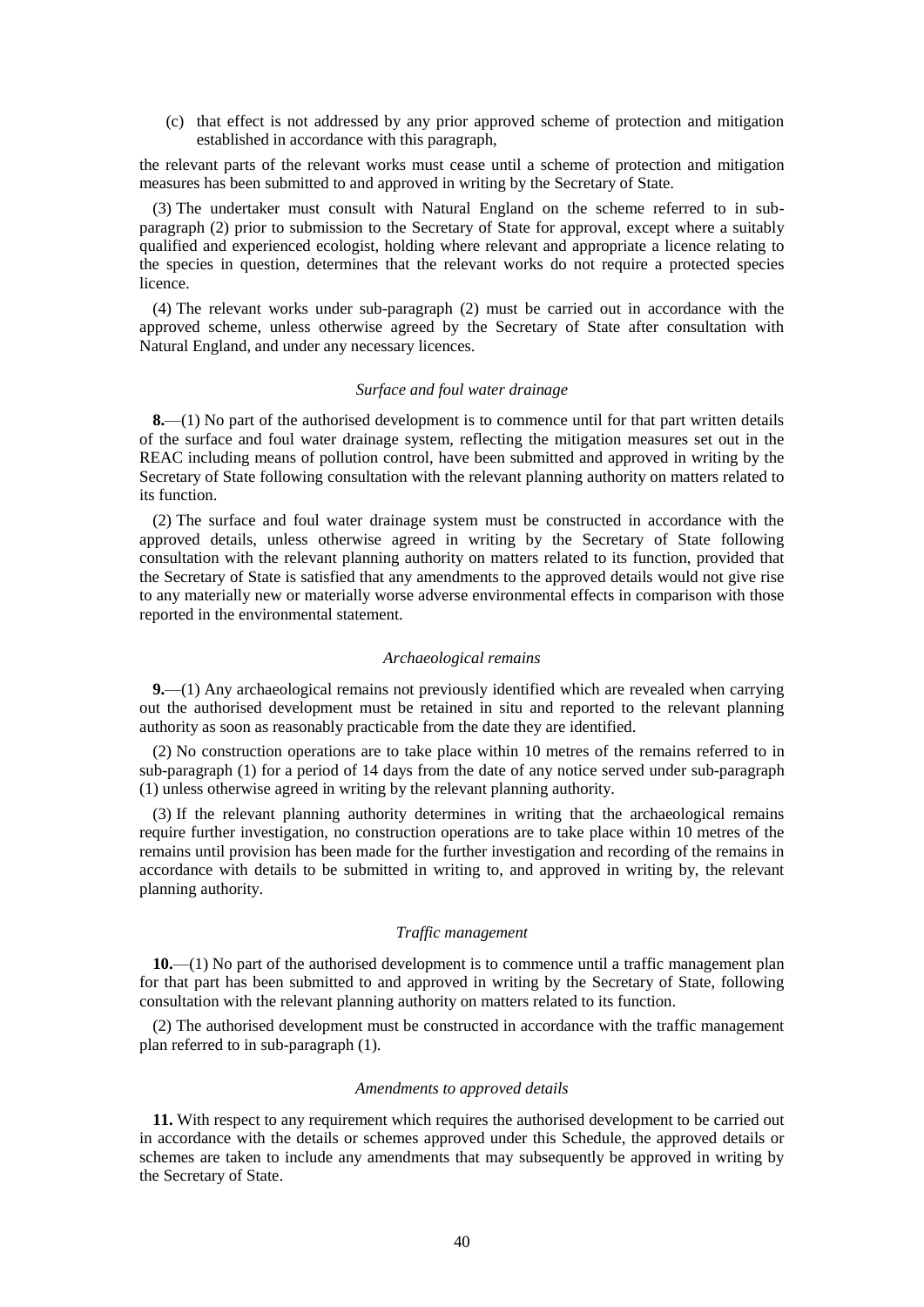#### *Fencing*

**12.** Any permanent and temporary fencing and other means of enclosure for the authorised development must be constructed and installed in accordance with Volume 1, Series 0300 of the Manual of Contract Documents for Highway Works except where any departures from that manual are agreed in writing by the Secretary of State in connection with the authorised development.

### PART 2

### PROCEDURE FOR DISCHARGE OF REQUIREMENTS

#### *Applications made under requirements*

**13.** Where an application has been made to the Secretary of State for any consent, agreement or approval required by a requirement (including consent, agreement or approval in respect of part of a requirement) included in this Order the Secretary of State must give notice to the undertaker of the decision on the application within a period of 8 weeks beginning with—

- (a) the day immediately following that on which the application is received by the Secretary of State;
- (b) the day immediately following that on which further information has been supplied by the undertaker under paragraph 14 (further information); or
- (c) such longer period as may be agreed between the parties.

(2) Subject to sub-paragraph (3), in the event that the Secretary of State does not determine an application within the period set out in sub-paragraph (1), the Secretary of State is taken to have granted all parts of the application (without any condition or qualification at the end of that period).

(3) Where—

- (a) an application has been made to the Secretary of State for any consent, agreement or approval required by a requirement included in this Order;
- (b) the Secretary of State does not determine such application within the period set out in sub-paragraph (1); and
- (c) the application is accompanied by a report from a body required to be consulted by the undertaker under the requirement that considers it likely that the subject matter of the application would give rise to any materially new or materially worse environmental effects in comparison with those reported in the environmental statement,

the application is taken to have been refused by the Secretary of State at the end of that period.

### *Further information*

**14.**—(1) In relation to any part of an application made under this Schedule, the Secretary of State has the right to request such further information from the undertaker as is necessary to enable the Secretary of State to consider the application.

(2) In the event that the Secretary of State considers such further information to be necessary the Secretary of State must, within 21 business days of receipt of the application, notify the undertaker in writing specifying the further information required and (if applicable) to which part of the application it relates. In the event that the Secretary of State does not give such notification within that 21 business day period the Secretary of State is deemed to have sufficient information to consider the application and is not subsequently entitled to request further information without the prior agreement of the undertaker.

(3) Where further information is requested under this paragraph in relation to part only of an application, that part is treated as separate from the remainder of the application for the purposes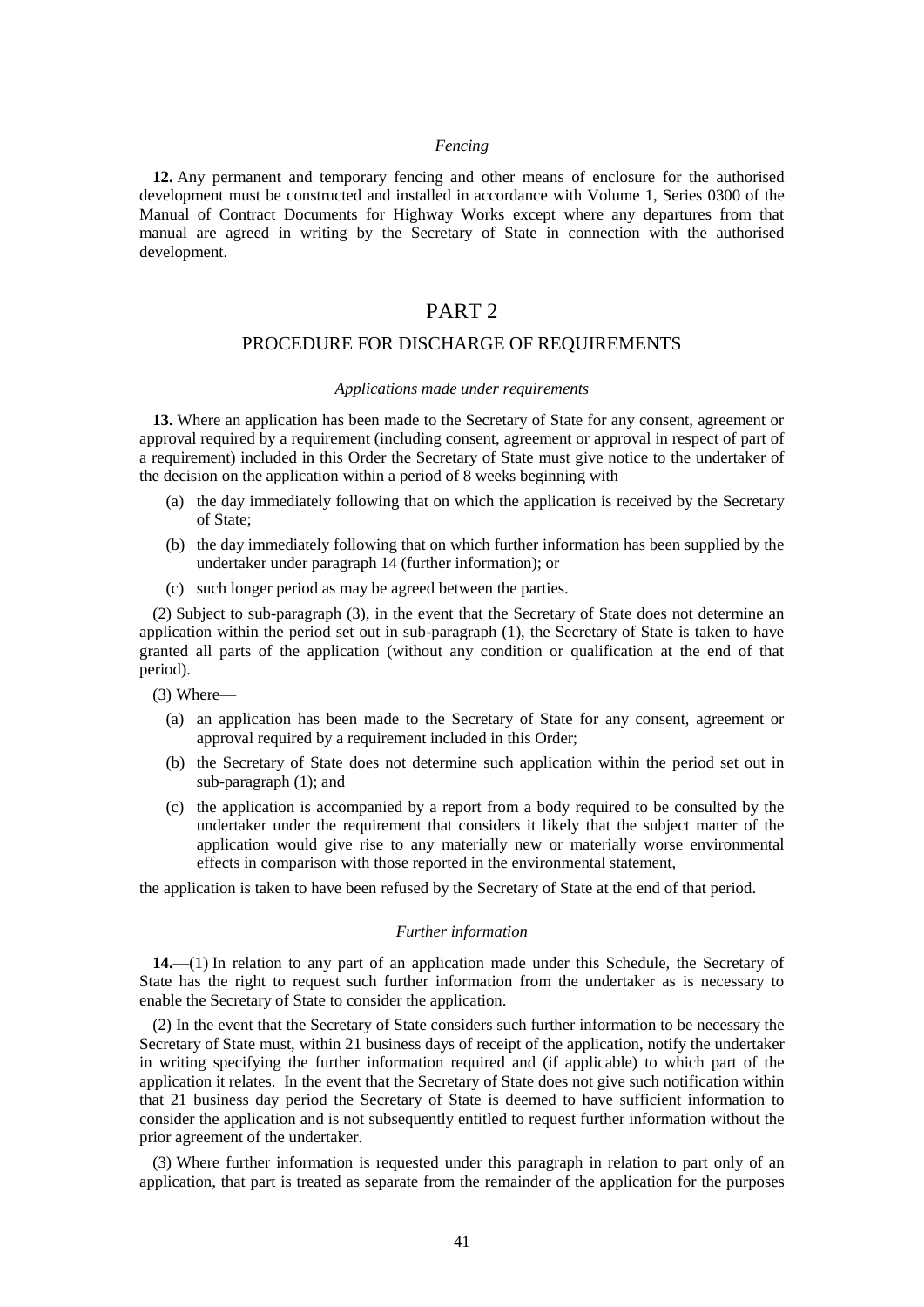of calculating the time periods referred to in paragraph 13 (applications made under requirements) and in this paragraph.

(4) In this paragraph, "business day" means a day other than Saturday or Sunday which is not Christmas Day, Good Friday or a bank holiday under section 1 (bank holidays) of the Banking and Financial Dealings Act 1971(**a**).

### *Register of requirements*

**15.**—(1) The undertaker must, as soon as practicable following the making of this Order, establish and maintain in an electronic form suitable for inspection by members of the public a register of those requirements contained in Part 1 of this Schedule that provide for further approvals to be given by the Secretary of State.

(2) The register must set out in relation to each such requirement the status of the requirement, in terms of whether any approval to be given by the Secretary of State has been applied for or given, providing an electronic link to any document containing any approved details.

(3) The register must be maintained by the undertaker for a period of 3 years following completion of the authorised development.

#### *Anticipatory steps towards compliance with any requirement*

**16.** If before the coming into force of this Order the undertaker or any other person has taken any steps that were intended to be steps towards compliance with any provision of Part 1 of this Schedule, those steps may be taken into account for the purpose of determining compliance with that provision if they would have been valid steps for that purpose had they been taken after this Order came into force.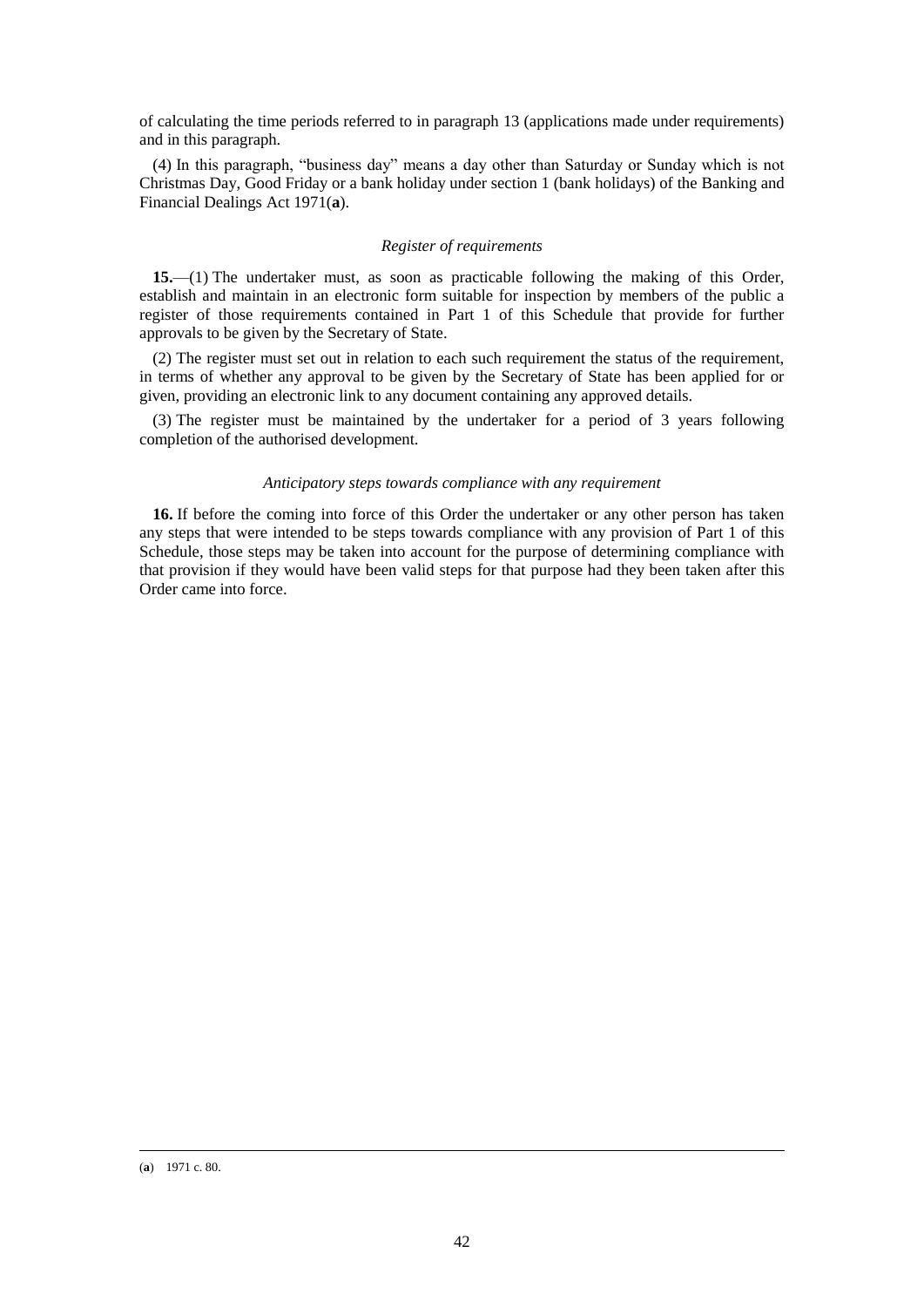# SCHEDULE 3 Articles 11 and 15 CLASSIFICATION OF ROADS, ETC.

# PART 1

### TRUNK ROADS

| (I)                                      | (2)                                          |
|------------------------------------------|----------------------------------------------|
| Road                                     | Extent                                       |
| A19(T) Northbound Off-slip               | Between points 1/4 and 1/8 on the Streets,   |
|                                          | Rights of Way and Access Plans               |
| A19(T) Northbound Link Road to Testo's   | Between points 1/37 and 1/38 on the Streets, |
| junction                                 | Rights of Way and Access Plans               |
| A19(T) Southbound Link Road from Testo's | Between points 1/40 and 1/39 on the Streets, |
| junction                                 | Rights of Way and Access Plans               |
| A19(T) Southbound On-slip                | Between points 1/10 and 1/3 on the Streets,  |
|                                          | <b>Rights of Way and Access Plans</b>        |

# PART 2

# OTHER CLASSIFIED ROADS

| (1)                                               | (2)                                                                                                                                                                                                   |
|---------------------------------------------------|-------------------------------------------------------------------------------------------------------------------------------------------------------------------------------------------------------|
| Road                                              | Extent                                                                                                                                                                                                |
| Downhill Lane Junction circulatory<br>carriageway | Entire circulatory carriageway linking points<br>$1/35$ , $1/36$ , $1/37$ , $1/39$ , $1/14$ , $1/13$ , $1/12$ , $1/11$ ,<br>$1/10$ and $1/8$ on the Streets, Rights of Way and<br><b>Access Plans</b> |
| A1290                                             | Between points 1/22 and 1/24 and between<br>points $1/35$ , $1/36$ and $1/30$ on the Streets,<br><b>Rights of Way and Access Plans</b>                                                                |
| <b>Washington Road (East)</b>                     | Between points $1/11$ , $1/12$ and $1/7$ on the<br>Streets, Rights of Way and Access Plans                                                                                                            |
| Downhill Lane (East)                              | Between points $1/13$ , $1/14$ and $1/18$ on the<br>Streets, Rights of Way and Access Plans                                                                                                           |
| Downhill Lane (West)                              | Between point 1/31 and 1/32 on the Streets,<br>Rights of Way and Access Plans                                                                                                                         |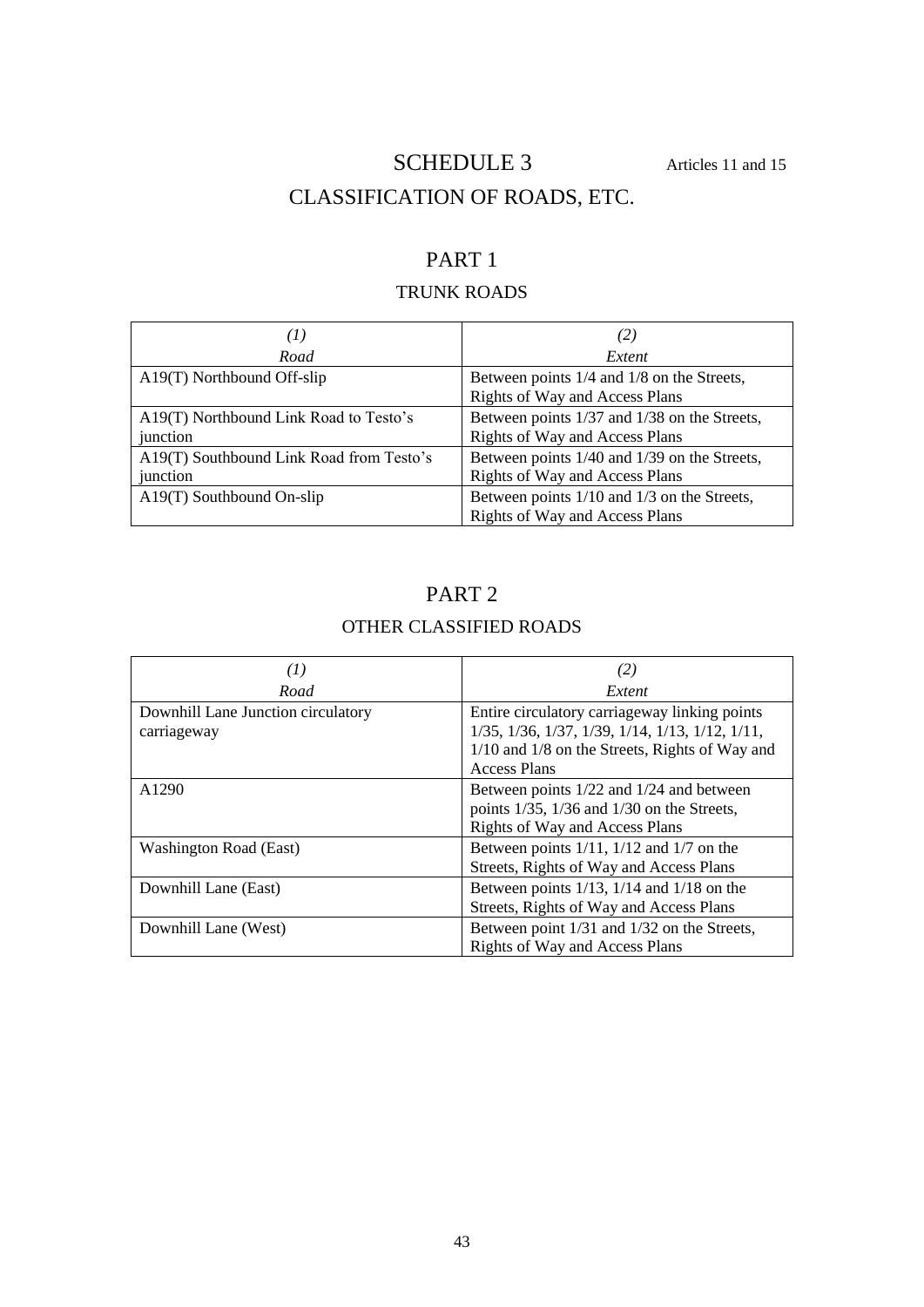# PART 3

### NON-MOTORISED USER ROUTES

| $^{\prime}$ $I$ .                             | (2)                                                                                   |
|-----------------------------------------------|---------------------------------------------------------------------------------------|
| <b>NMU</b> Route                              | Extent                                                                                |
| Non-segregated footway/cycle track            | Between points 1/5 and 1/9 on the Streets,<br>Rights of Way and Access Plans          |
| Non-segregated footway/equestrian/cycle track | Between points 1/15 and 1/26 on the Streets,<br><b>Rights of Way and Access Plans</b> |
| Non-segregated footway/equestrian/cycle track | Between points 1/23 and 1/25 on the Streets,<br><b>Rights of Way and Access Plans</b> |

# PART 4

# ROADS SUBJECT TO 40 MILES PER HOUR LIMIT

| (1)                                               | (2)                                                                                                                                                                                                   |
|---------------------------------------------------|-------------------------------------------------------------------------------------------------------------------------------------------------------------------------------------------------------|
| Road                                              | Extent                                                                                                                                                                                                |
| Downhill Lane Junction circulatory<br>carriageway | Entire circulatory carriageway linking points<br>$1/35$ , $1/36$ , $1/37$ , $1/39$ , $1/14$ , $1/13$ , $1/12$ , $1/11$ ,<br>$1/10$ and $1/8$ on the Streets, Rights of Way and<br><b>Access Plans</b> |
| A1290                                             | Between points $1/35$ , $1/36$ and $1/30$ on the<br>Streets, Rights of Way and Access Plans                                                                                                           |
| <b>Washington Road (East)</b>                     | Between points $1/11$ , $1/12$ and $1/7$ on the<br>Streets, Rights of Way and Access Plans                                                                                                            |
| Downhill Lane (East)                              | Between points $1/13$ , $1/14$ and $1/18$ on the<br>Streets, Rights of Way and Access Plans                                                                                                           |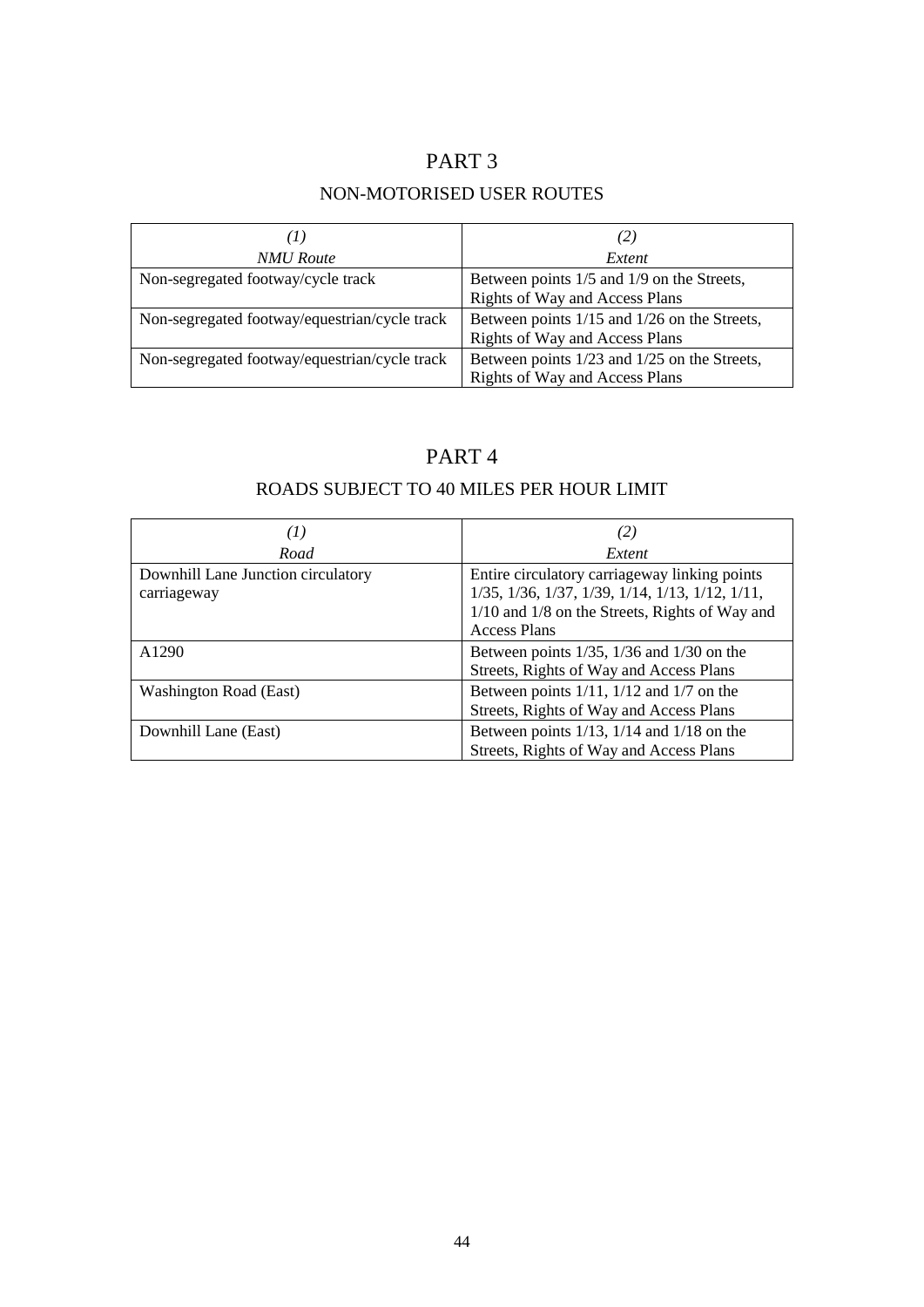### SCHEDULE 4 Article 13

# PERMANENT STOPPING UP OF STREETS AND PRIVATE MEANS OF ACCESS

# PART 1

### STREETS TO BE STOPPED UP FOR WHICH A SUBSTITUTE IS TO BE PROVIDED

| (I)                           | (2)                                                                                    | (3)                          |
|-------------------------------|----------------------------------------------------------------------------------------|------------------------------|
| Street to be stopped up       | Extent of stopping up                                                                  | New street to be substituted |
| A19(T) Northbound Off-slip    | Between points 1/D and 1/W<br>on the Streets, Rights of Way<br>and Access Plans        | Work No. 3                   |
| A19(T) Southbound On-slip     | Between points 1/G and 1/C<br>on the Streets, Rights of Way<br>and Access Plans        | Work No. 5                   |
| A1290                         | Between points 1/U and 1/X<br>on the Streets, Rights of Way<br>and Access Plans        | Work No. 19 & 20             |
| <b>Washington Road (East)</b> | Between points 1/E and 1/F on<br>the Streets, Rights of Way and<br><b>Access Plans</b> | Work No. 9                   |
| <b>Washington Road (East)</b> | Between points 1/K and 1/L<br>on the Streets, Rights of Way<br>and Access Plans        | Work No. 7                   |
| Downhill Lane (West)          | Between points 1/T and 1/V<br>on the Streets, Rights of Way<br>and Access Plans        | Work No. 21 & 22             |

# PART 2

### PRIVATE MEANS OF ACCESS TO BE STOPPED UP FOR WHICH A SUBSTITUTE IS TO BE PROVIDED

| (1)                           | $\mathbf{2)}$                  | (3)                         |
|-------------------------------|--------------------------------|-----------------------------|
| Private means of access to be | Extent of stopping up          | New private means of access |
| stopped up                    |                                | to be substituted           |
| Private means of access       | At point $1/H$ as shown on the | Work No. 11                 |
| adjacent to the south of      | Streets, Rights of Way and     |                             |
| Downhill Lane (East)          | <b>Access Plans</b>            |                             |
| Private means of access       | At point 1/J as shown on the   | Work No. 12                 |
| adjacent to the north of      | Streets, Rights of Way and     |                             |
| Downhill Lane (East)          | <b>Access Plans</b>            |                             |
| Private means of access       | At point $1/R$ as shown on the | Work No. 1                  |
| adjacent to the east of the   | Streets, Rights of Way and     |                             |
| A <sub>1290</sub>             | <b>Access Plans</b>            |                             |
| Private means of access       | At point $1/S$ as shown on the | Work No. 1                  |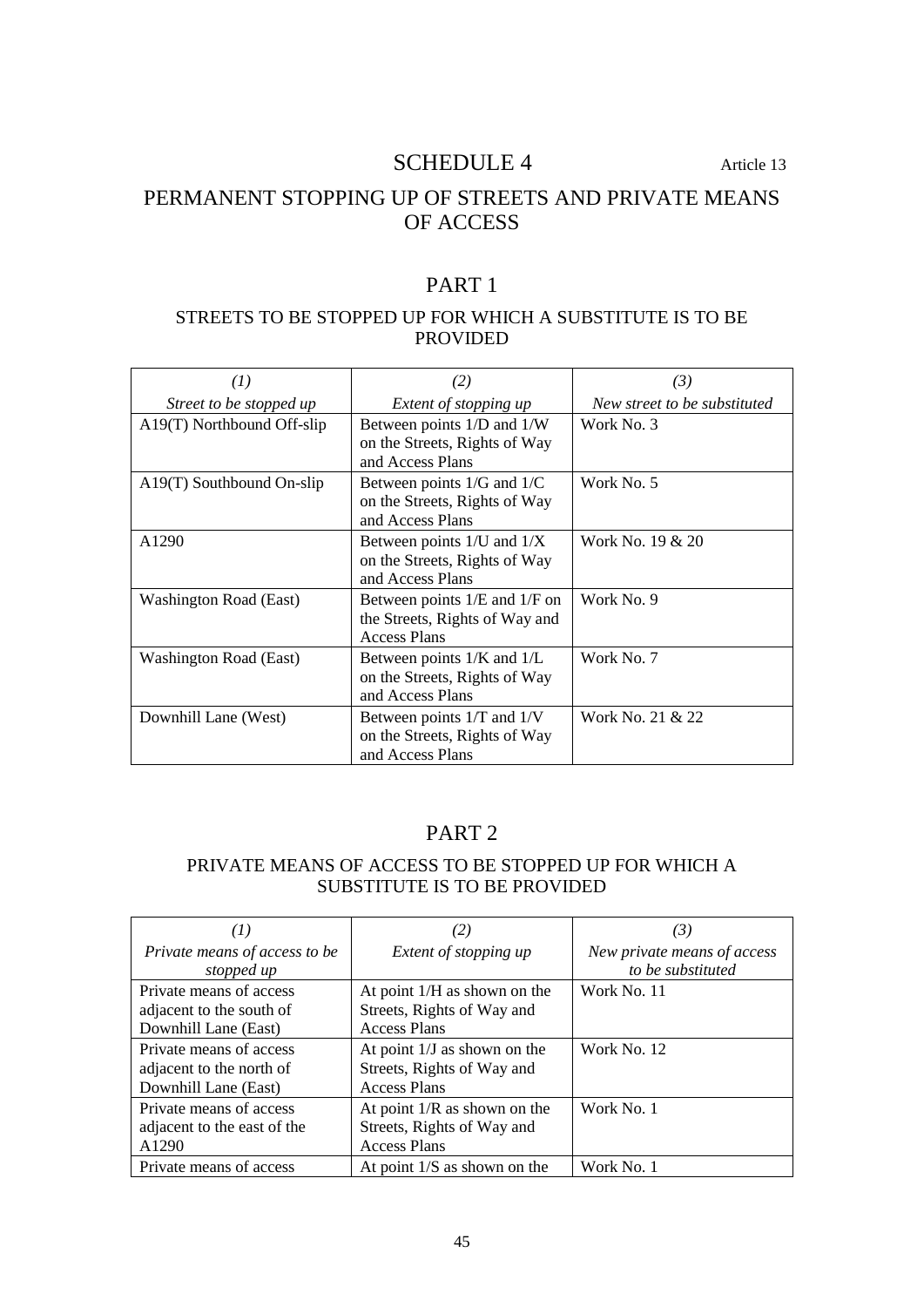| Private means of access to be | Extent of stopping up      | New private means of access |
|-------------------------------|----------------------------|-----------------------------|
| stopped up                    |                            | to be substituted           |
| adjacent to the east of the   | Streets, Rights of Way and |                             |
| A1290                         | <b>Access Plans</b>        |                             |

# PART 3

### STREETS TO BE STOPPED UP FOR WHICH NO SUBSTITUTE IS TO BE PROVIDED

| Street to be stopped up | <i>Extent of stopping up</i>               |
|-------------------------|--------------------------------------------|
| A19(T) Northbound Layby | Between points 1/A and 1/B on the Streets, |
|                         | Rights of Way and Access Plans             |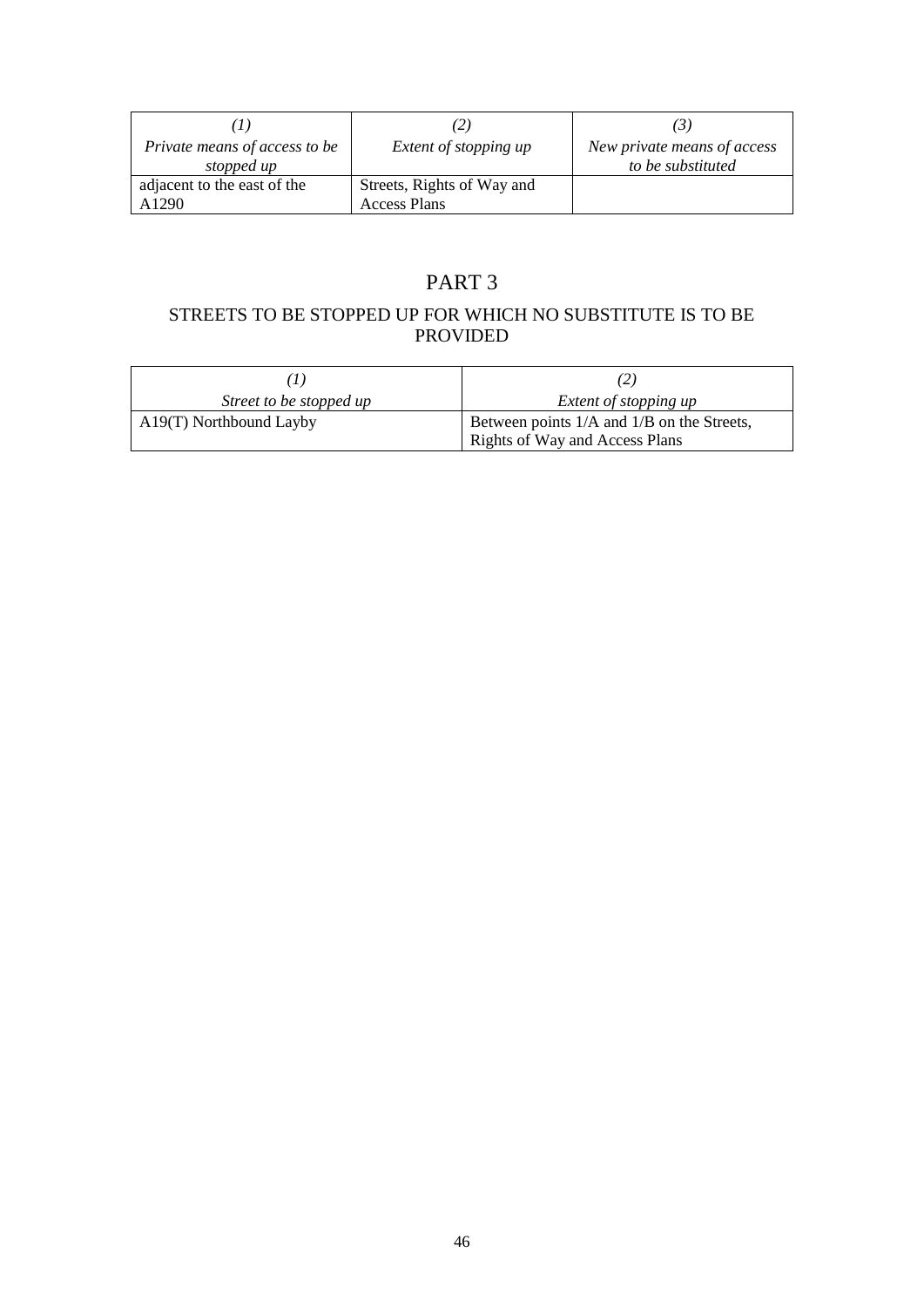# SCHEDULE 5 Article 23(2)

# LAND IN WHICH ONLY NEW RIGHTS ETC. MAY BE ACQUIRED

|                                              | (2)                                                                                                        |
|----------------------------------------------|------------------------------------------------------------------------------------------------------------|
| Plot Reference Number shown on<br>Land Plans | Purpose for which rights over land may be acquired                                                         |
| 1/2e                                         | To construct, operate, access and maintain a private<br>means of access (Work No.16)                       |
| 1/1f                                         | To construct, operate, access and maintain a non-<br>motorised user route/public right of way (Work No. 8) |
| 1/6                                          | To construct, operate, access and maintain a non-<br>motorised user route/public right of way (Work No. 8) |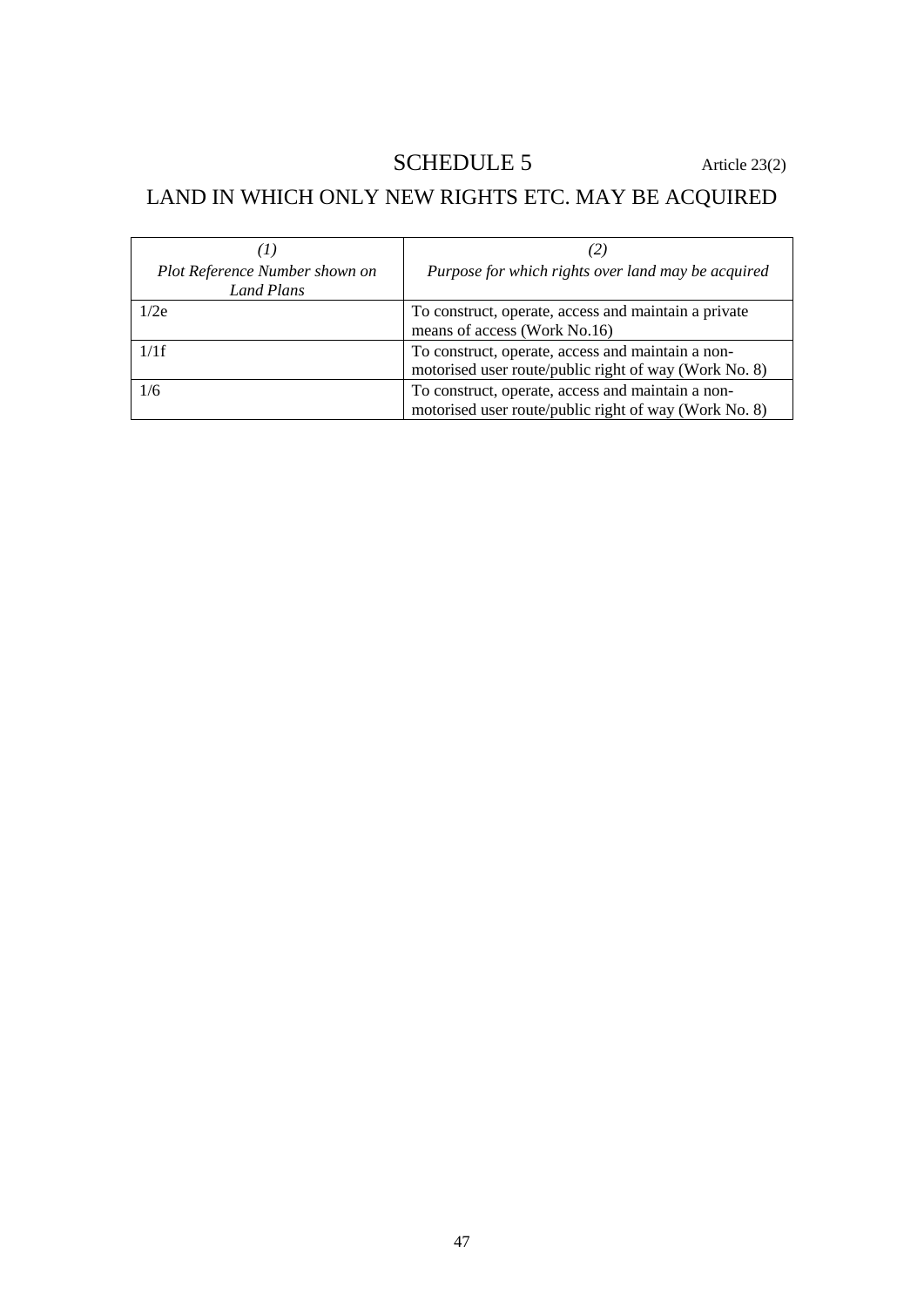### SCHEDULE 6 Articles 23(4) and 23(5)

# MODIFICATION OF COMPENSATION AND COMPULSORY PURCHASE ENACTMENTS FOR CREATION OF NEW RIGHTS AND IMPOSITION OF RESTRICTIVE COVENANTS

### *Compensation enactments*

**1.** The enactments for the time being in force with respect to compensation for the compulsory purchase of land apply, with the necessary modifications as respects compensation, in the case of a compulsory acquisition under this Order of a right by the creation of a new right or the imposition of a restrictive covenant as they apply in respect of compensation on the compulsory purchase of land and interests in land.

**2.**—(1) Without limitation on the scope of paragraph 1, the Land Compensation Act 1973(**a**) has effect subject to the modifications set out in sub-paragraphs (2).

(2) In section 44(1) (compensation for injurious affection), as it applies to compensation for injurious affection under section 7 (measure of compensation in case of severance) of the 1965 Act as substituted by paragraph 5(3)—

- (a) for "land is acquired or taken from" substitute "a right or restrictive covenant over land is purchased from or imposed on"; and
- (b) for "acquired or taken from him" substitute "over which the right is exercisable or the restrictive covenant enforceable".

**3.**—(1) Without limitation on the scope of paragraph 1, the 1961 Act has effect subject to the modification set out in sub-paragraph (2).

(2) For section 5A(5A) (relevant valuation date) of the 1961 Act, substitute—

" $(5A)$  If—

- (a) the acquiring authority enters on land for the purposes of exercising a right in pursuance of a notice of entry under section 11(1) of the 1965 Act (as modified by paragraph 5(5) of Schedule 6 to the A19 (Downhill Lane Junction Improvement) Development Consent Order 20[ ];
- (b) the acquiring authority is subsequently required by a determination under paragraph 12 of Schedule 2A to the 1965 Act (as substituted by paragraph 5(8) of Schedule 6 to the A19 (Downhill Lane Junction Improvement) Development Consent Order 20<sup>[11]</sup>) to acquire an interest in the land; and
- (c) the acquiring authority enters on and takes possession of that land,

the authority is deemed for the purposes of subsection  $(3)(a)$  to have entered on that land when it entered on that land for the purpose of exercising that right.".

### *Application of Part 1 of the 1965 Act*

**4.** Part 1 (compulsory purchase under Acquisition of Land Act 1946) of the 1965 Act as applied by section 125 (application of compulsory acquisition provisions) of the 2008 Act (and modified by article 25 (modification of Part 1 of the 1965 Act)) to the acquisition of land under article 20 (compulsory acquisition of land), applies to the compulsory acquisition of a right by the creation of a new right, or to the imposition of a restrictive covenant under article 23 (compulsory acquisition of rights and restrictive covenants)—

<sup>(</sup>**a**) 1973 c. 26.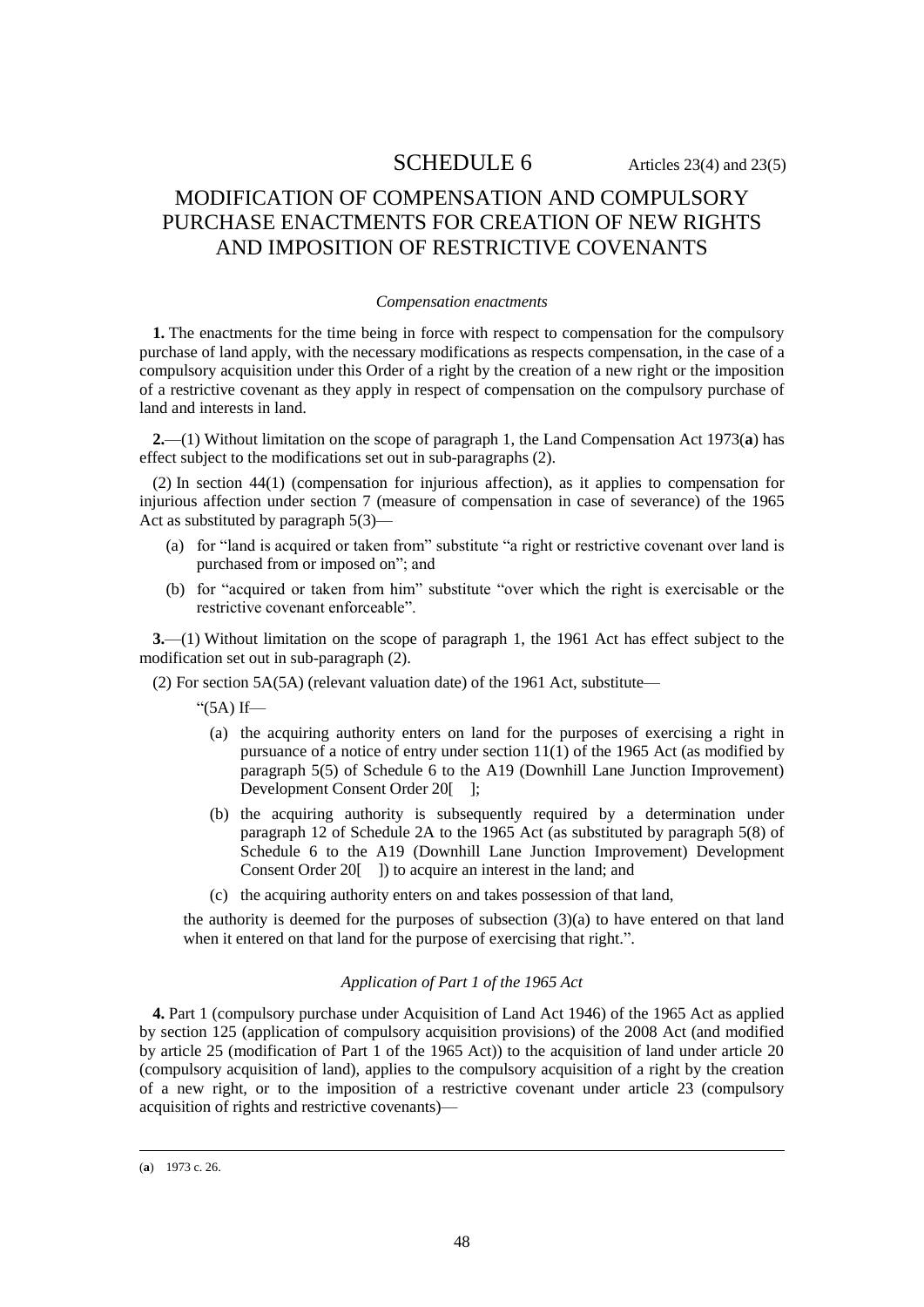- (a) with the modifications specified in paragraph 5; and
- (b) with such other modifications as may be necessary.

**5.**—(1) The modification referred to in paragraph 4(a) are as follows.

(2) References in the 1965 Act to land are, in the appropriate contexts, to be read (according to the requirements of the context) as referring to, or as including references to—

- (a) the right acquired or to be acquired, or the restrictive covenant imposed to be imposed; or
- (b) the land over which the right is or is to be exercisable, or the restrictive covenant is or is to be enforceable.
- (3) For section 7 (measure of compensation) of the 1965 Act substitute—

"**7.** In assessing the compensation to be paid by the acquiring authority under this Act, regard must be had not only to the extent (if any) to which the value of the land over which the right is to be acquired or the restrictive covenant is to be imposed is depreciated by the acquisition of the right or the imposition of the restrictive covenant but also to the damage (if any) to be sustained by the owner of the land by reason of its severance from other land of the owner, or injuriously affecting that other land by the exercise of the powers conferred by this or the special Act.".

(4) The following provisions of the 1965 Act (which state the effect of a deed poll executed in various circumstances where there is no conveyance by persons with interests in the land), that is to say—

- (a) section 9(4) (failure by owners to convey);
- (b) paragraph 10(3) of Schedule 1 (owners under incapacity);
- (c) paragraph 2(3) of Schedule 2 (absent and untraced owners); and
- (d) paragraphs 2(3) and 7(2) of Schedule 4 (common land),

are modified so as to secure that, as against persons with interests in the land which are expressed to be overridden by the deed, the right which is to be compulsorily acquired or the restrictive covenant which is to be imposed is vested absolutely in the acquiring authority.

(5) Section 11(**a**) (powers of entry) of the 1965 Act is modified so as to secure that, where the acquiring authority has served notice to treat in respect of any right or restrictive covenant, as well as the notice of entry required by subsection (1) of that section (as it applies to compulsory acquisition under article 20), it has power, exercisable in equivalent circumstances and subject to equivalent conditions, to enter for the purpose of exercising that right or enforcing that restrictive covenant; and sections 11A(**b**) (powers of entry; further notices of entry), 11B(**c**) (counter-notice requiring possession to be taken on specified date), 12(**d**) (penalty for unauthorised entry) and 13(**e**) (entry on warrant in the event of obstruction) of the 1965 Act are modified correspondingly.

(6) Section 20(**f**) (tenants at will, etc.) of the 1965 Act applies with the modifications necessary to secure that persons with such interests in land as are mentioned in that section are compensated in a manner corresponding to that in which they would be compensated on a compulsory acquisition under this Order of that land, but taking into account only the extent (if any) of such interference with such an interest as is actually caused, or likely to be caused, by the exercise of the right or the enforcement of the restrictive covenant in question.

<sup>(</sup>**a**) Section 11 was amended by section 34(1) of, and Schedule 4 to, the Acquisition of Land Act 1981 (c. 67), section 3 of, and Part 1 of Schedule 1 to, the Housing (Consequential Provisions) Act 1985 (c. 71), section 14 of, and paragraph 12(1) of Schedule 5 to, the Church of England (Miscellaneous Provisions) Measure 2006 (No.1), sections 186(2), 187(2) and 188 of, and paragraph 6 of Schedule 14 and paragraph 3 of Schedule 16 to, the Housing and Planning Act 2016 (c. 22) and S.I.2009/1307.

<sup>(</sup>**b**) Section 11A was inserted by section 186(3) of the Housing and Planning Act 2016.

<sup>(</sup>**c**) Section 11B was inserted by section 187(2) of the Housing and Planning Act 2016.

<sup>(</sup>**d**) Section 12 was amended by section 56(2) of, and Part 1 of Schedule 9 to, the Courts Act 1971 (c. 23).

<sup>(</sup>**e**) Section 13 was amended by sections 62(3), 139(4) to (9) and 146 of, and paragraphs 27 and 28 of Schedule 13 and Part 3 of Schedule 23 to, the Tribunals, Courts and Enforcement Act 2007 (c. 15).

<sup>(</sup>**f**) Section 20 was amended by paragraph 4 of Schedule 15 to the Planning and Compensation Act 1991 (c. 34) and S.I.2009/1307.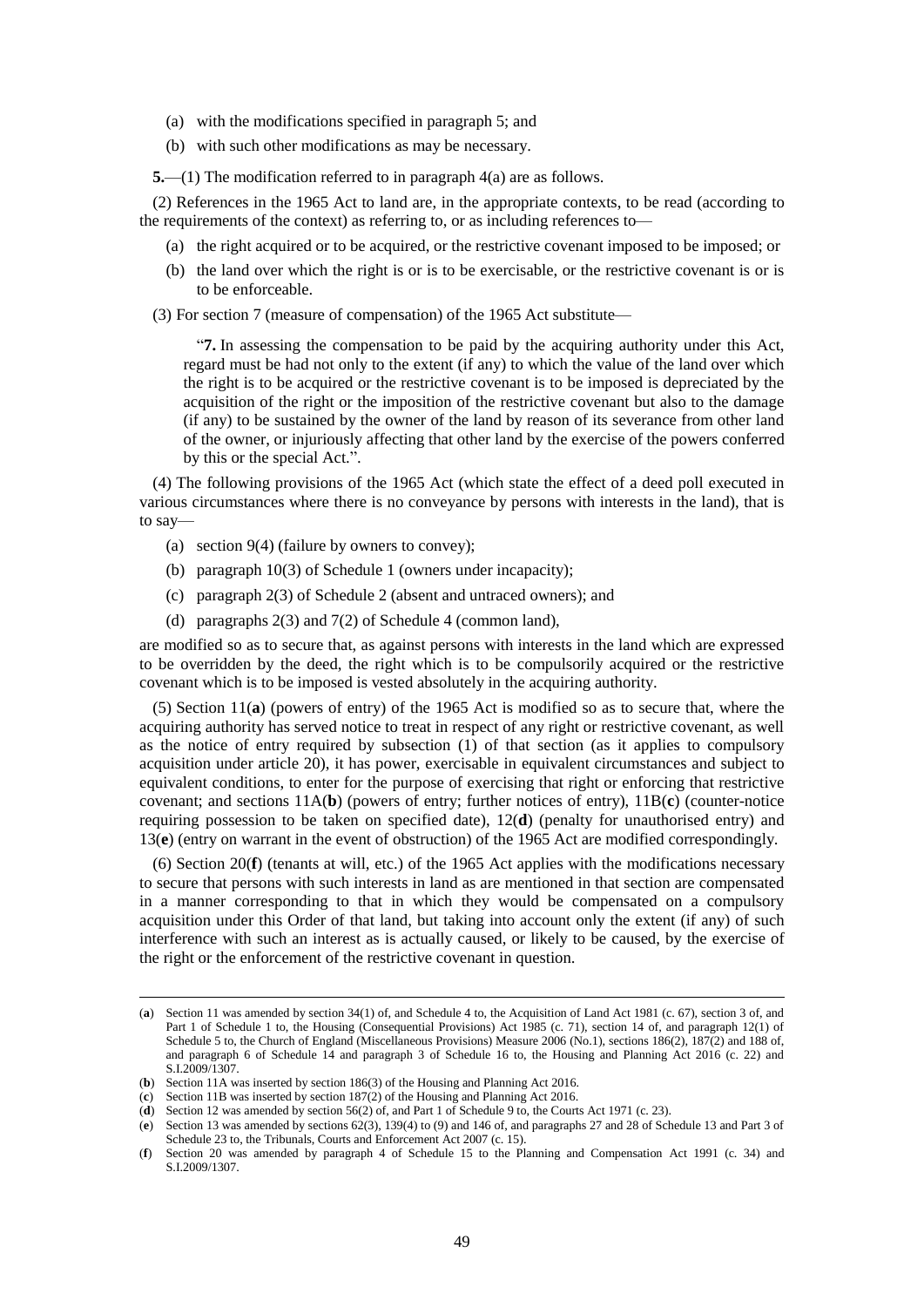(7) Section 22 (interests omitted from purchase) of the 1965 Act as modified by article 25(4) is also modified so as to enable the acquiring authority in circumstances corresponding to those referred to in that section, to continue to be entitled to exercise the right acquired or enforce the restrictive covenant imposed, subject to compliance with that section as respects compensation.

(8) For Schedule 2A of the 1965 Act substitute—

### "SCHEDULE 2A

### COUNTER-NOTICE REQUIRING PURCHASE OF LAND

### *Introduction*

**1.**—(1) This Schedule applies where an acquiring authority serves a notice to treat in respect of a right over, or restrictive covenant affecting, the whole or part of a house, building or factory and has not executed a general vesting declaration under section 4 of the 1981 Act as applied by article 26 (application of the 1981 Act) of the A19 (Downhill Lane Junction Improvement) Development Consent Order 20[ ] in respect of the land to which the notice to treat relates.

(2) But see article 27(3) (acquisition of subsoil or airspace only) of the A19 (Downhill Lane Junction Improvement) Development Consent Order 20[ ] which excludes the acquisition of subsoil or airspace only from this Schedule.

**2.** In this Schedule, "house" includes any park or garden belonging to a house.

#### *Counter-notice requiring purchase of land*

**3.** A person who is able to sell the house, building or factory ("the owner") may serve a counter-notice requiring the acquiring authority to purchase the owner's interest in the house, building or factory.

**4.** A counter-notice under paragraph 3 must be served within the period of 28 days beginning with the day on which the notice to treat was served.

#### *Response to counter-notice*

**5.** On receiving a counter-notice, the acquiring authority must decide whether to—

- (a) withdraw the notice to treat,
- (b) accept the counter-notice, or
- (c) refer the counter-notice to the Upper Tribunal.

**6.** The acquiring authority must serve notice of their decision on the owner within the period of 3 months beginning with the day on which the counter-notice is served ("the decision period").

**7.** If the acquiring authority decides to refer the counter-notice to the Upper Tribunal it must do so within the decision period.

**8.** If the acquiring authority does not serve notice of a decision within the decision period it is to be treated as if it had served notice of a decision to withdraw the notice to treat at the end of that period.

**9.** If the acquiring authority serves notice of a decision to accept the counter-notice, the compulsory purchase order and the notice to treat are to have effect as if they included the owner's interest in the house, building or factory.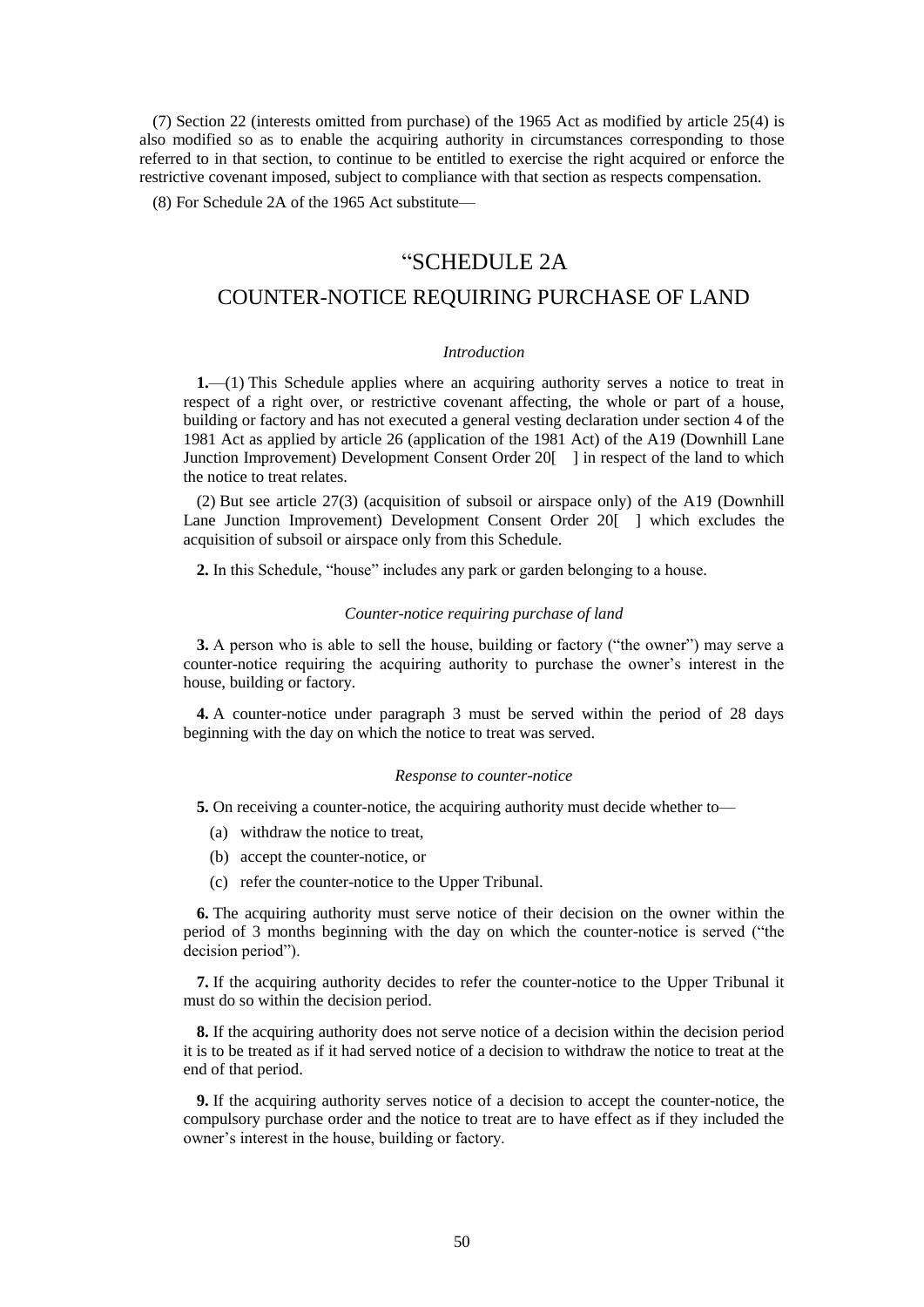#### *Determination by Upper Tribunal*

**10.** On a referral under paragraph 7, the Upper Tribunal must determine whether the acquisition of the right or the imposition of the restrictive covenant would—

- (a) in the case of a house, building or factory, cause material detriment to the house, building or factory, or
- (b) in the case of a park or garden, seriously affect the amenity or convenience of the house to which the park or garden belongs.

**11.** In making its determination, the Upper Tribunal must take into account—

- (a) the effect of the acquisition of the right or the imposition of the covenant,
- (b) the proposed use of the right or covenant, and
- (c) if the right or covenant is proposed to be acquired or imposed for works or other purposes extending to other land, the effect of the whole of the works and the use of the other land.

**12.** If the Upper Tribunal determines that the acquisition of the right or the imposition of the covenant would have either of the consequences described in paragraph 10, it must determine how much of the house, building or factory the acquiring authority ought to be required to take.

**13.** If the Upper Tribunal determines that the acquiring authority ought to be required to take some or all of the house, building or factory, the compulsory purchase order and the notice to treat are to have effect as if they included the owner's interest in that land.

**14.**—(1) If the Upper Tribunal determines that the acquiring authority ought to be required to take some or all of the house, building or factory, the acquiring authority may at any time within the period of 6 weeks beginning with the day on which the Upper Tribunal makes its determination withdraw the notice to treat in relation to that land.

(2) If the acquiring authority withdraws the notice to treat under this paragraph it must pay the person on whom the notice was served compensation for any loss or expense caused by the giving and withdrawal of the notice.

(3) Any dispute as to the compensation is to be determined by the Upper Tribunal.".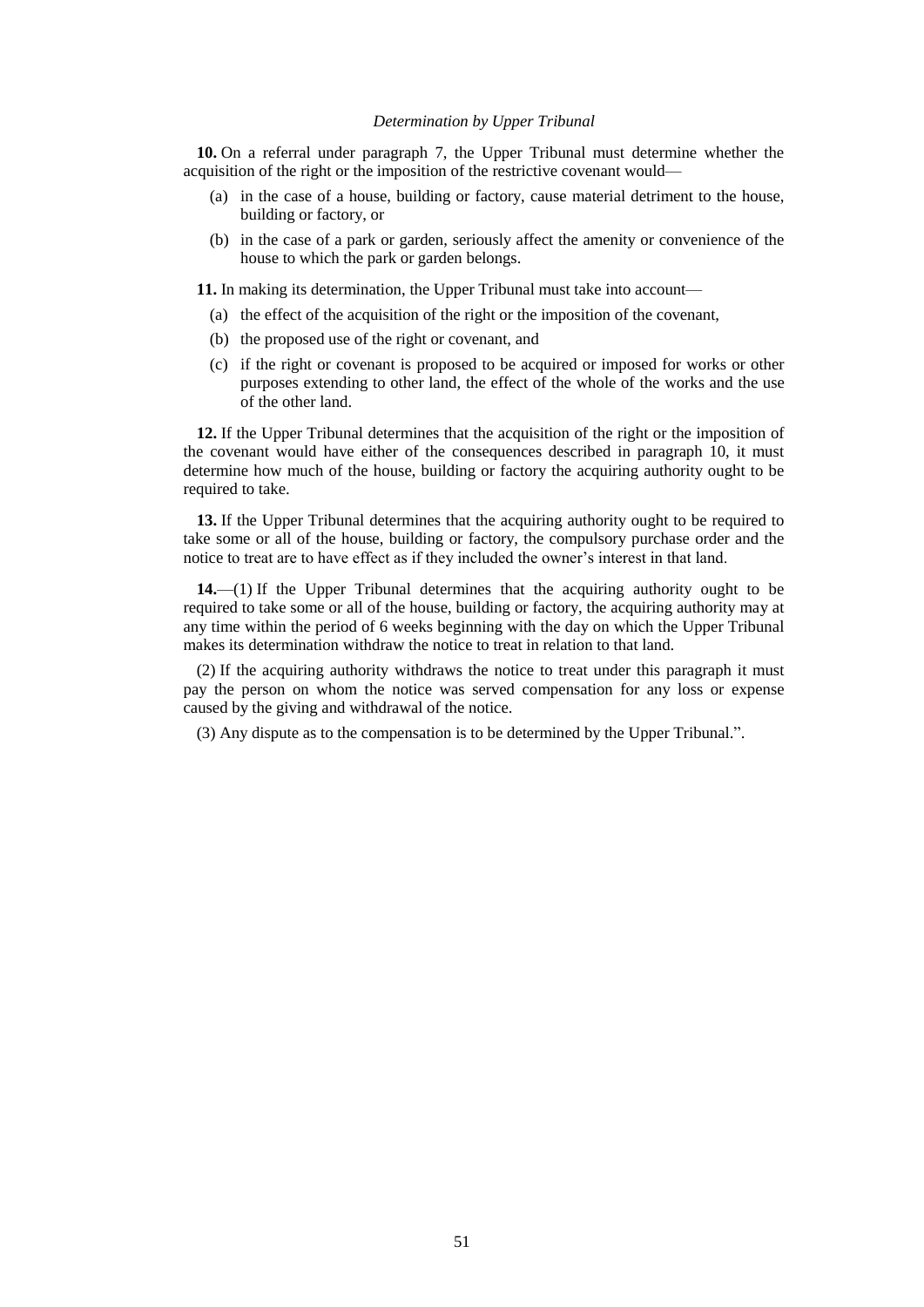# SCHEDULE 7 Article 29

# LAND OF WHICH TEMPORARY POSSESSION MAY BE TAKEN

| (1)                                          | (2)                                                                                                                                                                                                 | (3)                                            |  |
|----------------------------------------------|-----------------------------------------------------------------------------------------------------------------------------------------------------------------------------------------------------|------------------------------------------------|--|
| Plot reference Number<br>shown on Land Plans | Purpose for which temporary<br>possession may be taken                                                                                                                                              | Relevant part of the<br>authorised development |  |
| $1/2c$ , $1/2d$                              | Required to provide construction<br>access.                                                                                                                                                         | Work No. 17                                    |  |
| 1/2e                                         | Required to provide construction<br>access.                                                                                                                                                         | Work Nos. 17, 19 & 20                          |  |
| 1/3a, 1/4a, 1/5b, 1/7b,<br>$1/11$ , $1/12a$  | Required to provide an area for<br>construction material storage and<br>storage of plant.                                                                                                           | All Works                                      |  |
| 1/3a                                         | Required to provide construction<br>access.                                                                                                                                                         | Work Nos. 1, 2, 3, 8, 17, 18<br>& 19           |  |
| 1/4a                                         | Required to provide construction<br>access.                                                                                                                                                         | Work Nos. 20 & 21                              |  |
| 1/5 <sub>b</sub>                             | Required to provide construction<br>access.                                                                                                                                                         | Work Nos. 1, 3, 7, 8, 19 &<br>20               |  |
| 1/7 <sub>b</sub>                             | Required to provide construction<br>access.                                                                                                                                                         | Work Nos. 8, 9 & 11                            |  |
| 1/7d, 1/10h, 1/10i, 1/12b,<br>1/15a          | Required to provide site access.                                                                                                                                                                    | All Works                                      |  |
| 1/10f                                        | Required to provide construction<br>access and site access.                                                                                                                                         | Work Nos. 12, 13 & 25                          |  |
| $1/14a$ , $1/14b$ , $1/15b$                  | The main site compound to include,<br>but not limited to, site offices, welfare<br>facilities, parking provisions, storage<br>of plant and materials, and the<br>treatment of site generated waste. | Work No. 25A & 25B                             |  |
| 1/2f, 1/6                                    | Required to provide a perimeter<br>enclosure and exclusion zone to allow<br>for safe construction.                                                                                                  | Work No. 8                                     |  |
| 2/1, 2/2a                                    | Required to provide access to the site<br>compound.                                                                                                                                                 | Work No. 25C                                   |  |
| 2/2b                                         | The main site compound to include,<br>but not limited to, site offices, welfare<br>facilities, parking provisions, storage<br>of plant and materials, and the<br>treatment of site generated waste. | Work No. 25C                                   |  |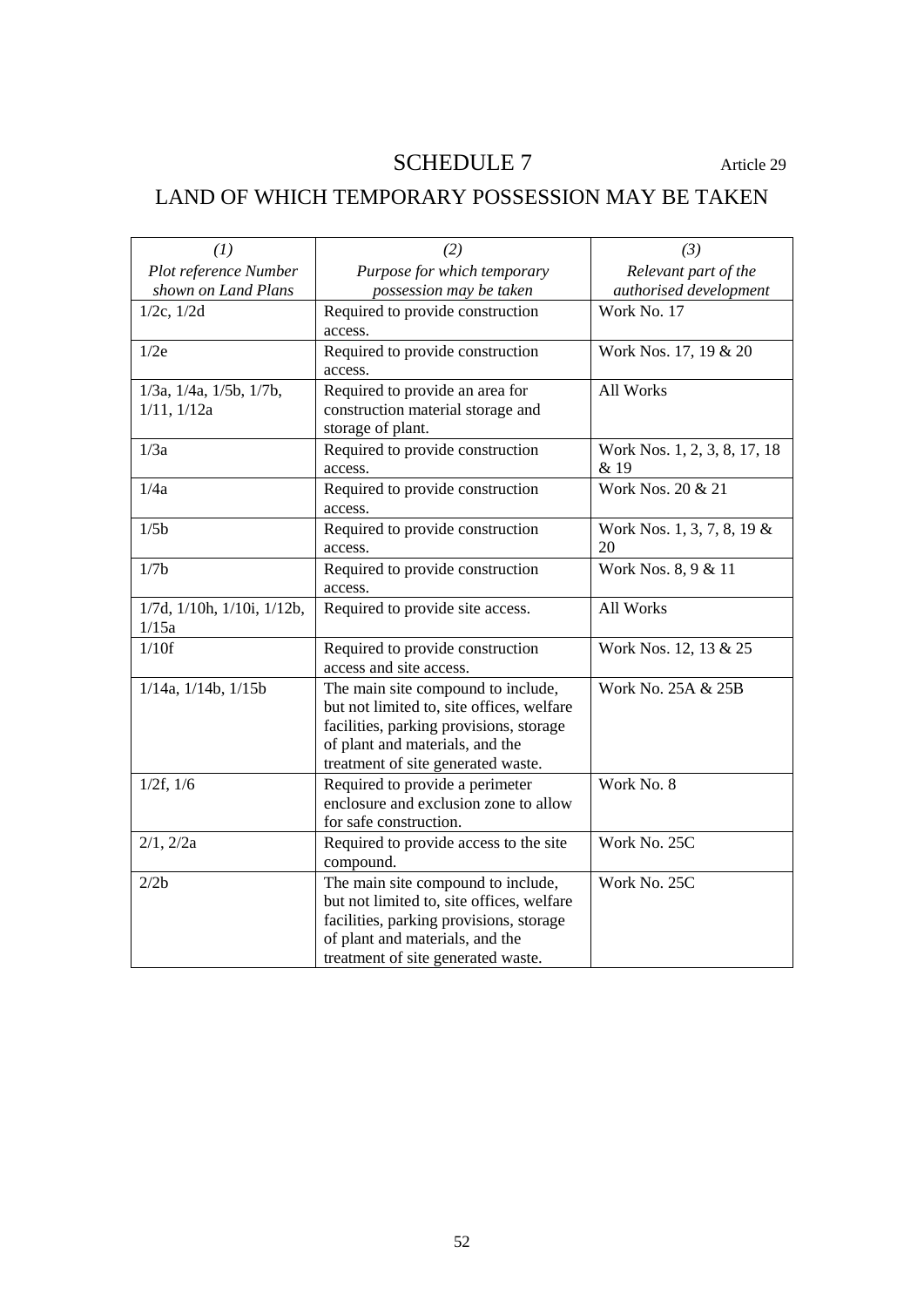SCHEDULE 8 Articles 32 and 40

### PROTECTIVE PROVISIONS

### PART 1

### FOR THE PROTECTION OF ELECTRICITY, GAS, WATER AND SEWAGE UNDERTAKERS

**1.** For the protection of the utility undertakers referred to in this Part of this Schedule the following provisions have effect, unless otherwise agreed in writing between the undertaker and the utility undertaker concerned.

**2.** In this Part of this Schedule—

"alternative apparatus" means alternative apparatus adequate to enable the utility undertaker in question to fulfil its statutory functions in a manner no less efficient than previously;

"apparatus" means—

- (a) in the case of an electricity undertaker, electric lines or electrical plant (as defined in the Electricity Act 1989(**a**)), belonging to or maintained by that undertaker;
- (b) in the case of a gas undertaker, any mains, pipes or other apparatus belonging to or maintained by a gas transporter within the meaning of Part 1 of the Gas Act 1986(**b**) for the purposes of gas supply;
- (c) in the case of a water undertaker, mains, pipes or other apparatus belonging to or maintained by that undertaker for the purposes of water supply; and
- (d) in the case of a sewerage undertaker—
	- (i) any drain or works vested in the undertaker under the Water Industry Act 1991(**c**); and
	- (ii) any sewer which is so vested or is the subject of a notice of intention to adopt given under section 102(4) (adoption of sewers and disposal works) of that Act or an agreement to adopt made under section 104 (agreement to adopt sewers, drains or sewage disposal works at a future date) of that Act,

and includes a sludge main, disposal main (within the meaning of section 219 (general interpretation) of that Act) or sewer outfall and any manholes, ventilating shafts, pumps or other accessories forming part of any such sewer, drain or works, and includes any structure in which apparatus is or is to be lodged or which gives or will give access to apparatus;

"functions" includes powers and duties;

"in", in a context referring to apparatus or alternative apparatus in land, includes a reference to apparatus or alternative apparatus under, over or upon land;

"plan" includes all designs, drawings, specifications, method statements, soil reports, programmes, calculations, risk assessments and other documents that are reasonably necessary properly and sufficiently to describe the works to be executed;

"utility undertaker" means—

- (a) any licence holder within the meaning of Part 1 of the Electricity Act 1989;
- (b) a gas transporter within the meaning of Part 1 of the Gas Act 1986;

<sup>(</sup>**a**) 1989 c. 29.

<sup>(</sup>**b**) 1986 c. 44. A new section 7 was substituted by section 5 of the Gas Act 1995 (c. 45), and was further amended by section 76 of the Utilities Act 2000 (c. 27).

<sup>(</sup>**c**) 1991 c. 56.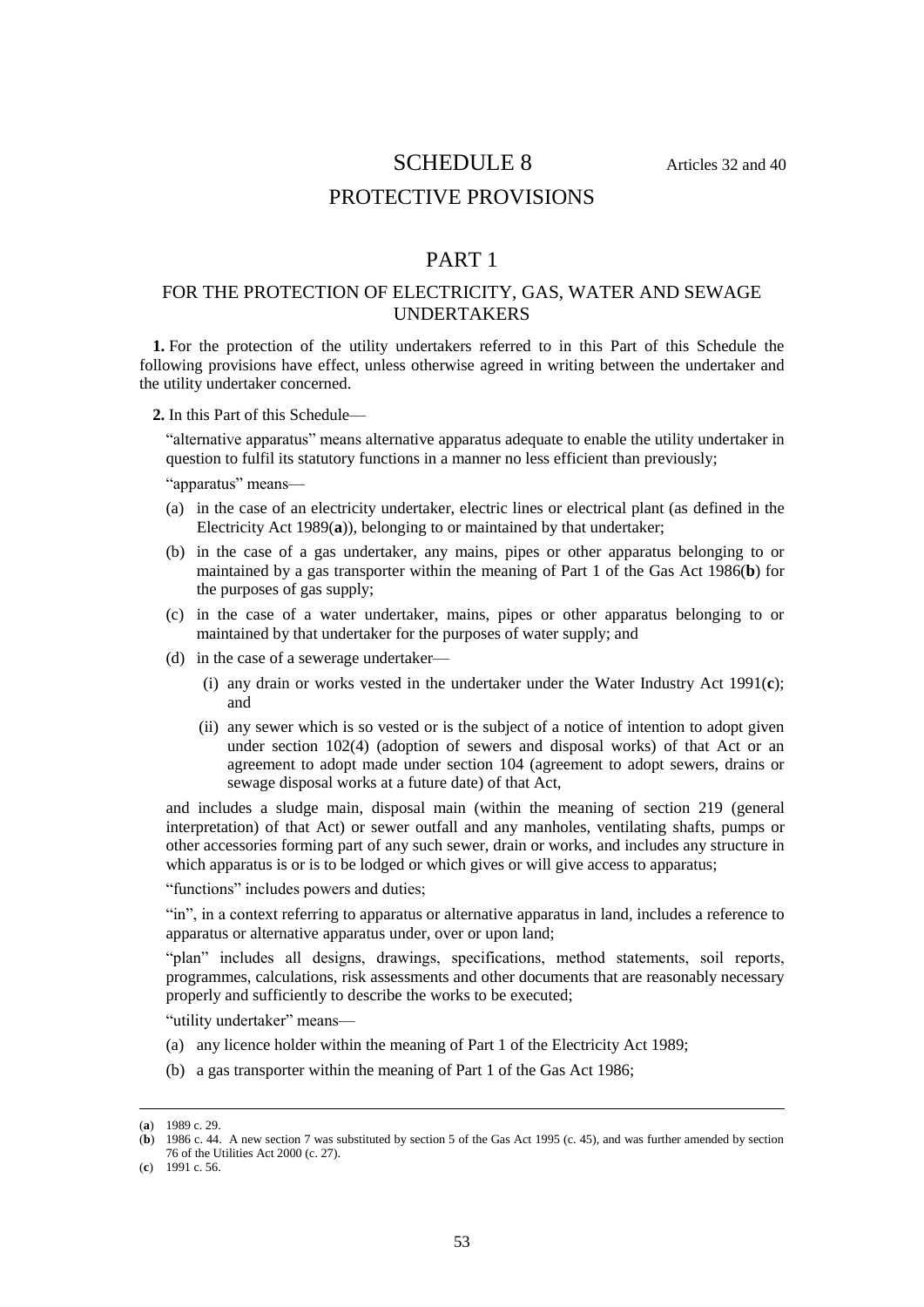- (c) a water undertaker within the meaning of the Water Industry Act 1991; and
- (d) a sewerage undertaker within the meaning of Part 1 of the Water Industry Act 1991,

for the area of the authorised development, and in relation to any apparatus, means the undertaker to whom it belongs or by whom it is maintained.

#### *On street apparatus*

**3.** This Part of this Schedule does not apply to apparatus in respect of which the relations between the undertaker and the utility undertaker are regulated by the provisions of Part 3 (street works in England and Wales) of the 1991 Act.

### *Apparatus in stopped up streets*

**4.**—(1) Where any street is stopped up under article 13 (permanent stopping up and restriction of use of streets and private means of access), any utility undertaker whose apparatus is in the street has the same powers and rights in respect of that apparatus as it enjoyed immediately before the stopping up and the undertaker must grant to the utility undertaker legal easements reasonably satisfactory to the utility undertaker in respect of such apparatus and access to it, but nothing in this paragraph affects any right of the undertaker or of the utility undertaker to require the removal of that apparatus under paragraph 7 or the power of the undertaker to carry out works under paragraph 9.

(2) Regardless of the temporary stopping up or diversion of any highway under the powers conferred by article 12 (temporary stopping up and restriction of use of streets), a utility undertaker is at liberty at all times to take all necessary access across any such stopped up highway and to execute and do all such works and things in, upon or under any such highway as may be reasonably necessary or desirable to enable it to maintain any apparatus which at the time of the stopping up or diversion was in that highway.

### *Protective works to buildings*

**5.** The undertaker, in the case of the powers conferred by article 18 (protective work to buildings), must exercise those powers so as not to obstruct or render less convenient the access to any apparatus.

#### *Acquisition of land*

**6.** Regardless of any provision in this Order or anything shown on the land plans, the undertaker must not acquire any apparatus otherwise than by agreement.

### *Removal of apparatus*

**7.**—(1) If, in the exercise of the powers conferred by this Order, the undertaker acquires any interest in any land in which any apparatus is placed or requires that the utility undertaker's apparatus is relocated or diverted, that apparatus must not be removed under this Part of this Schedule, and any right of a utility undertaker to maintain that apparatus in that land must not be extinguished, until alternative apparatus has been constructed and is in operation to the reasonable satisfaction of the utility undertaker in question in accordance with sub-paragraphs (2) to (6).

(2) If, for the purpose of executing any works in, on or under any land purchased, held, appropriated or used under this Order, the undertaker requires the removal of any apparatus placed in that land, the undertaker must give to the utility undertaker in question 28 days' written notice of that requirement, together with a plan of the work proposed, and of the proposed position of the alternative apparatus to be provided or constructed and in that case (or if in consequence of the exercise of any of the powers conferred by this Order a utility undertaker reasonably needs to remove any of its apparatus) the undertaker must, subject to sub-paragraph (3), afford to the utility undertaker the necessary facilities and rights for the construction of alternative apparatus in other land of the undertaker and subsequently for the maintenance of that apparatus.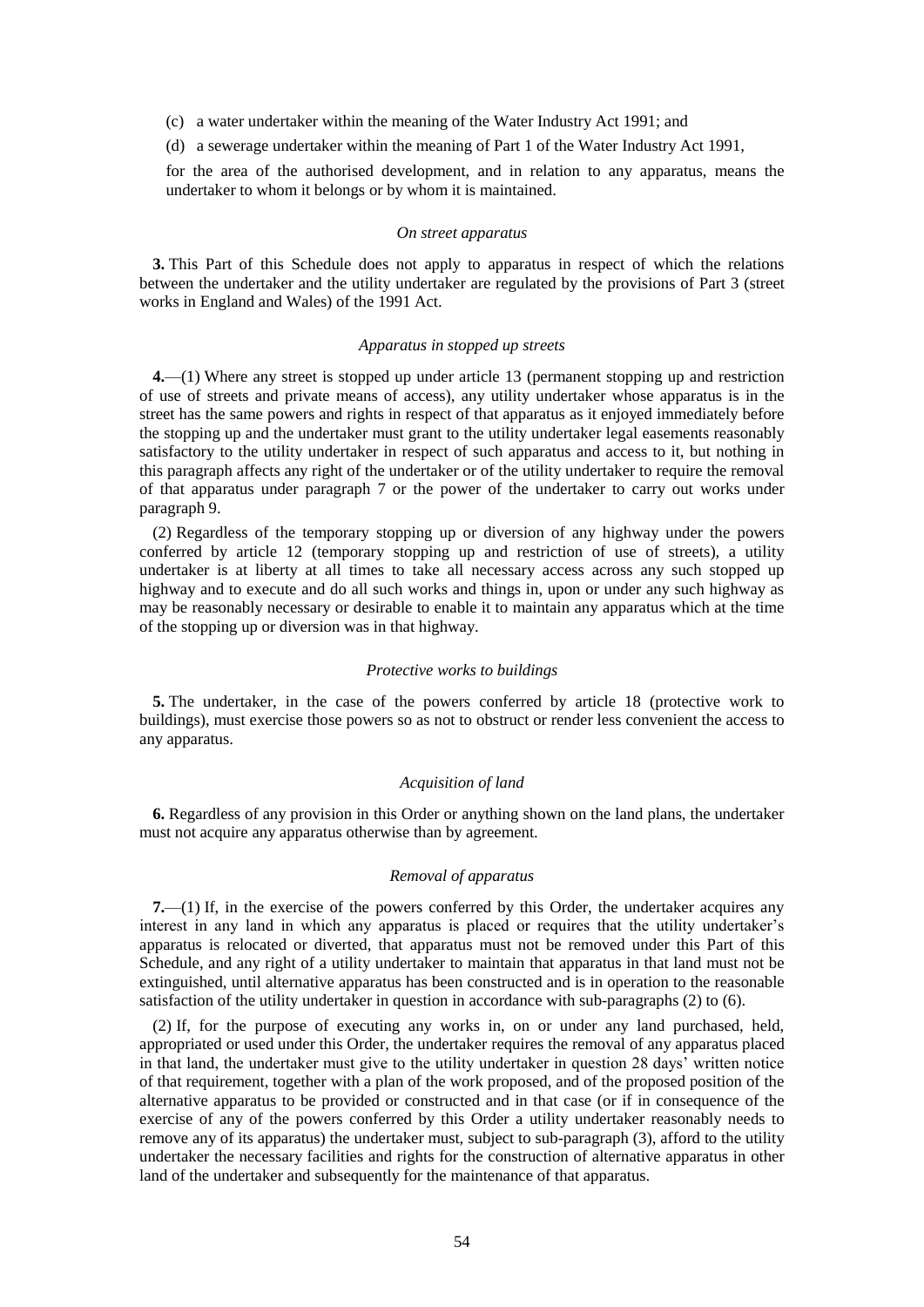(3) If alternative apparatus or any part of such apparatus is to be constructed elsewhere than in other land of the undertaker, or the undertaker is unable to afford such facilities and rights as are mentioned in sub-paragraph (2) in the land in which the alternative apparatus or part of such apparatus is to be constructed the utility undertaker must, on receipt of a written notice to that effect from the undertaker, as soon as reasonably possible use its best endeavours to obtain the necessary facilities and rights in the land in which the alternative apparatus is to be constructed.

(4) Any alternative apparatus to be constructed in land of the undertaker under this Part of this Schedule must be constructed in such manner and in such line or situation as may be agreed between the utility undertaker in question and the undertaker or in default of agreement settled by arbitration in accordance with article 43 (arbitration).

(5) The utility undertaker in question must, after the alternative apparatus to be provided or constructed has been agreed or settled by arbitration in accordance with article 43, and after the grant to the utility undertaker of any such facilities and rights as are referred to in sub-paragraphs (2) or (3), proceed without unnecessary delay to construct and bring into operation the alternative apparatus and subsequently to remove any apparatus required by the undertaker to be removed under the provisions of this Part of this Schedule.

(6) Regardless of anything in sub-paragraph (5), if the undertaker gives notice in writing to the utility undertaker in question that the undertaker desires itself to execute any work, or part of any work in connection with the construction or removal of apparatus in any land of the undertaker, that work, instead of being executed by the utility undertaker, must be executed by the undertaker without unnecessary delay under the superintendence, if given, and to the reasonable satisfaction of the utility undertaker.

### *Facilities and rights for alternative apparatus*

**8.**—(1) Where, in accordance with the provisions of this Part of this Schedule, the undertaker affords to a utility undertaker facilities and rights for the construction and maintenance in land of the undertaker of alternative apparatus in substitution for apparatus to be removed, those facilities and rights are to be granted upon such terms and conditions as may be agreed between the undertaker and the utility undertaker in question or in default of agreement settled by arbitration in accordance with article 43 (arbitration).

(2) If the facilities and rights to be afforded by the undertaker in respect of any alternative apparatus, and the terms and conditions subject to which those facilities and rights are to be granted, are in the opinion of the arbitrator less favourable on the whole to the utility undertaker in question than the facilities and rights enjoyed by it in respect of the apparatus to be removed and the terms and conditions to which those facilities and rights are subject, the arbitrator must make such provision for the payment of compensation by the undertaker to that utility undertaker as appears to the arbitrator to be reasonable having regard to all the circumstances of the particular case.

#### *Retained apparatus*

**9.**—(1) Not less than 28 days before starting the execution of any works in, on or under any land purchased, held, appropriated or used under this Order that are near to, or will or may affect, any apparatus the removal of which has not been required by the undertaker under paragraph 7(2), the undertaker must submit to the utility undertaker in question a plan of the works to be executed.

(2) Those works must be executed only in accordance with the plan submitted under subparagraph (1) and in accordance with such reasonable requirements as may be made in accordance with sub-paragraph (3) by the utility undertaker for the alteration or otherwise for the protection of the apparatus, or for securing access to it, and the utility undertaker is entitled to watch and inspect the execution of those works.

(3) Any requirements made by a utility undertaker under sub-paragraph (2) must be made within a period of 21 days beginning with the date on which a plan under sub-paragraph (1) is submitted to it.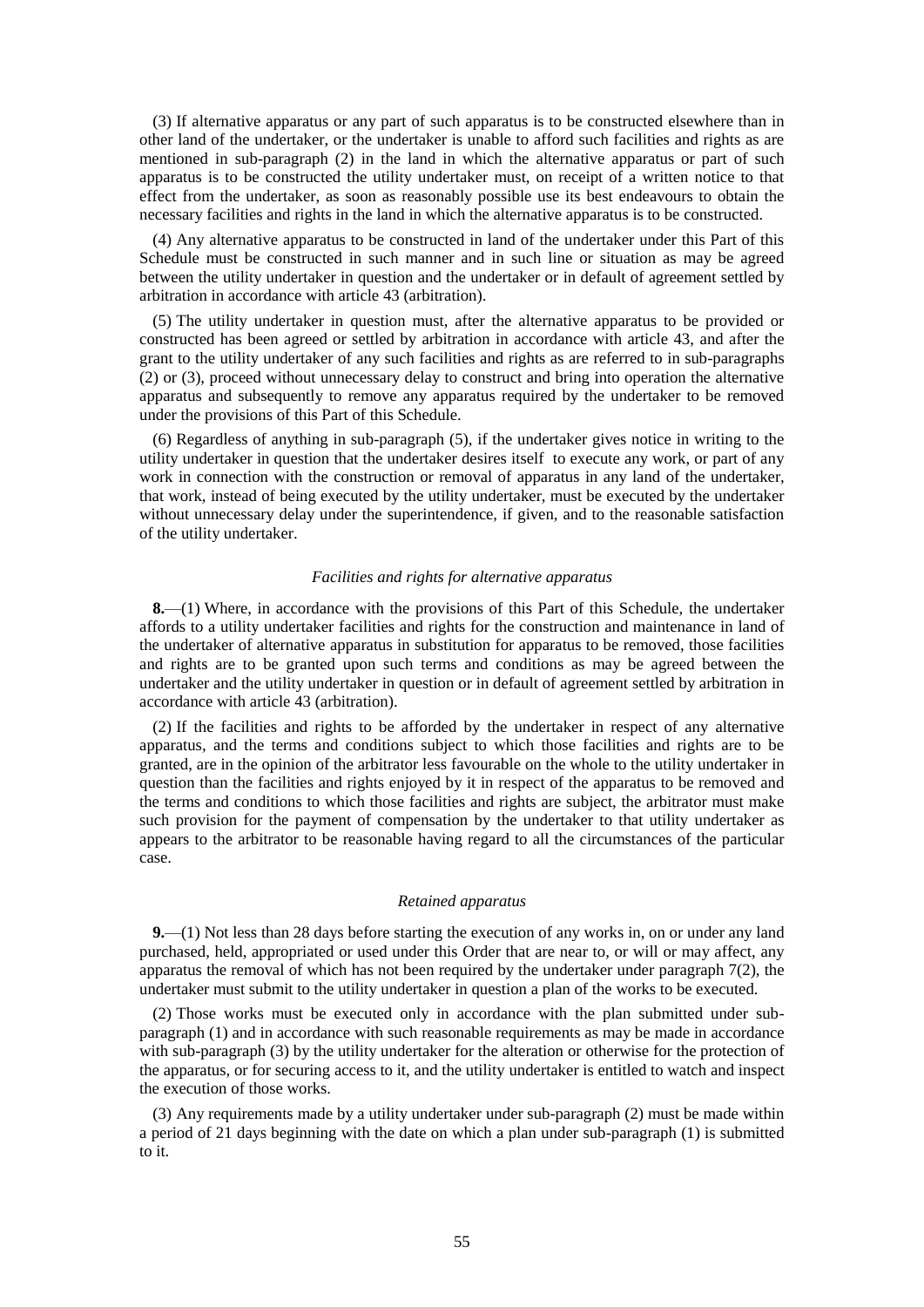(4) If a utility undertaker in accordance with sub-paragraph (3) and in consequence of the works proposed by the undertaker, reasonably requires the removal of any apparatus and gives written notice to the undertaker of that requirement, paragraphs 1 to 3 and 6 to 8 apply as if the removal of the apparatus had been required by the undertaker under paragraph 7(2).

(5) Nothing in this paragraph precludes the undertaker from submitting at any time or from time to time, but in no case less than 28 days before commencing the execution of any works, a new plan instead of the plan previously submitted, and having done so the provisions of this paragraph apply to and in respect of the new plan.

(6) The undertaker is not required to comply with sub-paragraph (1) in a case of emergency but in that case must give to the utility undertaker in question notice as soon as is reasonably practicable and a plan of those works as soon as reasonably practicable subsequently and must comply with sub-paragraph (3) in so far as is reasonably practicable in the circumstances.

#### *Expenses and costs*

**10.**—(1) Subject to the following provisions of this paragraph, the undertaker must repay to a utility undertaker all expenses reasonably incurred by that utility undertaker in, or in connection with, the inspection, removal, alteration or protection of any apparatus or the construction of any new apparatus which may be required in consequence of the execution of any such works as are referred to in paragraph 7(2).

(2) There must be deducted from any sum payable under sub-paragraph (1) the value of any apparatus removed under the provisions of this Part of this Schedule that value being calculated after removal.

(3) If in accordance with the provisions of this Part of this Schedule—

- (a) apparatus of better type, of greater capacity or of greater dimensions is placed in substitution for existing apparatus of worse type, of smaller capacity or of smaller dimensions; or
- (b) apparatus (whether existing apparatus or apparatus substituted for existing apparatus) is placed at a depth greater than the depth at which the existing apparatus was situated,

and the placing of apparatus of that type or capacity or of those dimensions or the placing of apparatus at that depth, as the case may be, is not agreed by the undertaker or, in default of agreement, is not determined by arbitration in accordance with article 43 (arbitration) to be necessary, then, if such placing involves cost in the construction of works under this Part of this Schedule exceeding that which would have been involved if the apparatus placed had been of the existing type, capacity or dimensions, or at the existing depth, as the case may be, the amount which apart from this sub-paragraph would be payable to the utility undertaker in question by virtue of sub-paragraph (1) must be reduced by the amount of that excess.

(4) For the purposes of sub-paragraph (3)—

- (a) an extension of apparatus to a length greater than the length of existing apparatus is not to be treated as a placing of apparatus of greater dimensions than those of the existing apparatus; and
- (b) where the provision of a joint in a pipe or cable is agreed, or is determined to be necessary, the consequential provision of a jointing chamber or of a manhole is to be treated as if it also had been agreed or had been so determined.

(5) An amount which apart from this sub-paragraph would be payable to a utility undertaker in respect of works by virtue of sub-paragraph (1), if the works include the placing of apparatus provided in substitution for apparatus placed more than 7 years and 6 months earlier so as to confer on the utility undertaker any financial benefit by deferment of the time for renewal of the apparatus in the ordinary course, is to be reduced by the amount which represents that benefit.

**11.**—(1) Subject to sub-paragraphs (2) and (3), if by reason or in consequence of the construction of any such works referred to in paragraphs 5 or 7(2), or by reason of any subsidence resulting from such development or works, any damage is caused to any apparatus or alternative apparatus (other than apparatus the repair of which is not reasonably necessary in view of its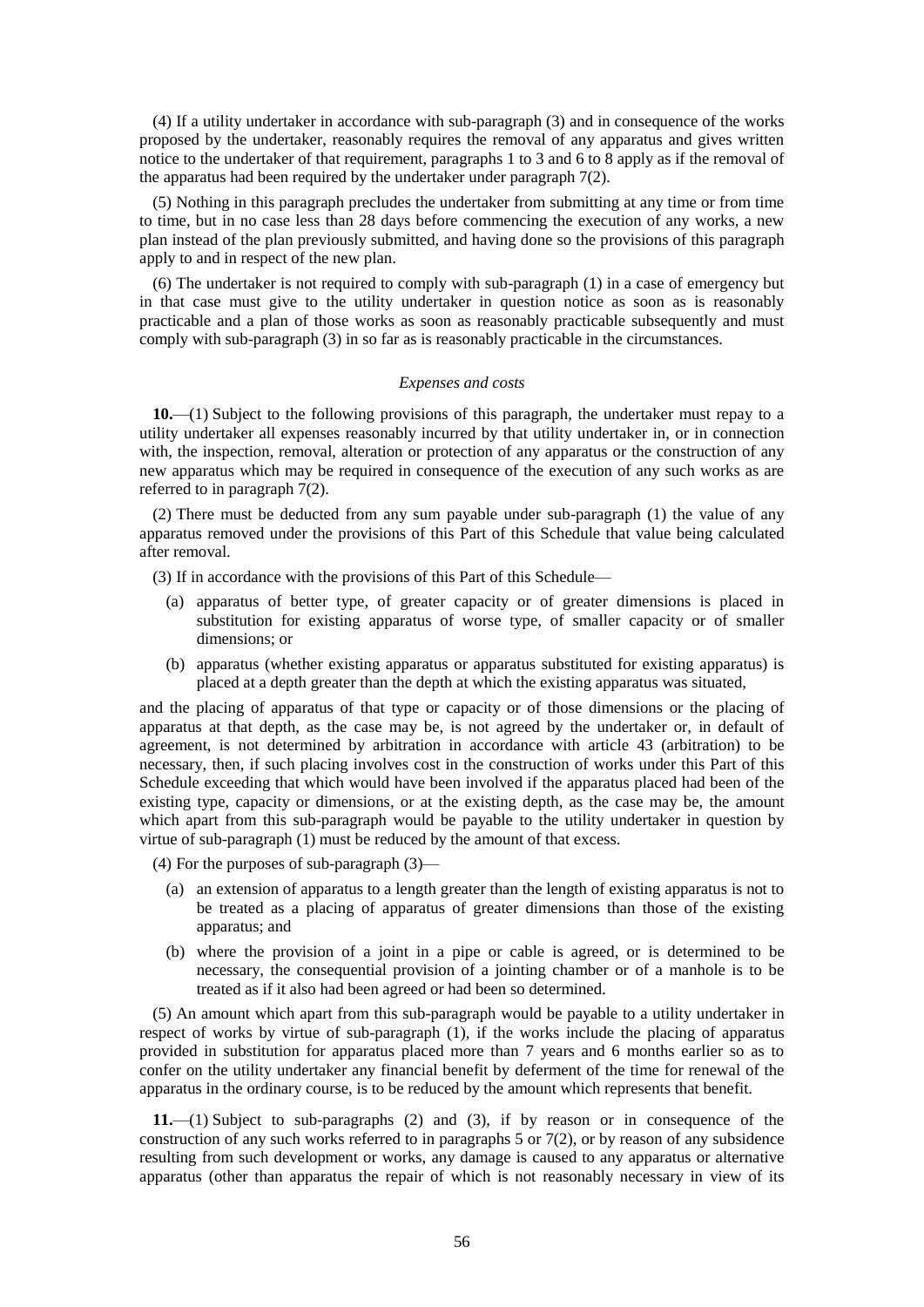intended removal for the purposes of those works) or property of a utility undertaker, or there is any interruption in any service provided, or in the supply of any goods, by any utility undertaker, the undertaker must—

- (a) bear and pay the cost reasonably incurred by that utility undertaker in making good such damage or restoring the supply; and
- (b) make reasonable compensation to that utility undertaker for any other expenses, loss, damages, penalty or costs incurred by the undertaker,
- (c) by reason or in consequence of any such damage or interruption.

(2) The fact that any act or thing may have been done by a utility undertaker on behalf of the undertaker or in accordance with a plan approved by a utility undertaker or in accordance with any requirement of a utility undertaker or under its supervision does not, subject to sub-paragraph (3), excuse the undertaker from liability under the provisions of sub-paragraph (1).

(3) Nothing in sub-paragraph (1) imposes any liability on the undertaker with respect to any damage or interruption to the extent that it is attributable to the act, neglect or default of a utility undertaker, its officers, servants, contractors or agents.

(4) A utility undertaker must give the undertaker reasonable notice of any such claim or demand and no settlement or compromise is to be made without the consent of the undertaker who, if withholding such consent, has the sole conduct of any settlement or compromise or of any proceedings necessary to resist the claim or demand.

#### *Cooperation*

**12.** Where in consequence of the proposed construction of any part of the authorised development, the undertaker or a utility undertaker requires the removal of apparatus under paragraph 7(2) or a utility undertaker makes requirements for the protection or alteration of apparatus under paragraph 9, the undertaker must use best endeavours to co-ordinate the execution of the works in the interests of safety and the efficient and economic execution of the authorised development and taking into account the need to ensure the safe and efficient operation of the utility undertaker's undertaking and each utility undertaker must use its best endeavours to cooperate with the undertaker for that purpose.

**13.** Nothing in this Part of this Schedule affects the provisions of any enactment or agreement regulating the relations between the undertaker and a utility undertaker in respect of any apparatus laid or erected in land belonging to the undertaker on the date on which this Order is made.

### PART 2

### FOR THE PROTECTION OF OPERATORS OF ELECTRONIC COMMUNICATIONS CODE NETWORKS

**14.** For the protection of any operator, the following provisions have effect, unless otherwise agreed in writing between the undertaker and the operator.

**15.** In this Part of this Schedule—

"the 2003 Act" means the Communications Act 2003(**a**);

"electronic communications apparatus" has the same meaning as in the electronic communications code;

"the electronic communications code" has the same meaning as in Chapter 1 of Part 2 of the 2003 Act(**b**);

"electronic communications code network" means—

<sup>(</sup>**a**) 2003 c. 21.

<sup>(</sup>**b**) See section 106.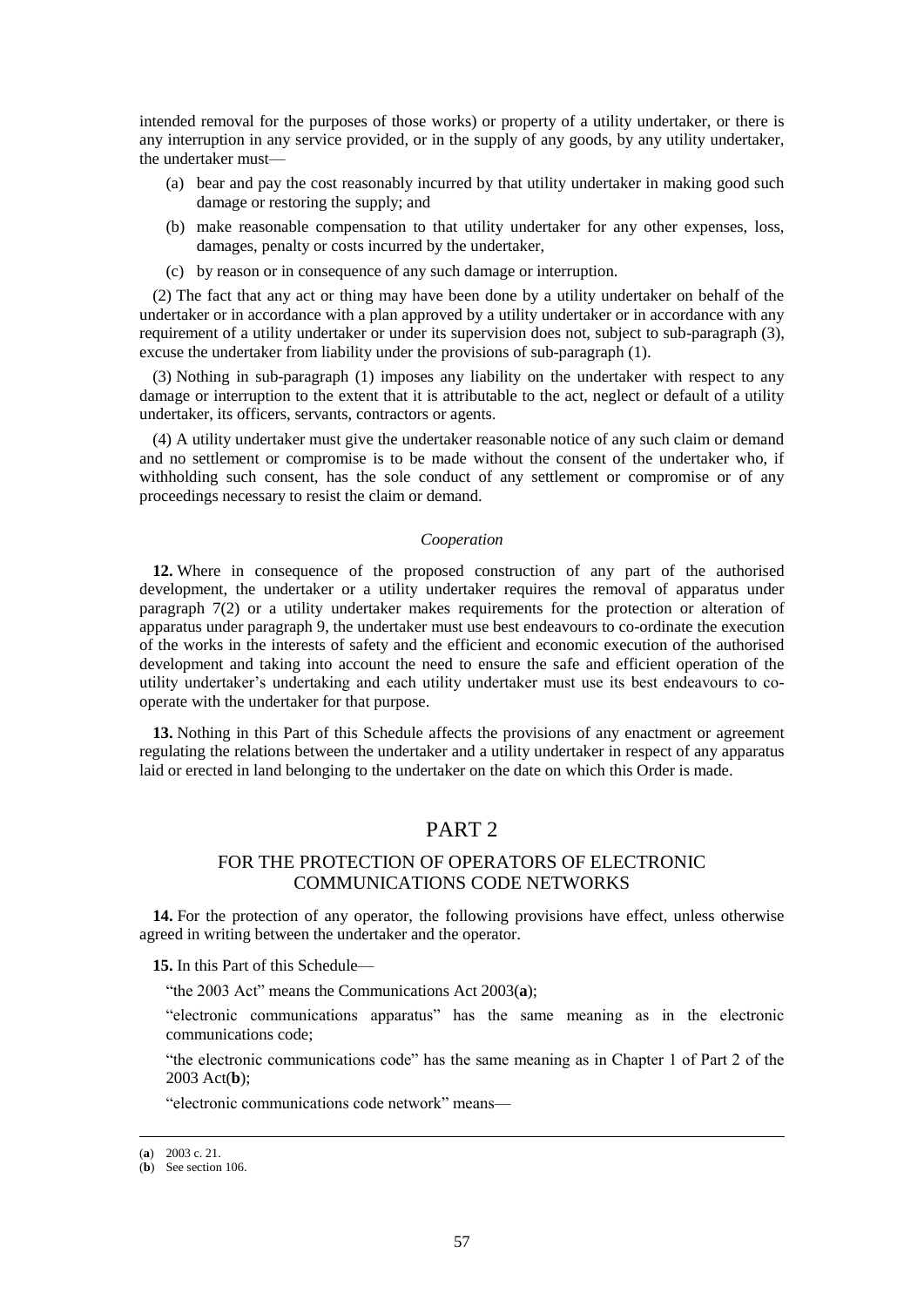- (a) so much of an electronic communications network or infrastructure system provided by an electronic communications code operator as is not excluded from the application of the electronic communications code by a direction under section 106 (application of the electronic communications code) of the 2003 Act; and
- (b) an electronic communications network which the undertaker is providing or proposing to provide;

"electronic communications code operator" means a person in whose case the electronic communications code is applied by a direction under section 106 of the 2003 Act;

"infrastructure system" has the same meaning as in the electronic communications code and references to providing an infrastructure system are to be construed in accordance with paragraph 7(2) of that code; and

"operator" means the operator of an electronic communications code network.

**16.** The exercise of the powers conferred by article 32 (statutory undertakers) is subject to Part 10 (undertaker's works affecting electronic communications apparatus) to the electronic communications code.

**17.**—(1) Subject to sub-paragraphs (2) to (4), if as the result of the authorised development or its construction, or of any subsidence resulting from any of those works—

- (a) any damage is caused to any electronic communications apparatus belonging to an operator (other than apparatus the repair of which is not reasonably necessary in view of its intended removal for the purposes of those works), or other property of an operator; or
- (b) there is any interruption in the supply of the service provided by an operator,

the undertaker must bear and pay the cost reasonably incurred by the operator in making good such damage or restoring the supply and make reasonable compensation to that operator for any other expenses, loss, damages, penalty or costs incurred by it, by reason, or in consequence of, any such damage or interruption.

(2) Nothing in sub-paragraph (1) imposes any liability on the undertaker with respect to any damage or interruption to the extent that it is attributable to the act, neglect or default of an operator, its officers, servants, contractors or agents.

(3) The operator must give the undertaker reasonable notice of any such claim or demand and no settlement or compromise of the claim or demand is to be made without the consent of the undertaker who, if withholding such consent, has the sole conduct of any settlement or compromise or of any proceedings necessary to resist the claim or demand.

(4) Any difference arising between the undertaker and the operator under this Part of this Schedule must be referred to and settled by arbitration under article 43 (arbitration).

(5) This Part of this Schedule does not apply to—

- (a) any apparatus in respect of which the relations between the undertaker and an operator are regulated by the provisions of Part 3 of the 1991 Act; or
- (b) any damages, or any interruptions, caused by electro-magnetic interference arising from the construction or use of the authorised development.

(6) Nothing in this Part of this Schedule affects the provisions of any enactment or agreement regulating the relations between the undertaker and an operator in respect of any apparatus laid or erected in land belonging to the undertaker on the date on which this Order is made.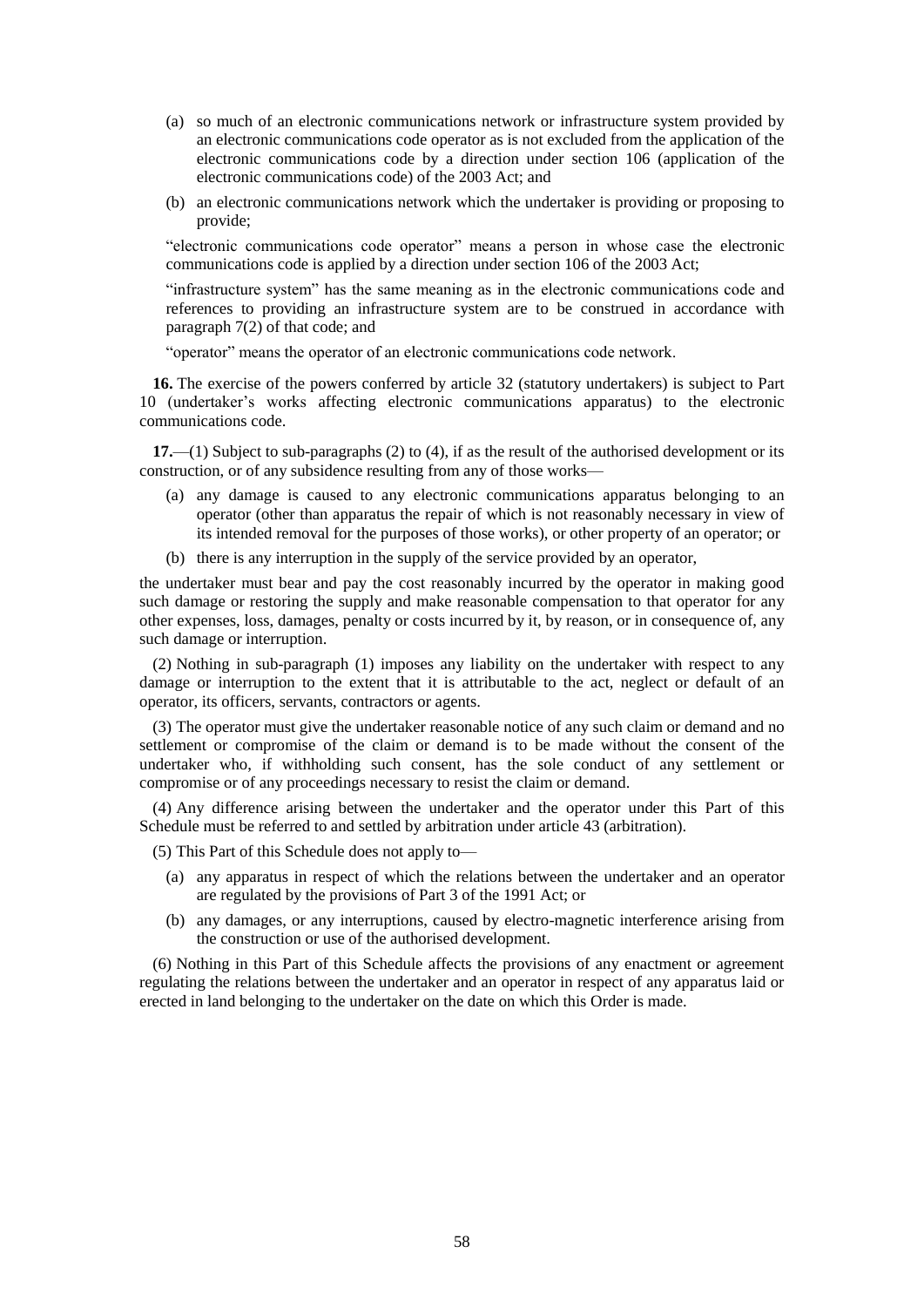# SCHEDULE 9 Article 36

# AMENDMENTS TO THE A19 TESTO'S JUNCTION ALTERATION DEVELOPMENT CONSENT ORDER 2018

| (1)                                                                                          | (2)                        | (3)                                                            |  |  |  |
|----------------------------------------------------------------------------------------------|----------------------------|----------------------------------------------------------------|--|--|--|
| Where the amendment is                                                                       | How the amendment is to    | Text to be substituted, inserted or omitted                    |  |  |  |
| to be made                                                                                   | be made                    |                                                                |  |  |  |
| Article 40                                                                                   | After sub-paragraph (3)    | "(4) The Testo's plans as defined in                           |  |  |  |
|                                                                                              | insert                     | the A19 (Downhill Lane<br>Junction                             |  |  |  |
|                                                                                              |                            | Improvement) Development<br>Consent                            |  |  |  |
|                                                                                              |                            | Order 20[] (the "latter Order") are to                         |  |  |  |
|                                                                                              |                            | be taken as plans or documents certified                       |  |  |  |
|                                                                                              |                            | in accordance with paragraph (2) above                         |  |  |  |
|                                                                                              |                            | once certified in accordance with article                      |  |  |  |
|                                                                                              |                            | 41 (certification of documents, etc.) of<br>the latter Order." |  |  |  |
| <b>In Schedule 1 (Authorised Development)</b>                                                |                            |                                                                |  |  |  |
| Work No.4                                                                                    | Omit                       |                                                                |  |  |  |
|                                                                                              |                            |                                                                |  |  |  |
| Work No.6                                                                                    | Omit                       |                                                                |  |  |  |
| In Schedule 3 (Classification of roads, etc.), Part 3 (Other public rights of way)           |                            |                                                                |  |  |  |
| Cycle track                                                                                  | Omit row 1                 |                                                                |  |  |  |
| In Schedule 4 (Permanent stopping up of streets and private means of access), Part 1 (Public |                            |                                                                |  |  |  |
| rights of way to be stopped up and for which a substitute is to be provided)                 |                            |                                                                |  |  |  |
| The stopping up of                                                                           | Omit row 1                 |                                                                |  |  |  |
| public right of way B46                                                                      |                            |                                                                |  |  |  |
| In Schedule 10 (Documents to be certified)                                                   |                            |                                                                |  |  |  |
| Works Plans -                                                                                | In column $(3)$ (Revision) | $\lq\lq\lq\lq\lq$                                              |  |  |  |
| Regulation $5(4)$                                                                            | substitute "2" with        |                                                                |  |  |  |
| Streets, Rights of Way                                                                       | In column $(3)$ (Revision) | $\mathfrak{g}_{2}$                                             |  |  |  |
| and Access Plans -                                                                           | substitute "1" with        |                                                                |  |  |  |
| Regulation $5(4)$                                                                            |                            |                                                                |  |  |  |
| <b>Engineering Drawings</b>                                                                  | In column $(3)$ (Revision) | $\mathfrak{g}_2$                                               |  |  |  |
| and Sections -                                                                               | substitute "1" with        |                                                                |  |  |  |
| Regulations $5(2)(o)$ , $5(4)$                                                               |                            |                                                                |  |  |  |
| and $6(2)$                                                                                   |                            |                                                                |  |  |  |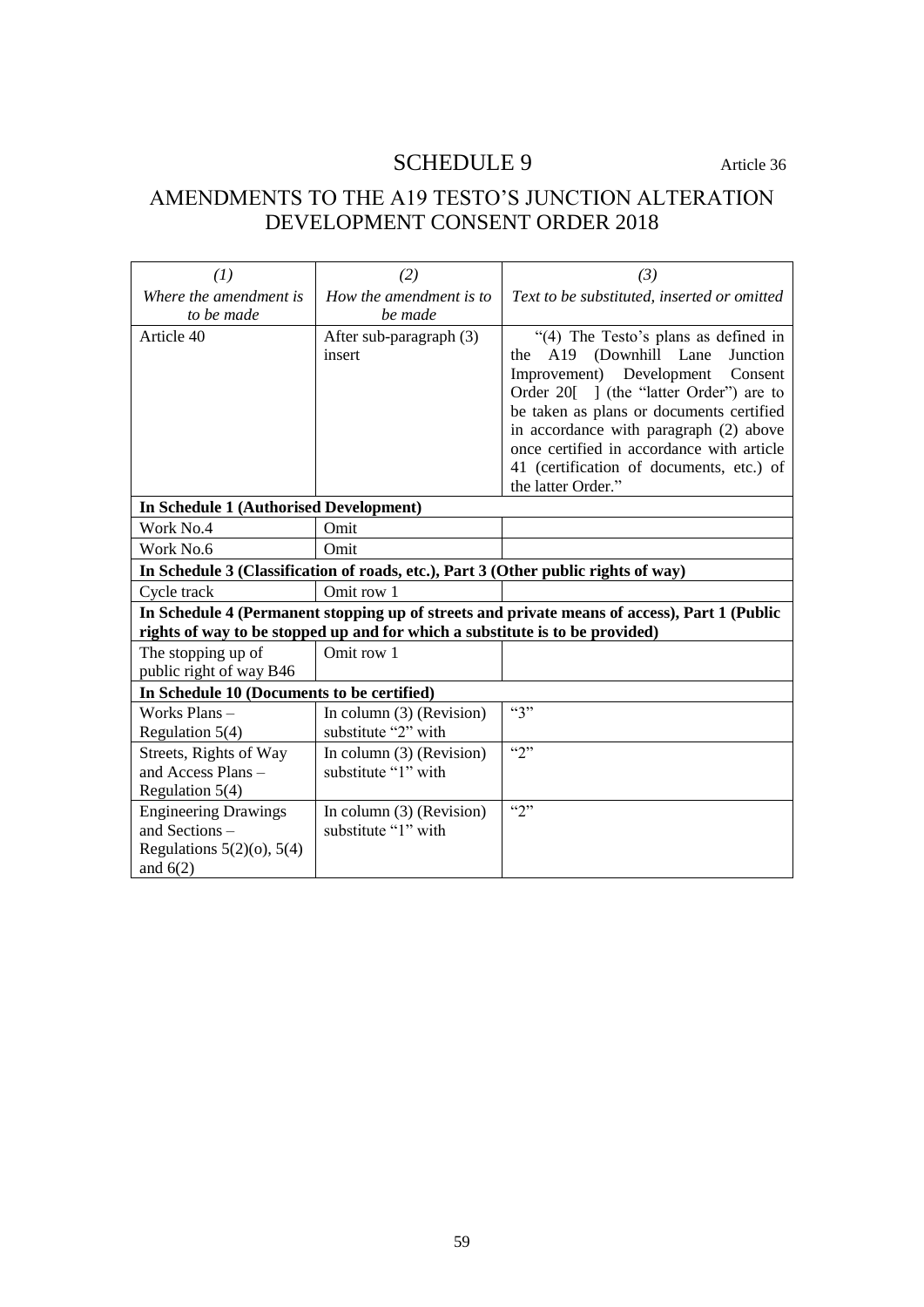# SCHEDULE 10 Article 41

# DOCUMENTS TO BE CERTIFIED

| (1)                                                                              | (2)                       | (3)             |
|----------------------------------------------------------------------------------|---------------------------|-----------------|
| Document                                                                         | <b>Document Reference</b> | <b>Revision</b> |
| <b>Book of Reference</b>                                                         | TR010024/APP/4.3          | $\Omega$        |
| Environmental Statement – Volume 1                                               | TR010024/APP/6.1          | $\Omega$        |
| Environmental Statement - Volume 2: The Figures                                  | TR010024/APP/6.2          | $\theta$        |
| Environmental Statement – Volume 3: The Appendices                               | TR010024/APP/6.3          | $\theta$        |
| <b>Statement relating to Statutory Nuisances</b>                                 | TR010024/APP/6.5          | $\theta$        |
| <b>Flood Risk Assessment</b>                                                     | TR010024/APP/6.6          | $\Omega$        |
| <b>Assessment of Nature Conservation Effects</b>                                 | TR010024/APP/6.7          | $\Omega$        |
| <b>Assessment of Historic Environmental Effects</b>                              | TR010024/APP/6.8          | $\Omega$        |
| <b>Habitat Regulation Assessment</b>                                             | TR010024/APP/6.10         | $\Omega$        |
| <b>Outline CEMP</b>                                                              | TR010024/APP/7.2          | $\Omega$        |
| Location Plan – Regulation $5(2)(o)$                                             | TR010024/APP/2.1          | $\Omega$        |
| Scheme Layout Plan – Regulation $5(2)(o)$                                        | TR010024/APP/2.2          | $\Omega$        |
| Land Plans – Regulation $5(4)$                                                   | TR010024/APP/2.3          | $\Omega$        |
| Works Plans – Regulation $5(4)$                                                  | TR010024/APP/2.4          | $\Omega$        |
| Streets, Rights of Way and Access Plans – Regulation 5(4)                        | TR010024/APP/2.5          | $\theta$        |
| Engineering Drawings and Sections – Regulations $5(2)(o)$ ,<br>$5(4)$ and $6(2)$ | TR010024/APP/2.6          | $\Omega$        |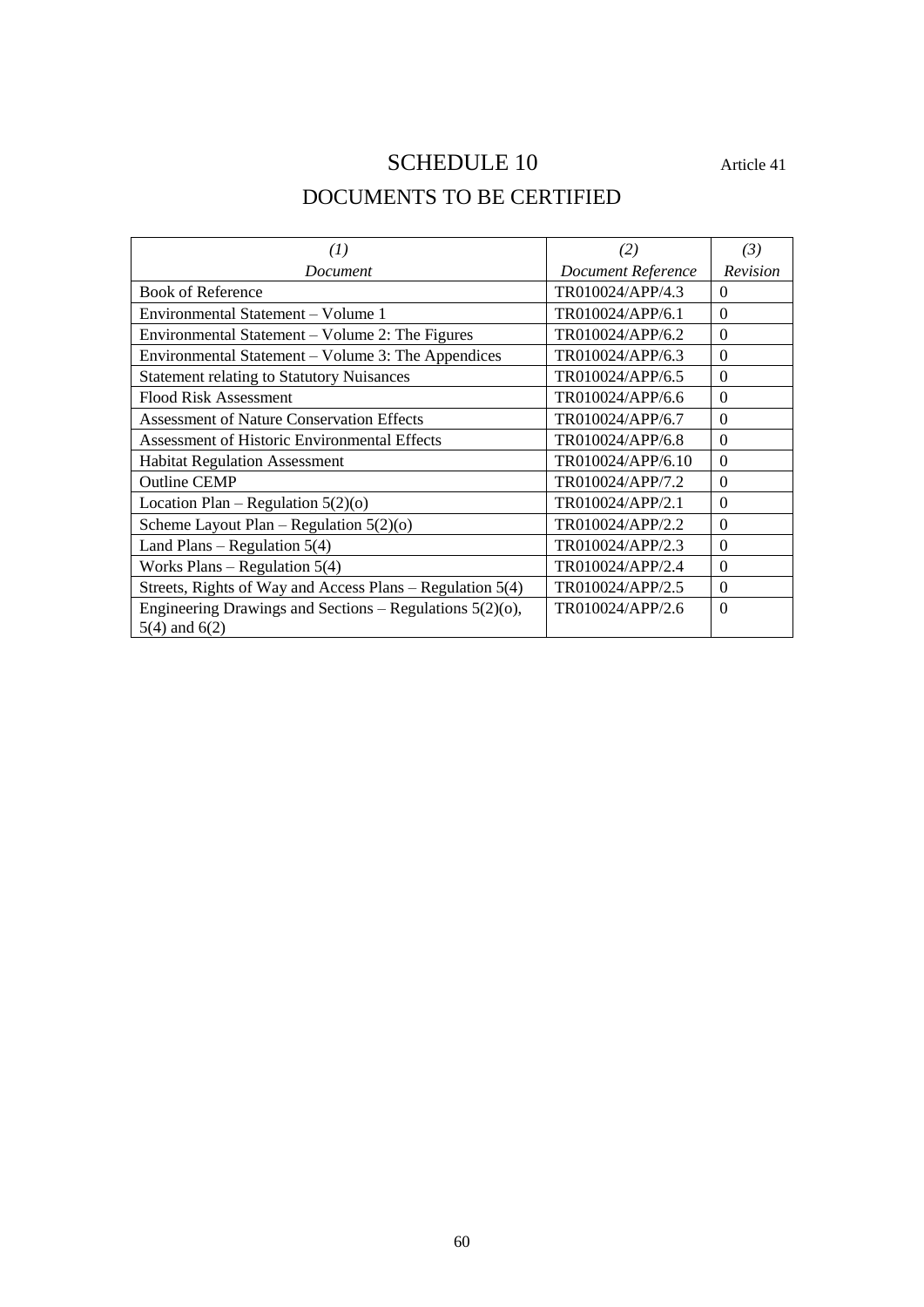### **EXPLANATORY NOTE**

### *(This note is not part of the Order)*

This Order authorises Highways England to undertake works to improve the junction of the A19 Downhill Lane Junction, near West Bolden in South Tyneside and carry out all associated works.

The Order permits Highways England to acquire, compulsorily or by agreement, land and rights in land and to use land for this purpose.

The Order also includes provisions in connection with the maintenance of the authorised development.

A copy of the plans, engineering drawings and sections, the book of reference, the environmental statement and the outline CEMP mentioned in this Order and certified in accordance with article 41 (certification of documents, etc.) of this Order may be inspected free of charge during normal working hours at Highways England, Lateral, 8 City Walk, Leeds, West Yorkshire, LS11 9AT.